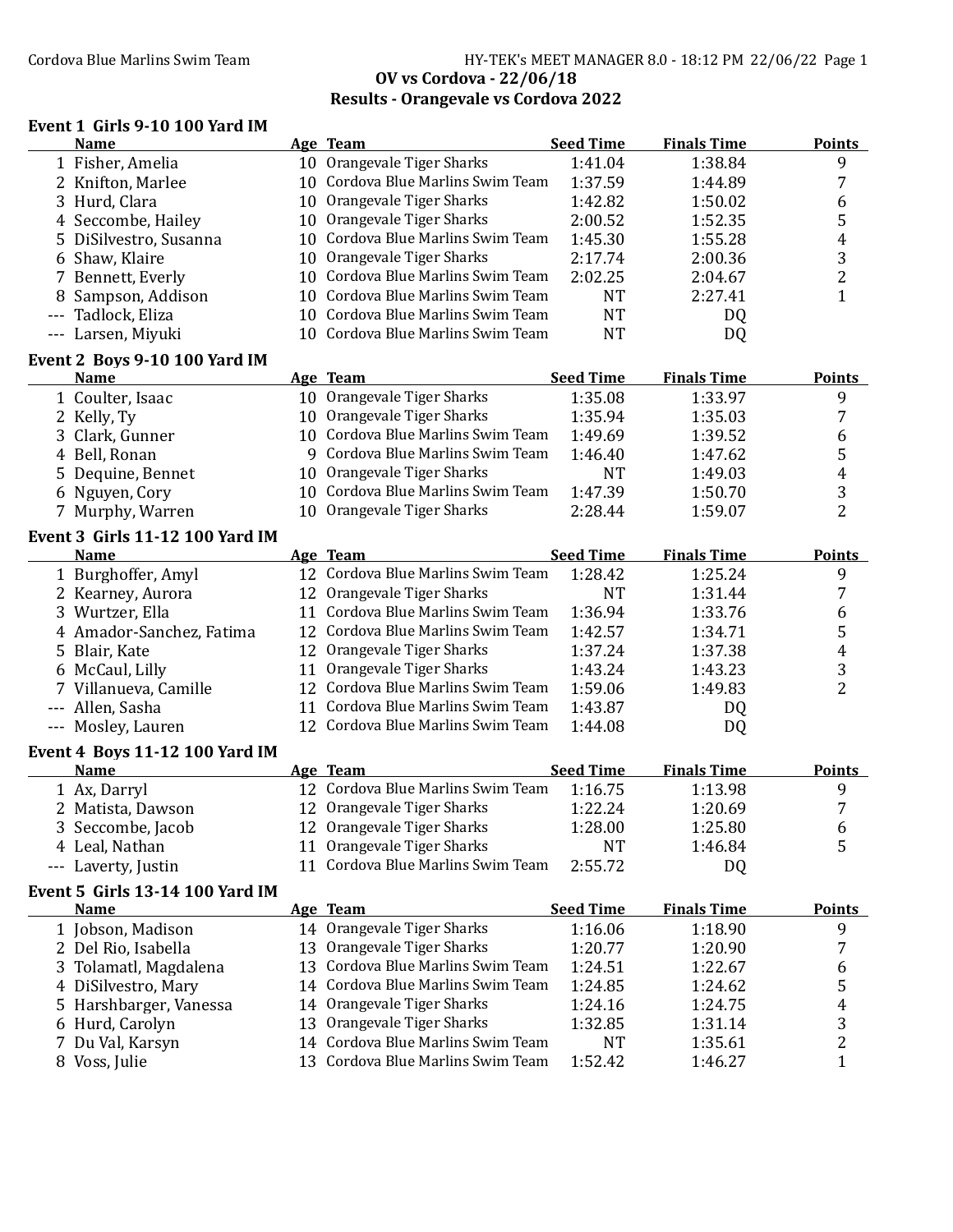### Cordova Blue Marlins Swim Team **HY-TEK's MEET MANAGER 8.0 - 18:12 PM 22/06/22** Page 2 **OV vs Cordova - 22/06/18 Results - Orangevale vs Cordova 2022**

#### **Event 6 Boys 13-14 100 Yard IM**

| <b>Name</b>                            | Age Team                          | <b>Seed Time</b> | <b>Finals Time</b> | <b>Points</b> |
|----------------------------------------|-----------------------------------|------------------|--------------------|---------------|
| 1 Seccombe, Adam                       | 14 Orangevale Tiger Sharks        | 1:14.87          | 1:07.84            | 9             |
| 2 Tu, Ryan                             | 14 Cordova Blue Marlins Swim Team | 1:08.03          | 1:08.04            |               |
| 3 Turpen, Robert                       | 14 Orangevale Tiger Sharks        | 1:12.49          | 1:12.09            | 6             |
| 4 Cazier, Bhavik                       | 14 Cordova Blue Marlins Swim Team | 1:18.32          | 1:15.00            | 5             |
| 5 Abi-Nader, Andrew                    | 13 Orangevale Tiger Sharks        | 1:22.14          | 1:18.04            | 4             |
| 6 Hartono, Owen                        | 13 Cordova Blue Marlins Swim Team | 1:23.74          | 1:20.50            | 3             |
| 7 Harshbarger, Dustin                  | 13 Orangevale Tiger Sharks        | 1:27.14          | 1:25.08            | າ             |
| 8 Smith, Zion                          | 14 Cordova Blue Marlins Swim Team | 1:36.23          | 1:29.44            |               |
| 9 Doan, Anthony                        | 14 Cordova Blue Marlins Swim Team | 1:35.50          | 1:31.67            |               |
| 10 Bell, Desmond                       | 13 Cordova Blue Marlins Swim Team | 1:28.79          | 1:35.99            |               |
| 11 Werner, Logan                       | 13 Cordova Blue Marlins Swim Team | 1:49.33          | 1:39.90            |               |
| --- Du Val, Gavin                      | 13 Cordova Blue Marlins Swim Team | NT               | DQ                 |               |
| <b>Event 7 Girls 15-18 100 Yard IM</b> |                                   |                  |                    |               |
| <b>Name</b>                            | Age Team                          | <b>Seed Time</b> | <b>Finals Time</b> | <b>Points</b> |
| $\sim$ $\sim$ $\sim$ $\sim$            | $\mathbf{L}$                      |                  |                    | $\sim$        |

| маше                     |    | лее теаш                          | Jeeu Time | гицаны типе | г оннь |
|--------------------------|----|-----------------------------------|-----------|-------------|--------|
| 1 Higgins-Beck, Brooklyn |    | 17 Cordova Blue Marlins Swim Team | 1:15.52   | 1:14.73     |        |
| 2 Dressler, Kaiya        |    | 15 Cordova Blue Marlins Swim Team | 1:15.84   | 1:15.26     |        |
| 3 Matista, Maryanna      |    | 18 Orangevale Tiger Sharks        | 1:12.49   | 1:16.30     | b      |
| 4 Kliewer, Shay          |    | 17 Orangevale Tiger Sharks        | 1:17.52   | 1:19.13     |        |
| 5 Pham, Erica            |    | 16 Cordova Blue Marlins Swim Team | 1:21.44   | 1:22.99     | 4      |
| 6 Ax, Katia              |    | 15 Cordova Blue Marlins Swim Team | 1:23.00   | 1:24.17     | 3      |
| 7 Voss, Jenna            |    | 17 Cordova Blue Marlins Swim Team | 1:25.39   | 1:25.92     |        |
| 8 Bjurstrom, Brianna     |    | 16 Cordova Blue Marlins Swim Team | 1:28.61   | 1:29.84     |        |
| 9 Lopez, Lupita          |    | 17 Cordova Blue Marlins Swim Team | 1:33.13   | 1:34.44     |        |
| 10 Portillo, Selma       |    | 16 Cordova Blue Marlins Swim Team | 1:39.48   | 1:35.76     |        |
| 11 Judd, Ruby            | 17 | Orangevale Tiger Sharks           | NT        | 1:48.10     |        |
| --- Nisperos, Emily      |    | 16 Orangevale Tiger Sharks        | NΤ        | DQ          |        |

### **Event 8 Boys 15-18 100 Yard IM**

| Name                  | Age Team                          | <b>Seed Time</b> | <b>Finals Time</b> | <b>Points</b> |
|-----------------------|-----------------------------------|------------------|--------------------|---------------|
| 1 Harshbarger, Cyrus  | 16 Orangevale Tiger Sharks        | 1:02.18          | 1:03.62            | q             |
| 2 Tolamatl, Andrew    | 16 Cordova Blue Marlins Swim Team | 1:06.59          | 1:05.61            |               |
| 3 Lopez, Raul         | 17 Cordova Blue Marlins Swim Team | 1:06.54          | 1:06.83            | b             |
| 4 Scollay, Cody       | 18 Orangevale Tiger Sharks        | 1:06.15          | 1:07.76            |               |
| 5 Gabrielli, Marcello | 17 Orangevale Tiger Sharks        | 1:12.46          | 1:11.83            | 4             |
| 6 Lee, Nathan         | 15 Cordova Blue Marlins Swim Team | 1:14.13          | 1:14.54            | 3             |
| 7 Ramey, Benson       | 16 Orangevale Tiger Sharks        | 1:39.64          | 1:15.22            |               |
| 8 Wurtzer, Caleb      | 15 Cordova Blue Marlins Swim Team | 1:18.88          | 1:18.45            |               |

# **Event 9 Girls 6 & Under 100 Yard Freestyle Relay**

| <b>Team</b>                 | Relav                    | <b>Seed Time</b>      | <b>Finals Time</b>    | <b>Points</b> |
|-----------------------------|--------------------------|-----------------------|-----------------------|---------------|
| 1 Cordova Blue Marlins Swim | А                        | 2:06.33               | 2:13.92               | 12            |
| 1) Morgan, Skylar 6         | 2) Cornelison, Vanessa 6 | 3) Clark, Holland 6   | 4) Bennett, Isla 5    |               |
| 2 Cordova Blue Marlins Swim |                          | 2:41.44               | 2:44.14               |               |
| 1) Landberg, Evelyn 6       | 2) Baldwin, Skylar 5     | 3) Baghoomian, Sera 6 | 4) Roberts, Aurelia 6 |               |
| 3 Orangevale Tiger Sharks   |                          | 1:40.73               | 3:05.61               |               |
| 1) Christensen, Mairam 6    | 2) Costa, Claire 6       | 3) Kearney, Amalie 5  | 4) Lehman, Madison 5  |               |
| 4 Orangevale Tiger Sharks   |                          | NТ                    | 4:46.00               |               |
| 1) Bean, Ariel Tyra Joy 6   | 2) Costa, Ruby 4         | 3) Bouris, Adalynn 6  | 4) Stratton, Harper 4 |               |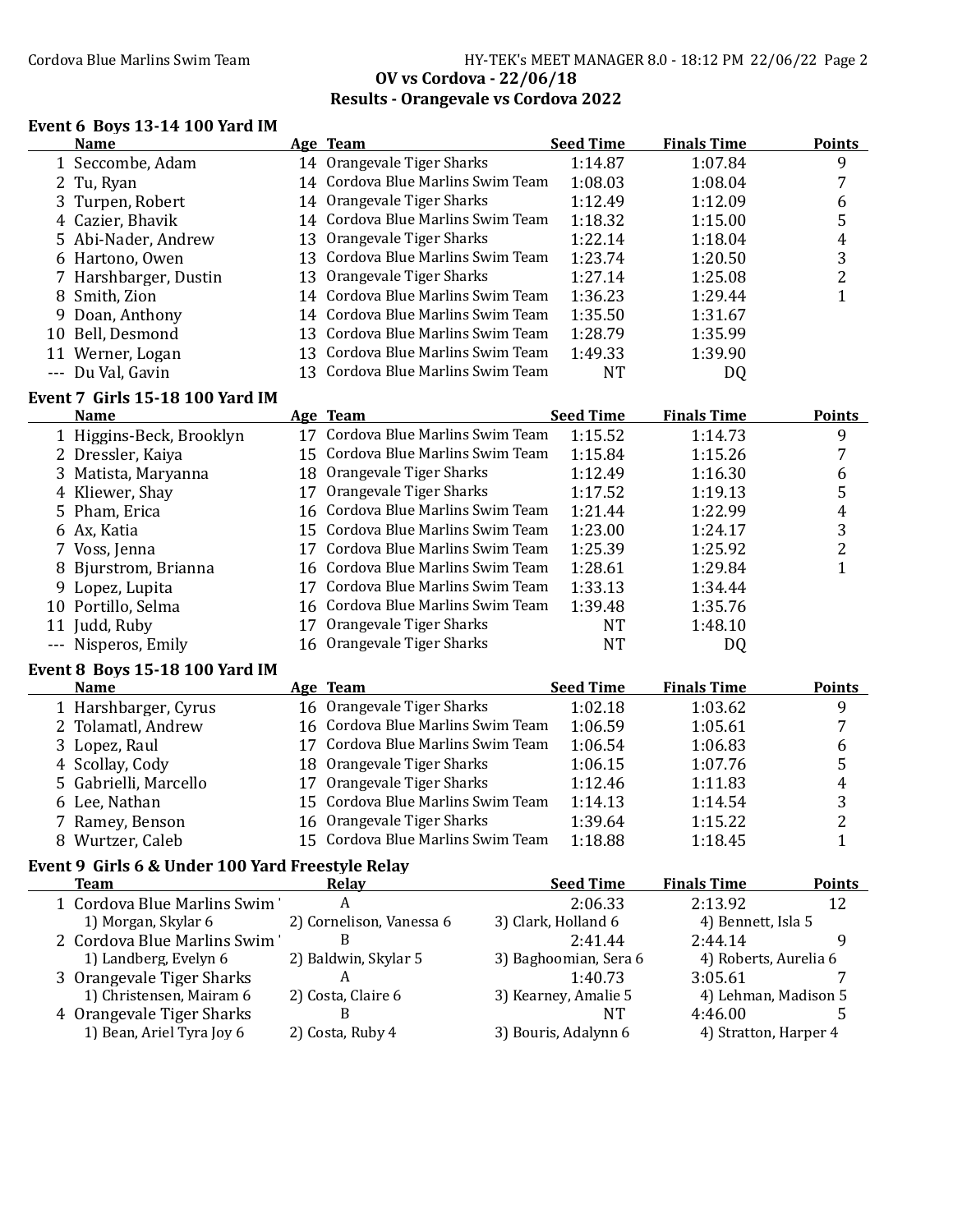| Event 10 Boys 6 & Under 100 Yard Freestyle Relay        |                            |                        |                                     |
|---------------------------------------------------------|----------------------------|------------------------|-------------------------------------|
| <b>Team</b>                                             | <b>Relay</b>               | <b>Seed Time</b>       | <b>Finals Time</b><br><b>Points</b> |
| 1 Orangevale Tiger Sharks                               | A                          | 1:44.24                | 2:02.37<br>12                       |
| 1) Fisher, Will 5                                       | 2) Parilo, Dylan 6         | 3) Williams, James 6   | 4) Dobbs, Dion 5                    |
| 2 Cordova Blue Marlins Swim                             | $\mathsf{A}$               | 2:26.50                | 9<br>2:38.35                        |
| 1) Quezada, Ben 6                                       | 2) Ralston, Oliver 6       | 3) Franklin, Levi 6    | 4) Hogan, Oliver 6                  |
| 3 Orangevale Tiger Sharks                               | B                          | <b>NT</b>              | $\overline{7}$<br>4:18.74           |
| 1) Aragon, August 6                                     | 2) Pope, Spencer 4         | 3) Judd, Lachoneus 5   | 4) White, Luke 6                    |
| Event 11 Girls 7-8 100 Yard Medley Relay<br><b>Team</b> | <b>Relay</b>               | <b>Seed Time</b>       | <b>Finals Time</b><br><b>Points</b> |
|                                                         | A                          | 1:50.59                | 12<br>1:46.52                       |
| 1 Orangevale Tiger Sharks<br>1) Kelly, Hana Jo 7        | 2) Parilo, Kayla 8         | 3) Angel, Avery 8      | 4) Dequine, Christine 8             |
| 2 Cordova Blue Marlins Swim                             | A                          | 1:52.36                | 1:56.75<br>9                        |
| 1) Morgan, Makena 8                                     | 2) DiSilvestro, Abigail 8  | 3) Knifton, Taylor 7   | 4) Flitsch, Addison 8               |
| 3 Orangevale Tiger Sharks                               | B                          | 2:26.83                | 2:06.51<br>7                        |
| 1) Drost, Marcy 7                                       | 2) Aragon, Penelope 7      | 3) Gilbert, Victoria 8 | 4) Williams, Elinor 8               |
| 4 Cordova Blue Marlins Swim                             | B                          | 2:15.04                | 2:21.36<br>5                        |
| 1) Ngo, Elsa 7                                          | 2) Gegogeine, Abigail 7    | 3) Engleman, Senja 7   | 4) Bjurstrom, Sophia 8              |
| --- Cordova Blue Marlins Swim'                          | C                          | <b>NT</b>              | D <sub>Q</sub>                      |
|                                                         | 2) Wilcox, Prestyn 7       | 3) Beck, Amelia 7      | 4) Bresler, Ellowyn 7               |
| --- Orangevale Tiger Sharks                             | C                          | <b>NT</b>              | D <sub>Q</sub>                      |
| 1) Nava, Chloe 8                                        | 2) Costa, Kathryn 8        | 3) Urdahl, Georgia 8   | 4) Milton, Everette 7               |
|                                                         |                            |                        |                                     |
| Event 12 Boys 7-8 100 Yard Medley Relay<br><b>Team</b>  | Relay                      | <b>Seed Time</b>       | <b>Finals Time</b><br><b>Points</b> |
| 1 Cordova Blue Marlins Swim                             | A                          | 2:04.67                | 2:07.85<br>12                       |
| 1) Rivera, Matthew 7                                    | 2) Wurtzer, Ian 7          | 3) Franklin, Carter 8  | 4) Cazier, Hendryk 8                |
| 2 Cordova Blue Marlins Swim                             | B                          | 2:12.70                | 2:08.20<br>9                        |
| 1) Woodland, James 7                                    | 2) Twining, Elijah 7       | 3) Hogan, Lucas 8      | 4) Lee, Elijah 8                    |
| 3 Orangevale Tiger Sharks                               | A                          | 2:36.11                | 7<br>2:10.45                        |
| 1) Shaw, Beauden 7                                      | 2) Ramey, Anderson 8       | 3) Ezzell, Adam 7      | 4) Judd, Mahonri 7                  |
| --- Orangevale Tiger Sharks                             | B                          | <b>NT</b>              | DQ                                  |
| 1) Divelbiss, William 7                                 | 2) Christensen, Grant 8    | 3) Stricker, William 8 | 4) Bouris, Eliott 8                 |
| Event 13 Girls 9-10 100 Yard Medley Relay               |                            |                        |                                     |
| Team                                                    | Relay                      | <b>Seed Time</b>       | <b>Finals Time</b><br>Points        |
| 1 Orangevale Tiger Sharks                               | A                          | 1:22.47                | 12<br>1:21.56                       |
| 1) Matista, Josie 9                                     | 2) Stratton, Payton 9      | 3) Fisher, Amelia 10   | 4) Hurd, Clara 10                   |
| 2 Cordova Blue Marlins Swim                             | A                          | 1:28.04                | 1:26.32<br>9                        |
| 1) Knifton, Marlee 10                                   | 2) DiSilvestro, Susanna 10 | 3) Quezada, Faith 9    | 4) Hogan, Lillian 10                |
| 3 Orangevale Tiger Sharks                               | B                          | 1:30.43                | 1:31.64<br>7                        |
| 1) Kearney, Aryana 9                                    | 2) Barrett, Avery 9        | 3) Foley, Ivy 10       | 4) Seccombe, Hailey 10              |
| 4 Cordova Blue Marlins Swim                             | B                          | 1:38.99                | 1:33.06<br>5                        |
| 1) Tadlock, Eliza 10                                    | 2) Nguyen, Emily 10        | 3) Bennett, Everly 10  | 4) Schubin, Caitlyn 10              |
| 5 Orangevale Tiger Sharks                               | C                          | <b>NT</b>              | 1:49.75<br>3                        |
| 1) Drost, Bailey 10                                     | 2) Blair, Caroline 9       | 3) Shaw, Klaire 10     | 4) McDonnell, Julianna 9            |
| 6 Cordova Blue Marlins Swim                             | C                          | 1:53.96                | 1:54.76<br>1                        |
| 1) Comstock, Aria 9                                     | 2) Woodland, Ava 9         | 3) Sampson, Addison 10 | 4) Larsen, Miyuki 10                |
| Event 14 Boys 9-10 100 Yard Medley Relay                |                            |                        |                                     |
| <b>Team</b>                                             | <u>Relav</u>               | <b>Seed Time</b>       | <b>Finals Time</b><br><b>Points</b> |
| 1 Orangevale Tiger Sharks                               | A                          | 1:20.31                | 1:22.57<br>12                       |
| 1) Murphy, Warren 10                                    | 2) Coulter, Isaac 10       | 3) Kelly, Ty 10        | 4) Williams, Daniel 10              |
| 2 Cordova Blue Marlins Swim                             | A                          | 1:26.68                | 1:22.86<br>9                        |
| 1) Bell, Ronan 9                                        | 2) Clark, Gunner 10        | 3) Nguyen, Cory 10     | 4) Fredericks, Jason 9              |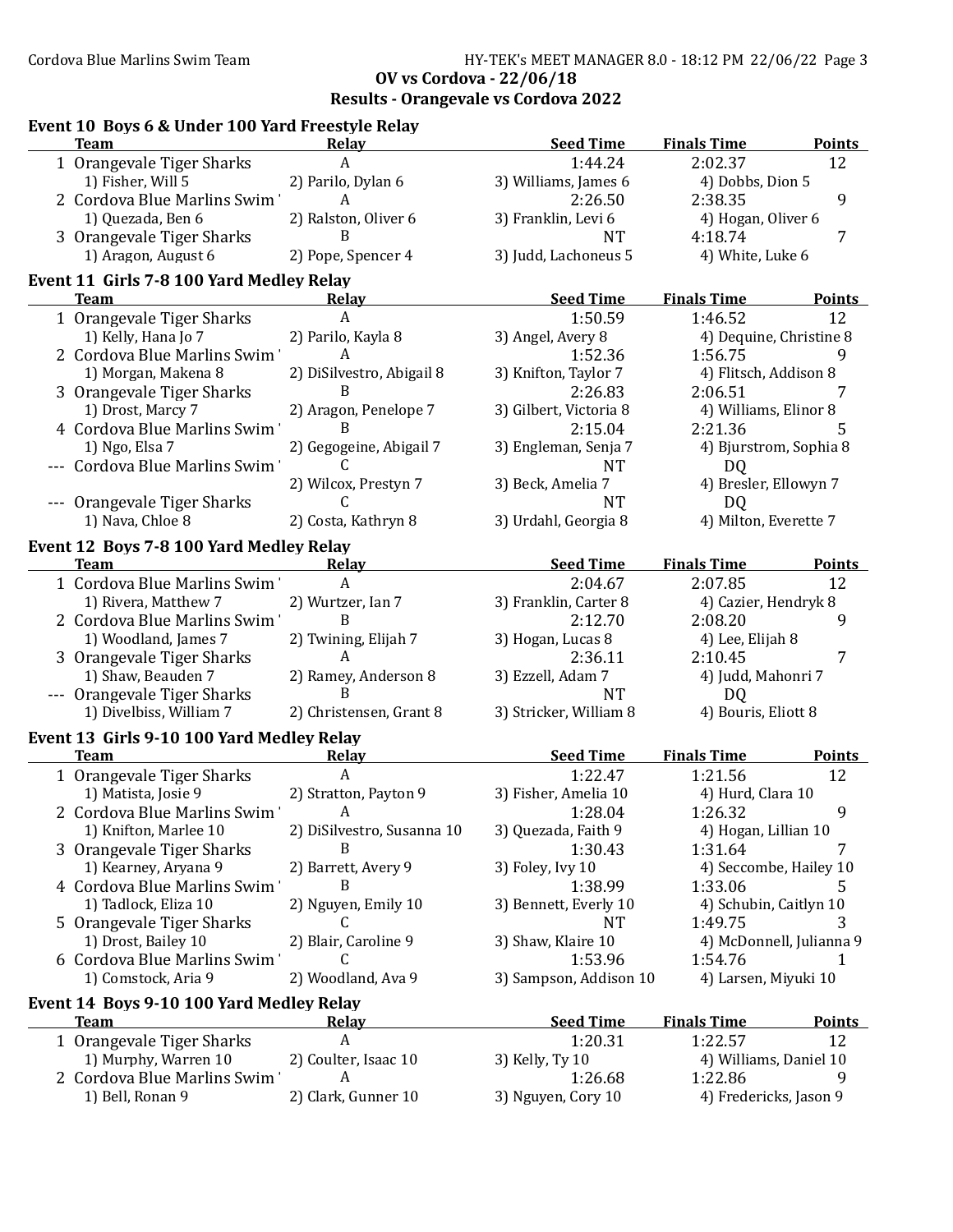| (Event 14 Boys 9-10 100 Yard Medley Relay)<br><b>Team</b> | Relav                     | <b>Seed Time</b>                                | <b>Finals Time</b>         | <b>Points</b>              |
|-----------------------------------------------------------|---------------------------|-------------------------------------------------|----------------------------|----------------------------|
| 3 Orangevale Tiger Sharks                                 | B                         | 1:39.98                                         | 1:53.65                    | $\overline{7}$             |
| 1) Dequine, Bennet 10                                     | 2) Pope, CJ 10            | 3) Campbell, Nicholas 9                         | 4) Kim, Noah 9             |                            |
| 4 Cordova Blue Marlins Swim                               | B                         | 2:12.65                                         | 2:07.34                    | 5                          |
| 1) Verma, Viraj 9                                         | 2) Rojas, Fransisco 9     | 3) Dasari, Shreyas 9                            | 4) Rivera, Isaac 10        |                            |
| --- Orangevale Tiger Sharks                               | C                         | <b>NT</b>                                       | DQ                         |                            |
| 1) Judd, Blackstone 10                                    | 2) Judd, Royal 9          | 3) Wallis, Mason 10                             | 4) Golden, Marshall 9      |                            |
| Event 15 Girls 11-12 200 Yard Medley Relay<br><b>Team</b> | Relay                     | <b>Seed Time</b>                                | <b>Finals Time</b>         | <b>Points</b>              |
| 1 Cordova Blue Marlins Swim                               | A                         | 2:35.81                                         | 2:34.25                    | 12                         |
| 1) Trotsiuk, Arina 11                                     | 2) Burghoffer, Amyl 12    | 3) Twining, Amelia 12                           | 4) Quezada, Grace 11       |                            |
| 2 Cordova Blue Marlins Swim                               | B                         | 2:47.58                                         | 2:46.02                    | 9                          |
| 1) Linden, Paige 11                                       | 2) Tu, Karen 12           | 3) Amador-Sanchez, Fatima 124) Wurtzer, Ella 11 |                            |                            |
| 3 Orangevale Tiger Sharks                                 | A                         | 2:18.02                                         | 2:51.39                    | 7                          |
| 1) McCaul, Lilly 11                                       | 2) Ramey, Mayson 11       | 3) Kearney, Aurora 12                           | 4) Blair, Kate 12          |                            |
| 4 Orangevale Tiger Sharks                                 | B                         | <b>NT</b>                                       | 3:18.22                    | 5                          |
| 1) Nava, Emma 11                                          | 2) Gilbert, Eva 11        | 3) Foley, Ada 12                                | 4) Judd, Sassafras 12      |                            |
| --- Cordova Blue Marlins Swim                             | C                         | 3:03.80                                         | DQ                         |                            |
| 1) Allen, Sasha 11                                        | 2) Bjurstrom, Isabella 11 | 3) Mosley, Lauren 12                            | 4) Saterfield, Keani 12    |                            |
| --- Orangevale Tiger Sharks                               | C                         | <b>NT</b>                                       | DQ                         |                            |
| 1) Kim, Ella 11                                           | 2) Parmeter, Claire 12    | 3) Martin, Scarlett Faye 12                     | 4) Purcell, Charlee 11     |                            |
|                                                           |                           |                                                 |                            |                            |
| Event 16 Boys 11-12 200 Yard Medley Relay<br><b>Team</b>  | <b>Relay</b>              | <b>Seed Time</b>                                | <b>Finals Time</b>         | <b>Points</b>              |
| 1 Orangevale Tiger Sharks                                 | A                         | 2:12.74                                         | 2:41.83                    | 12                         |
| 1) Leal, Nathan 11                                        | 2) Seccombe, Jacob 12     | 3) Matista, Dawson 12                           | 4) Henning, Moses 11       |                            |
| 2 Cordova Blue Marlins Swim                               | A                         | 2:48.04                                         | 3:09.26                    | 9                          |
| 1) Parker, Mason 11                                       | 2) Cazier, Xijvien 12     | 3) Ax, Darryl 12                                | 4) Laverty, Justin 11      |                            |
| --- Orangevale Tiger Sharks                               | B                         | <b>NT</b>                                       | DQ                         |                            |
| 1) Torres, Joseph 11                                      | 2) Campbell, Thomas 12    | 3) Goveas, Joseph 11                            |                            | 4) Karapetyan, Shaunt 12   |
| Event 17 Girls 13-14 200 Yard Medley Relay                |                           |                                                 |                            |                            |
| <b>Team</b>                                               | Relay                     | <b>Seed Time</b>                                | <b>Finals Time</b>         | <b>Points</b>              |
| 1 Orangevale Tiger Sharks                                 | A                         | 2:09.52                                         | 2:16.75                    | 12                         |
| 1) Jobson, Madison 14                                     | 2) Tran, Sarah 13         | 3) Menne, Aubrey 13                             | 4) Coulter, Leigh Ann 14   |                            |
| 2 Orangevale Tiger Sharks                                 | B                         | <b>NT</b>                                       | 2:30.10                    | 9                          |
| 1) Del Rio, Isabella 13                                   | 2) Hurd, Carolyn 13       | 3) Coulter, Noelle 13                           |                            | 4) Harshbarger, Vanessa 14 |
| 3 Cordova Blue Marlins Swim                               | A                         | 2:50.48                                         | $2:40.61$ 7                |                            |
| 1) Tolamatl, Magdalena 13                                 | 2) DiSilvestro, Mary 14   | 3) Voss, Julie 13                               | 4) Danelia, Nia 14         |                            |
| --- Orangevale Tiger Sharks<br>1) Campbell, Emilie 14     | C                         | <b>NT</b>                                       | DQ<br>4) Obrien, Sophia 14 |                            |
|                                                           | 2) Wallis, Adalynn 14     | 3) Krepich, Allison 14                          |                            |                            |
| Event 18 Boys 13-14 200 Yard Medley Relay                 |                           |                                                 |                            |                            |
| <b>Team</b>                                               | Relay                     | <b>Seed Time</b>                                | <b>Finals Time</b>         | <b>Points</b>              |
| 1 Cordova Blue Marlins Swim'                              | $\boldsymbol{A}$          | 2:09.60                                         | 2:04.39                    | 12                         |
| 1) Twining, Luke 14                                       | 2) Cazier, Bhavik 14      | 3) Tu, Ryan 14                                  | 4) Hartono, Owen 13        |                            |
| 2 Orangevale Tiger Sharks                                 | B                         | <b>NT</b>                                       | 2:09.78                    | 9                          |
| 1) Tran, Nicolas 14                                       | 2) Abi-Nader, Michael 14  | 3) Golden, Brayden 13                           |                            | 4) Abi-Nader, Andrew 13    |
| 3 Orangevale Tiger Sharks                                 | A                         | 1:57.74                                         | 2:15.70                    | 7                          |
| 1) Anishchenko, Daniel 13                                 | 2) Ramey, Emerson 13      | 3) Seccombe, Adam 14                            | 4) Turpen, Robert 14       |                            |
| 4 Cordova Blue Marlins Swim                               | B                         | 2:25.01                                         | 2:28.04                    | 5                          |
| 1) Schubin, Tyler 14                                      | 2) Smith, Zion 14         | 3) Haynes, Caleb 13                             | 4) Gaite, Justin 14        |                            |
| 5 Cordova Blue Marlins Swim                               | C                         | 2:34.07                                         | 2:42.59                    | 3                          |
| 1) Doan, Anthony 14                                       | 2) Pham, Ethan 14         | 3) Sharratt, Cody 14                            | 4) Bell, Desmond 13        |                            |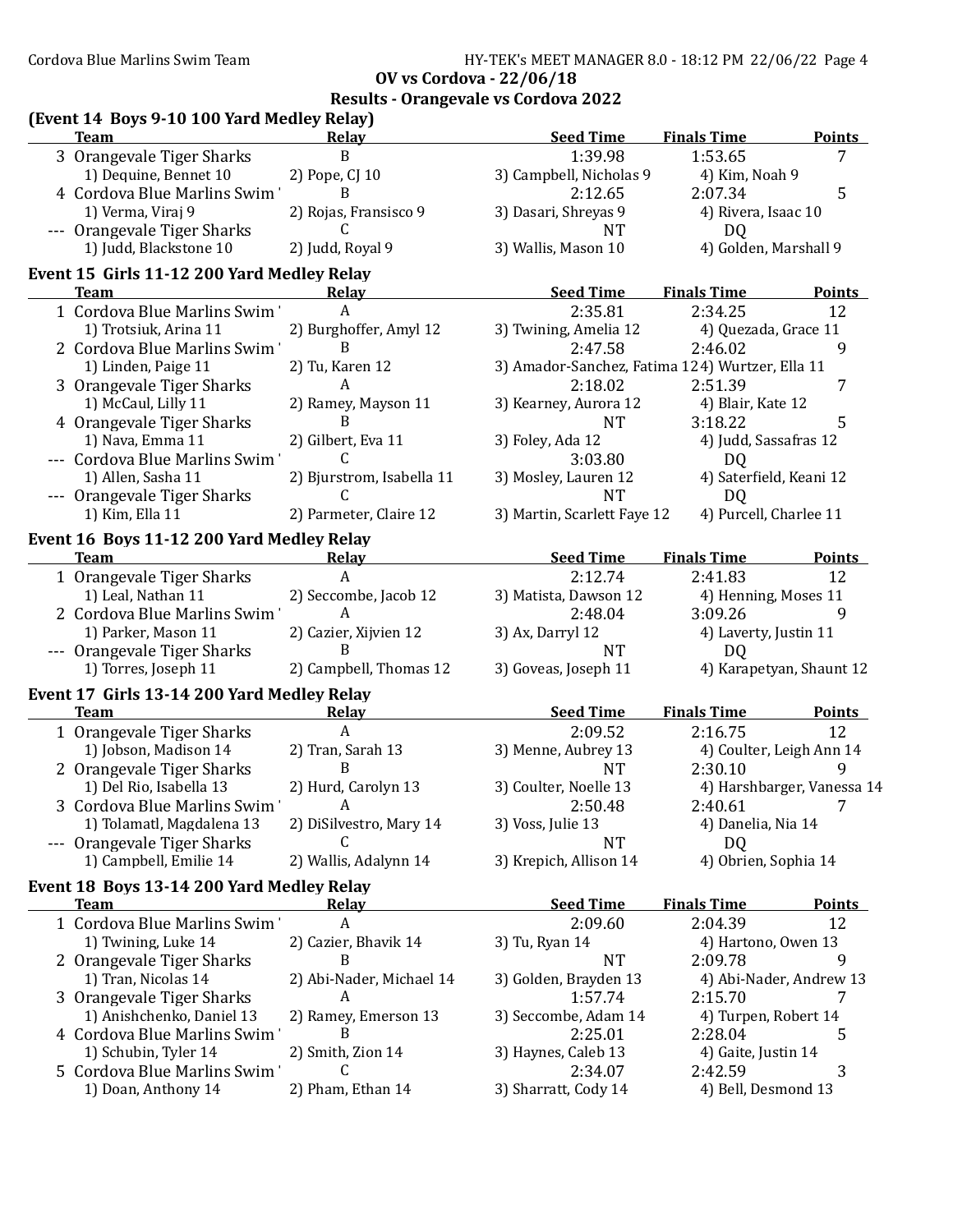#### **Event 19 Girls 15-18 200 Yard Medley Relay Team Relay Seed Time Points Finals Time** 1 Orangevale Tiger Sharks  $A$   $2:03.72$   $2:11.85$  12 1) Henning, Sanae 15 2) Kliewer, Shay 17 3) Matista, Maryanna 18 4) Tran, Theresa 16 2 Cordova Blue Marlins Swim  $A$  and  $2:18.47$  2:15.59 9 1) Dressler, Kaiya 15 2) Pham, Erica 16 3) Higgins-Beck, Brooklyn 17 4) Sharratt, Alexis 17 3 Cordova Blue Marlins Swim B 2:33.68 2:29.49 1) Doan, Kim 16 2) Ax, Katia 15 3) Voss, Jenna 17 4) Smirnov, Ruth 16 4 Cordova Blue Marlins Swim C C 2:59.93 3:01.58 5 1) Portillo, Celia 15 2) Portillo, Selma 16 3) Bjurstrom, Brianna 16 4) Lopez, Lupita 17 5 Orangevale Tiger Sharks **3:08.87** 3:08.87 1) Spaulding, Tristen 15 2) Nisperos, Emily 16 3) Judd, Superstar Five 15 4) Judd, Ruby 17 **Event 20 Boys 15-18 200 Yard Medley Relay Team Relay Seed Time Points Finals Time** 1 Orangevale Tiger Sharks 1.46.98 1:46.78 12 1) Williams, Cole 17 2) Matista, Matthew 17 3) Harshbarger, Cyrus 16 4) Henning, Owen 16 2 Cordova Blue Marlins Swim  $A$  and  $2:00.06$  2:00.54 9 1) Lopez, Raul 17 2) Tolamatl, Andrew 16 3) Rooney, Grant 16 4) Dressler, Jacob 17 3 Cordova Blue Marlins Swim B 2:21.67 2:15.22 7 1) Cazier, Zekaia 16 2) Wurtzer, Caleb 15 3) Lee, Nathan 15 4) Justiniani, Cyrus 16 --- Orangevale Tiger Sharks B B NT NT DQ 1) Scollay, Cody 18 2) Ramey, Benson 16 3) Mercer, Brandon 15 4) Golden, Nathaniel 15 **Event 21 Girls 6 & Under 25 Yard Freestyle Name Team Finals Age Seed Time Points Time** 1 Christensen, Mairam 6 Orangevale Tiger Sharks 1 NT 26.96 9<br>2 Morgan, Skylar 6 Cordova Blue Marlins Swim Team 25.94 27.31 7 2 Morgan, Skylar 6 Cordova Blue Marlins Swim Team 25.94 27.31 3 Cornelison, Vanessa  $\overline{6}$  Cordova Blue Marlins Swim Team  $\overline{27.73}$   $\overline{30.85}$   $\overline{6}$ 4 Clark, Holland 6 Cordova Blue Marlins Swim Team 35.56 32.86 5 5 Landberg, Evelyn 6 Cordova Blue Marlins Swim Team 37.24 39.80 4 6 Baghoomian, Sera 41.75 3 6 Cordova Blue Marlins Swim Team 42.19 7 Baldwin, Skylar 42.18 2 5 Cordova Blue Marlins Swim Team 37.73 8 Bouris, Adalynn 1 6 Orangevale Tiger Sharks 51.52 42.27 1 1 9 Bennett, Isla 46.24 5 Cordova Blue Marlins Swim Team 37.10 10 Roberts, Aurelia 46.94 6 Cordova Blue Marlins Swim Team 44.28 11 Mckillop, Magnolia 6 5 Orangevale Tiger Sharks 11 Mckillop, 17.87 12 Costa, Claire **48.42** 6 Orangevale Tiger Sharks 41.66 48.42 13 Kearney, Amalie 5 Orangevale Tiger Sharks 50.36 49.25 14 Lehman, Madison 5 Orangevale Tiger Sharks 41.14 55.16 15 Rojas, Katalyna 59.47 6 Cordova Blue Marlins Swim Team NT 16 Bean, Ariel Tyra Joy 6 Orangevale Tiger Sharks 2:12.49 1:09.98 17 Stratton, Harper 1:11.10 4 Orangevale Tiger Sharks 1:10 47.03 1:11.10 18 Maye, Lincoln 6 Orangevale Tiger Sharks 1:38.10 1:32.38 19 Franklin, Audrey 1:45.98 20 Rickel, Bailey 6 Cordova Blue Marlins Swim Team 1:38.10 x2:01.89 21 Costa, Ruby 4 Orangevale Tiger Sharks 2:07.13 2:12.10 **Event 22 Boys 6 & Under 25 Yard Freestyle Name Age Team Seed Time Finals Time Points** 1 Quezada, Ben 25.02 9 6 Cordova Blue Marlins Swim Team 26.00 2 Fisher, Will  $\overline{5}$  Orangevale Tiger Sharks  $\overline{25.78}$  27.01  $\overline{7}$ 3 Parilo, Dylan 32.05 6 6 Orangevale Tiger Sharks 25.95 4 Dobbs, Dion 32.60 5 5 Orangevale Tiger Sharks 39.05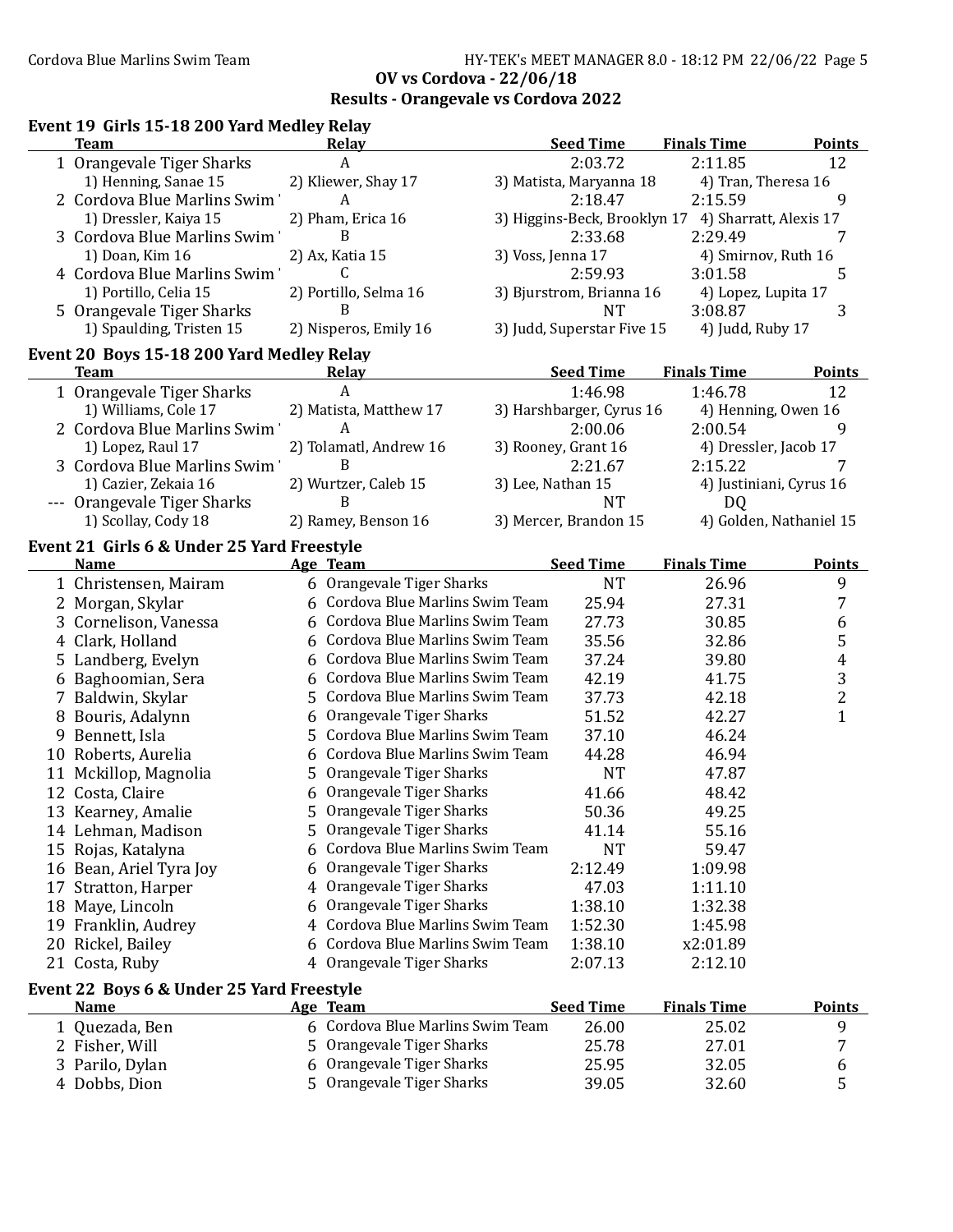# **Results - Orangevale vs Cordova 2022**

### **(Event 22 Boys 6 & Under 25 Yard Freestyle)**

| <b>Name</b>        | Age Team                         | <b>Seed Time</b> | <b>Finals Time</b> | <b>Points</b> |
|--------------------|----------------------------------|------------------|--------------------|---------------|
| 5 Williams, James  | 6 Orangevale Tiger Sharks        | 35.56            | 35.64              | 4             |
| 6 Franklin, Levi   | 6 Cordova Blue Marlins Swim Team | 37.52            | 36.76              | 3             |
| 7 Aragon, August   | 6 Orangevale Tiger Sharks        | 40.68            | 40.03              | າ             |
| 8 Wilcox, Ryker    | 5 Cordova Blue Marlins Swim Team | 59.15            | 41.15              |               |
| 9 Ralston, Oliver  | 6 Cordova Blue Marlins Swim Team | 35.22            | 46.57              |               |
| 10 White, Luke     | 6 Orangevale Tiger Sharks        | 58.40            | 50.51              |               |
| 11 Cazier, Phineas | 5 Cordova Blue Marlins Swim Team | 1:00.37          | 54.08              |               |
| 12 Judd, Lachoneus | 5 Orangevale Tiger Sharks        | NT               | 54.66              |               |
| 13 Hogan, Oliver   | 6 Cordova Blue Marlins Swim Team | 56.03            | 55.99              |               |
| 14 Milton, Emmett  | 5 Orangevale Tiger Sharks        | 2:10.83          | 1:03.95            |               |
| 15 Pope, Spencer   | 4 Orangevale Tiger Sharks        | 1:02.34          | 1:13.06            |               |

# **Event 23 Girls 7-8 25 Yard Freestyle**

|    | <b>Name</b>          |   | Age Team                           | <b>Seed Time</b> | <b>Finals Time</b> | <b>Points</b> |
|----|----------------------|---|------------------------------------|------------------|--------------------|---------------|
|    | 1 Angel, Avery       | 8 | Orangevale Tiger Sharks            | 20.79            | 18.80              | 9             |
|    | 2 Dequine, Christine | 8 | Orangevale Tiger Sharks            | 20.85            | 20.98              | 7             |
|    | 3 Parilo, Kayla      |   | Orangevale Tiger Sharks            | 22.34            | 21.40              | 6             |
|    | 4 Morgan, Makena     |   | 8 Cordova Blue Marlins Swim Team   | 22.63            | 22.61              | 5             |
|    | 5 Knifton, Taylor    |   | Cordova Blue Marlins Swim Team     | 23.36            | 23.14              | 4             |
|    | 6 Flitsch, Addison   | 8 | Cordova Blue Marlins Swim Team     | 23.57            | 24.48              | 3             |
|    | 7 Williams, Elinor   | 8 | Orangevale Tiger Sharks            | 28.66            | 27.27              | 2             |
|    | 8 Aragon, Penelope   |   | Orangevale Tiger Sharks            | 27.48            | 28.46              | ┸             |
| 9  | Nava, Chloe          | 8 | Orangevale Tiger Sharks            | 39.51            | 28.82              |               |
| 10 | Oldham, Kessie       | 8 | Cordova Blue Marlins Swim Team     | 35.66            | 28.97              |               |
|    | 11 Seward, Emaya     |   | Orangevale Tiger Sharks            | 40.71            | 29.01              |               |
| 12 | Wilcox, Prestyn      |   | Cordova Blue Marlins Swim Team     | 30.22            | 29.22              |               |
| 13 | Fraker, Kaylin       |   | Orangevale Tiger Sharks            | 32.63            | 30.32              |               |
| 14 | Beck, Amelia         |   | 7   Cordova Blue Marlins Swim Team | 31.21            | 33.15              |               |
|    | 15 Urdahl, Georgia   | 8 | Orangevale Tiger Sharks            | 29.88            | 33.18              |               |
|    | 16 Drost, Marcy      |   | 7 Orangevale Tiger Sharks          | 31.50            | 33.44              |               |
|    | 17 Zaucha, Kathleen  | 8 | Orangevale Tiger Sharks            | 31.30            | x35.25             |               |
| 18 | McGuire, Monica      | 8 | Orangevale Tiger Sharks            | 46.68            | x36.19             |               |
| 19 | McKillop, Leilani    |   | 7 Orangevale Tiger Sharks          | <b>NT</b>        | x45.60             |               |

#### **Event 24 Boys 7-8 25 Yard Freestyle**

|   | <b>Name</b>           |   | Age Team                         | <b>Seed Time</b> | <b>Finals Time</b> | <b>Points</b> |
|---|-----------------------|---|----------------------------------|------------------|--------------------|---------------|
|   | 1 Rivera, Matthew     |   | 7 Cordova Blue Marlins Swim Team | 24.08            | 22.28              | 9             |
|   | 2 Bouris, Eliott      |   | 8 Orangevale Tiger Sharks        | NT               | 23.50              |               |
|   | 3 Judd, Mahonri       |   | 7 Orangevale Tiger Sharks        | 32.16            | 26.15              | 6             |
|   | 4 Christensen, Grant  | 8 | Orangevale Tiger Sharks          | NT               | 27.86              | 5             |
|   | 5 Cazier, Hendryk     |   | 8 Cordova Blue Marlins Swim Team | 28.55            | 27.91              | 4             |
|   | 6 Franklin, Carter    |   | 8 Cordova Blue Marlins Swim Team | 25.91            | 28.22              | 3             |
|   | 7 Hogan, Lucas        |   | 8 Cordova Blue Marlins Swim Team | 29.81            | 29.82              | 2             |
| 8 | Lee, Elijah           |   | 8 Cordova Blue Marlins Swim Team | NT               | 30.59              |               |
|   | 9 Stricker, William   |   | 8 Orangevale Tiger Sharks        | 35.84            | 30.92              |               |
|   | 10 Roberts, Emmett    |   | 8 Cordova Blue Marlins Swim Team | 32.72            | 33.19              |               |
|   | 11 Twining, Elijah    |   | 7 Cordova Blue Marlins Swim Team | 32.48            | 34.21              |               |
|   | 12 Maltos, Dakota     |   | 7 Orangevale Tiger Sharks        | 36.57            | 34.98              |               |
|   | 13 Foley, Flynn       |   | 7 Orangevale Tiger Sharks        | 41.23            | 35.06              |               |
|   | 14 Divelbiss, William |   | 7 Orangevale Tiger Sharks        | 41.04            | 35.83              |               |
|   | 15 Petersen, Brayden  |   | 7 Orangevale Tiger Sharks        | 43.84            | 46.70              |               |
|   | 16 Rodriguez, Robert  |   | 7 Cordova Blue Marlins Swim Team | 51.71            | 49.45              |               |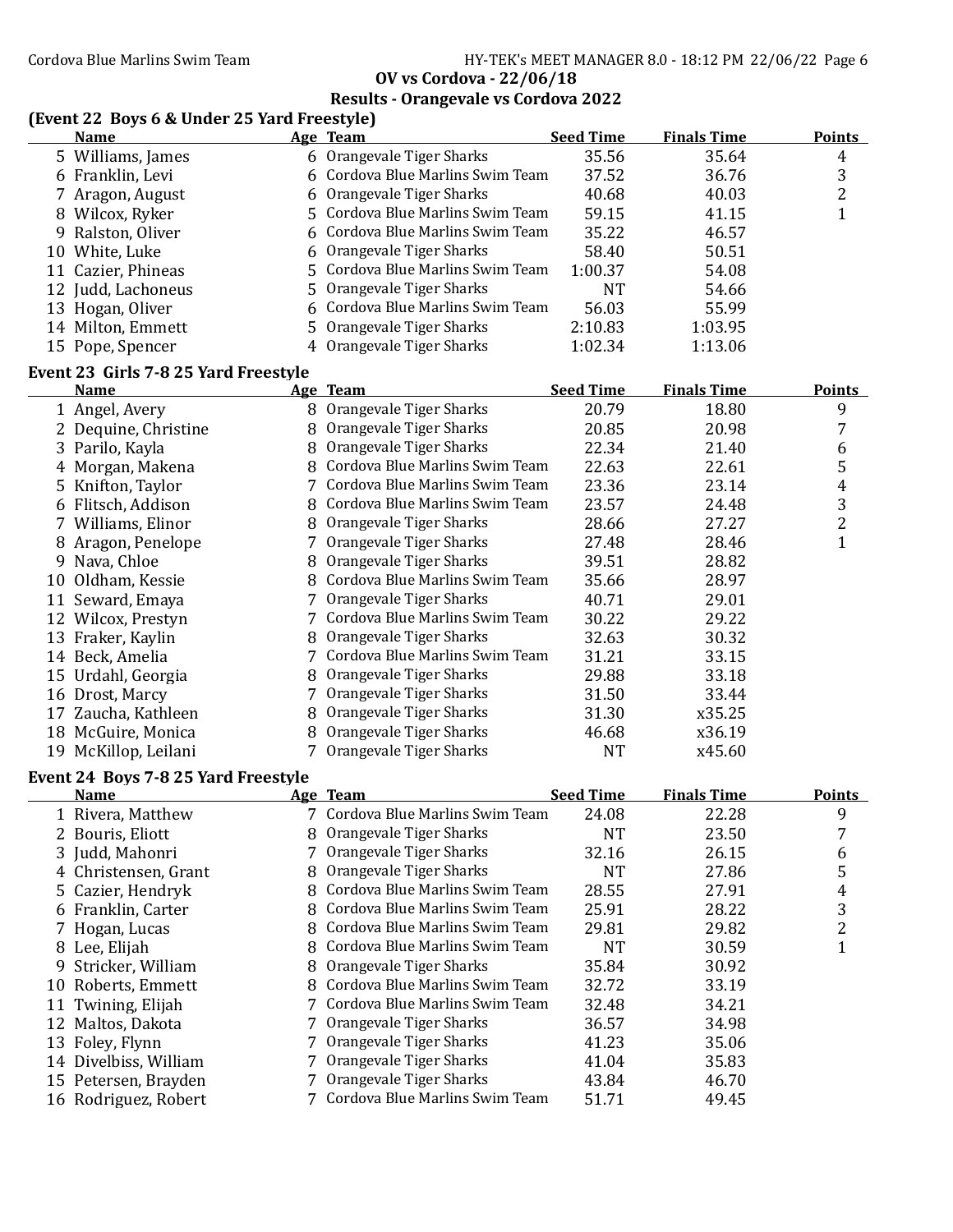Cordova Blue Marlins Swim Team Team HY-TEK's MEET MANAGER 8.0 - 18:12 PM 22/06/22 Page 7

**OV vs Cordova - 22/06/18 Results - Orangevale vs Cordova 2022**

# **(Event 24 Boys 7-8 25 Yard Freestyle)**

|   | <b>Name</b>                                         |     | Age Team                          | <b>Seed Time</b> | <b>Finals Time</b> | <b>Points</b>           |
|---|-----------------------------------------------------|-----|-----------------------------------|------------------|--------------------|-------------------------|
|   | 17 Marlin, Tate                                     |     | 8 Orangevale Tiger Sharks         | 1:08.11          | 1:12.64            |                         |
|   | Event 25 Girls 9-10 25 Yard Freestyle               |     |                                   |                  |                    |                         |
|   | <b>Name</b>                                         |     | Age Team                          | <b>Seed Time</b> | <b>Finals Time</b> | <b>Points</b>           |
|   | 1 Blair, Caroline                                   |     | 9 Orangevale Tiger Sharks         | 21.00            | 18.08              | 9                       |
|   | 2 Barrett, Avery                                    |     | 9 Orangevale Tiger Sharks         | 19.12            | 19.94              | 7                       |
|   | 3 Hogan, Lillian                                    |     | 10 Cordova Blue Marlins Swim Team | 20.64            | 20.06              | 6                       |
|   | 4 Shaw, Klaire                                      |     | 10 Orangevale Tiger Sharks        | 20.05            | 20.52              | 5                       |
|   | 5 Christensen, Rozlyn                               |     | 10 Orangevale Tiger Sharks        | 21.02            | 21.14              | 4                       |
|   | 6 Mosley, Arden                                     |     | 9 Cordova Blue Marlins Swim Team  | 24.67            | 21.90              | 3                       |
|   | 7 Nguyen, Emily                                     |     | 10 Cordova Blue Marlins Swim Team | 25.24            | 22.14              | $\overline{\mathbf{c}}$ |
|   | 8 Stratton, Payton                                  |     | 9 Orangevale Tiger Sharks         | 21.59            | 22.47              | $\mathbf{1}$            |
|   | 9 Judd, Valkyrie                                    |     | 9 Orangevale Tiger Sharks         | 26.58            | 22.99              |                         |
|   | 10 Woodland, Ava                                    |     | 9 Cordova Blue Marlins Swim Team  | 24.12            | 23.09              |                         |
|   | 11 Voigt, Briella                                   |     | 9 Orangevale Tiger Sharks         | 21.63            | 23.27              |                         |
|   | 12 Comstock, Aria                                   |     | 9 Cordova Blue Marlins Swim Team  | 24.57            | 23.34              |                         |
|   | 13 Drost, Bailey                                    |     | 10 Orangevale Tiger Sharks        | 25.12            | 23.55              |                         |
|   | 14 Seward, Jayla-Rae                                |     | 9 Orangevale Tiger Sharks         | 23.74            | 23.86              |                         |
|   | 15 Larsen, Miyuki                                   |     | 10 Cordova Blue Marlins Swim Team | 22.81            | 24.19              |                         |
|   | 16 McDonnell, Julianna                              |     | 9 Orangevale Tiger Sharks         | 23.69            | 24.47              |                         |
|   | 17 Ralston, Gwen                                    |     | 9 Cordova Blue Marlins Swim Team  | 28.19            | 24.72              |                         |
|   | 18 Foley, Ivy                                       |     | 10 Orangevale Tiger Sharks        | 20.33            | x26.01             |                         |
|   | 19 Nguyen, Carol                                    |     | 10 Cordova Blue Marlins Swim Team | 37.46            | 35.65              |                         |
|   |                                                     |     |                                   |                  |                    |                         |
|   | Event 26 Boys 9-10 25 Yard Freestyle<br><b>Name</b> |     | Age Team                          | <b>Seed Time</b> | <b>Finals Time</b> | <b>Points</b>           |
|   | 1 Coulter, Isaac                                    |     | 10 Orangevale Tiger Sharks        | 14.94            | 15.44              | 9                       |
|   | 2 Kelly, Ty                                         |     | 10 Orangevale Tiger Sharks        | 15.63            | 16.01              | 7                       |
|   | 3 Fredericks, Jason                                 |     | 9 Cordova Blue Marlins Swim Team  | 19.05            | 17.57              | 6                       |
|   | 4 Williams, Daniel                                  |     | 10 Orangevale Tiger Sharks        | 17.58            | 18.67              | 5                       |
| 5 | Martin, Leo                                         |     | 10 Orangevale Tiger Sharks        | 20.44            | 20.25              | $\overline{4}$          |
|   | 6 Marlin, Oliver                                    |     | 10 Orangevale Tiger Sharks        | 23.46            | 21.47              | 3                       |
|   | 7 Judd, Royal                                       |     | 9 Orangevale Tiger Sharks         | 23.04            | 21.67              | $\overline{c}$          |
|   | 8 Rajput, Veer                                      |     | 9 Cordova Blue Marlins Swim Team  | <b>NT</b>        | 22.48              | $\overline{1}$          |
|   | 9 Rivera, Isaac                                     |     | 10 Cordova Blue Marlins Swim Team | 25.02            | 22.57              |                         |
|   | 10 White, Eli                                       |     | 9 Orangevale Tiger Sharks         | 26.33            | 23.59              |                         |
|   | 11 Pratt, Callahan                                  |     | 9 Orangevale Tiger Sharks         | <b>NT</b>        | 24.09              |                         |
|   | 12 Lee, Kayden                                      |     | 9 Cordova Blue Marlins Swim Team  | 29.42            | 24.75              |                         |
|   | 13 Milton, Eli                                      |     | 10 Orangevale Tiger Sharks        | 25.50            | 25.61              |                         |
|   | 14 Kusuma, Owen                                     | 9.  | Cordova Blue Marlins Swim Team    | 30.34            | 25.73              |                         |
|   | 15 Zaucha, Kyle                                     | 9.  | Orangevale Tiger Sharks           | 28.60            | 25.77              |                         |
|   | 16 Verma, Viraj                                     |     | 9 Cordova Blue Marlins Swim Team  | 28.89            | 29.94              |                         |
|   | 17 Kim, Noah                                        | 9   | Orangevale Tiger Sharks           | 44.88            | x35.80             |                         |
|   |                                                     |     |                                   |                  |                    |                         |
|   | Event 27 Girls 11-12 50 Yard Freestyle              |     |                                   |                  |                    |                         |
|   | <u>Name</u>                                         |     | <u>Age Team</u>                   | <b>Seed Time</b> | <b>Finals Time</b> | <b>Points</b>           |
|   | 1 Quezada, Grace                                    |     | 11 Cordova Blue Marlins Swim Team | 34.86            | 34.76              | 9                       |
|   | 2 Twining, Amelia                                   | 12. | Cordova Blue Marlins Swim Team    | 33.60            | 35.64              | 7                       |
|   | 3 Linden, Paige                                     |     | 11 Cordova Blue Marlins Swim Team | 35.45            | 36.57              | 6                       |
|   | 4 Trotsiuk, Arina                                   | 11  | Cordova Blue Marlins Swim Team    | 35.64            | 36.90              | 5                       |
| 5 | Martin, Scarlett Faye                               |     | 12 Orangevale Tiger Sharks        | 36.45            | 37.17              | 4                       |
|   | 6 Pratt, Aurelia                                    |     | 11 Orangevale Tiger Sharks        | <b>NT</b>        | 38.50              | 3                       |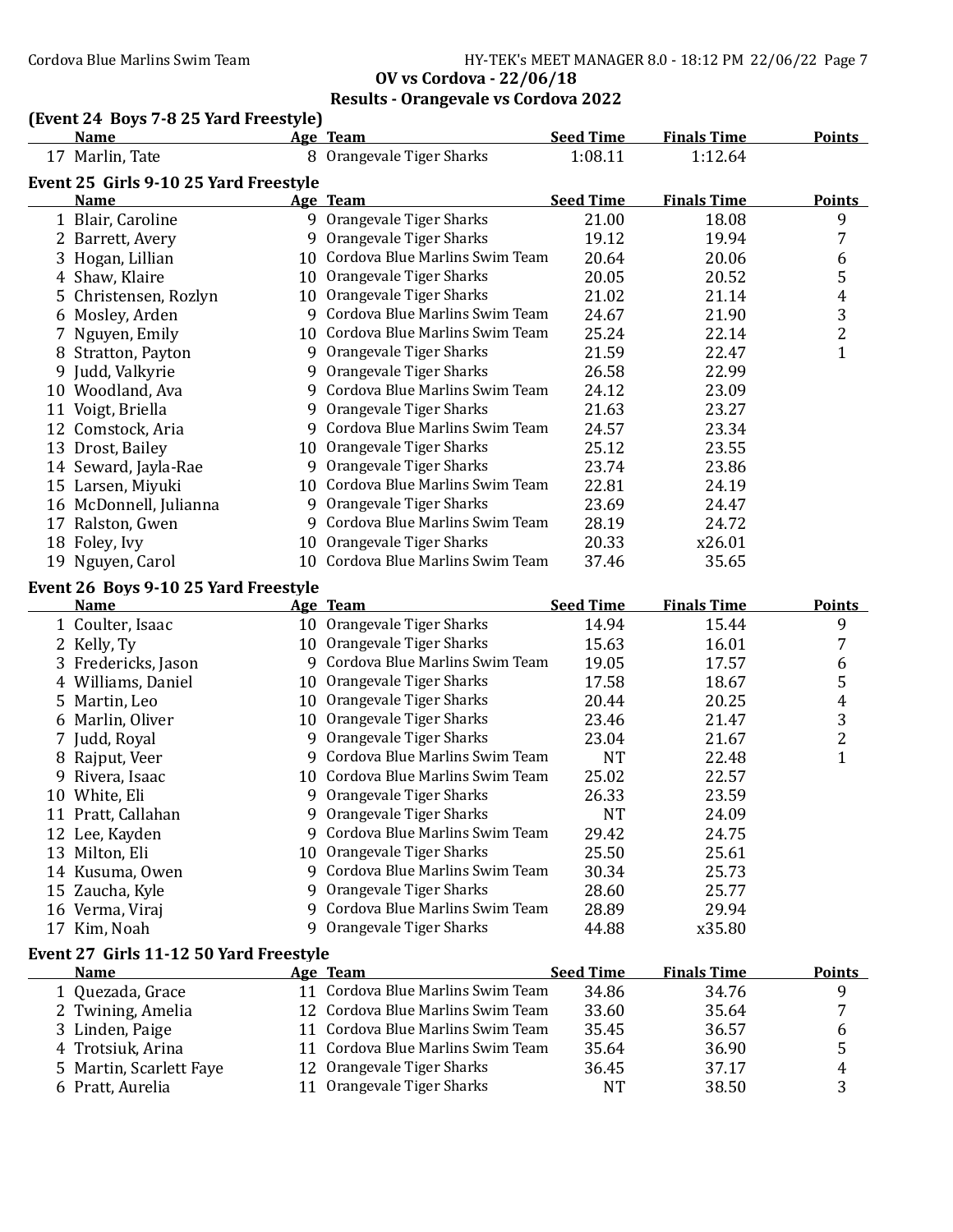**OV vs Cordova - 22/06/18 Results - Orangevale vs Cordova 2022**

# **(Event 27 Girls 11-12 50 Yard Freestyle)**

|    | <b>Name</b>            | Age Team                          | <b>Seed Time</b> | <b>Finals Time</b> | <b>Points</b> |
|----|------------------------|-----------------------------------|------------------|--------------------|---------------|
|    | 7 Foley, Ada           | 12 Orangevale Tiger Sharks        | 36.22            | 38.63              | 2             |
|    | 8 Saterfield, Keani    | 12 Cordova Blue Marlins Swim Team | 41.48            | 41.93              |               |
|    | 9 Ramey, Mayson        | 11 Orangevale Tiger Sharks        | 40.77            | 42.09              |               |
|    | 10 Judd, Sassafras     | 12 Orangevale Tiger Sharks        | 43.63            | 42.44              |               |
| 11 | Nava, Emma             | 11 Orangevale Tiger Sharks        | <b>NT</b>        | 42.73              |               |
|    | 12 Parmeter, Claire    | 12 Orangevale Tiger Sharks        | 47.25            | 43.88              |               |
|    | 13 Tu, Karen           | 12 Cordova Blue Marlins Swim Team | 45.07            | 44.94              |               |
|    | 14 Patel, Zeel         | 11 Cordova Blue Marlins Swim Team | 44.69            | 45.11              |               |
|    | 15 Wolfe, Tiegan       | 12 Cordova Blue Marlins Swim Team | 47.16            | 46.39              |               |
|    | 16 Fraker, Nayeli      | 11 Orangevale Tiger Sharks        | 50.19            | 46.58              |               |
|    | 17 Bjurstrom, Isabella | 11 Cordova Blue Marlins Swim Team | 46.15            | 47.91              |               |
|    | 18 O'Connor, Alex      | Orangevale Tiger Sharks           | 49.76            | 50.30              |               |
|    | 19 Yanez, Ilianna      | 12 Cordova Blue Marlins Swim Team | 1:53.82          | 51.08              |               |
|    | 20 Purcell, Charlee    | 11 Orangevale Tiger Sharks        | 59.20            | 51.61              |               |
|    | 21 Kim, Ella           | Orangevale Tiger Sharks           | 56.81            | x52.31             |               |

#### **Event 28 Boys 11-12 50 Yard Freestyle**

| <b>Name</b> |                                                                                                                                                                                                   |                                                                                                                                                                                                                                                          | <b>Finals Time</b>                                                                         | <b>Points</b> |
|-------------|---------------------------------------------------------------------------------------------------------------------------------------------------------------------------------------------------|----------------------------------------------------------------------------------------------------------------------------------------------------------------------------------------------------------------------------------------------------------|--------------------------------------------------------------------------------------------|---------------|
|             |                                                                                                                                                                                                   | 41.77                                                                                                                                                                                                                                                    | 33.99                                                                                      | 9             |
|             |                                                                                                                                                                                                   | 34.76                                                                                                                                                                                                                                                    | 34.63                                                                                      |               |
|             |                                                                                                                                                                                                   | 37.92                                                                                                                                                                                                                                                    | 35.05                                                                                      | b             |
|             |                                                                                                                                                                                                   | 35.50                                                                                                                                                                                                                                                    | 35.66                                                                                      | 5             |
|             |                                                                                                                                                                                                   | NT                                                                                                                                                                                                                                                       | 40.03                                                                                      | 4             |
|             |                                                                                                                                                                                                   | 42.89                                                                                                                                                                                                                                                    | 41.72                                                                                      | 3             |
|             |                                                                                                                                                                                                   | 48.94                                                                                                                                                                                                                                                    | 46.01                                                                                      |               |
|             |                                                                                                                                                                                                   | 46.52                                                                                                                                                                                                                                                    | 47.81                                                                                      |               |
|             |                                                                                                                                                                                                   | 52.93                                                                                                                                                                                                                                                    | 49.25                                                                                      |               |
|             |                                                                                                                                                                                                   | 1:12.59                                                                                                                                                                                                                                                  | 1:05.12                                                                                    |               |
|             | 1 Krepich, Andrew<br>2 Henning, Moses<br>3 Torres, Joseph<br>4 Campbell, Thomas<br>5 Howes, Colton<br>6 Leal, Nathan<br>7 Goveas, Joseph<br>8 Parker, Mason<br>9 Dobbs, Damien<br>10 Sampson, Kal | Age Team<br>11 Orangevale Tiger Sharks<br>11 Orangevale Tiger Sharks<br>11 Orangevale Tiger Sharks<br>12 Orangevale Tiger Sharks<br>11 Orangevale Tiger Sharks<br>11 Orangevale Tiger Sharks<br>11 Orangevale Tiger Sharks<br>11 Orangevale Tiger Sharks | <b>Seed Time</b><br>11 Cordova Blue Marlins Swim Team<br>12 Cordova Blue Marlins Swim Team |               |

#### **Event 29 Girls 13-14 50 Yard Freestyle**

| <b>Name</b>            | Age Team                          | <b>Seed Time</b> | <b>Finals Time</b> | <b>Points</b> |
|------------------------|-----------------------------------|------------------|--------------------|---------------|
| 1 Coulter, Leigh Ann   | 14 Orangevale Tiger Sharks        | 29.65            | 29.31              | 9             |
| 2 Menne, Aubrey        | 13 Orangevale Tiger Sharks        | 29.70            | 29.72              |               |
| 3 Jobson, Madison      | 14 Orangevale Tiger Sharks        | 29.48            | 31.07              | 6             |
| 4 Harshbarger, Vanessa | 14 Orangevale Tiger Sharks        | 32.05            | 31.44              | 5             |
| 5 Obrien, Sophia       | 14 Orangevale Tiger Sharks        | 33.46            | 33.05              | 4             |
| 6 DiSilvestro, Mary    | 14 Cordova Blue Marlins Swim Team | 33.14            | 33.52              | 3             |
| 7 Campbell, Emilie     | 14 Orangevale Tiger Sharks        | 34.09            | 33.89              | 2             |
| 8 Coulter, Noelle      | 13 Orangevale Tiger Sharks        | 36.02            | 35.65              |               |
| 9 Howes, Tatum         | 14 Orangevale Tiger Sharks        | 39.87            | 36.78              |               |
| 10 Danelia, Nia        | 14 Cordova Blue Marlins Swim Team | 38.95            | 37.62              |               |
| 11 Wallis, Adalynn     | 14 Orangevale Tiger Sharks        | 38.16            | 38.00              |               |
| 12 Du Val, Karsyn      | 14 Cordova Blue Marlins Swim Team | NT               | 38.09              |               |
| 13 Voss, Julie         | 13 Cordova Blue Marlins Swim Team | 40.14            | 39.72              |               |
| 14 Watson, Peyton      | 13 Cordova Blue Marlins Swim Team | 50.28            | 53.43              |               |
|                        |                                   |                  |                    |               |

#### **Event 30 Boys 13-14 50 Yard Freestyle**

| <b>Name</b>          | Age Team                          | <b>Seed Time</b> | <b>Finals Time</b> | Points |
|----------------------|-----------------------------------|------------------|--------------------|--------|
| 1 Twining, Luke      | 14 Cordova Blue Marlins Swim Team | 27.94            | 28.10              |        |
| 2 Hartono, Owen      | 13 Cordova Blue Marlins Swim Team | 30.63            | 28.39              |        |
| 3 Abi-Nader, Michael | 14 Orangevale Tiger Sharks        | 28.84            | 28.58              |        |
| 4 Golden, Brayden    | 13 Orangevale Tiger Sharks        | 29.62            | 29.06              |        |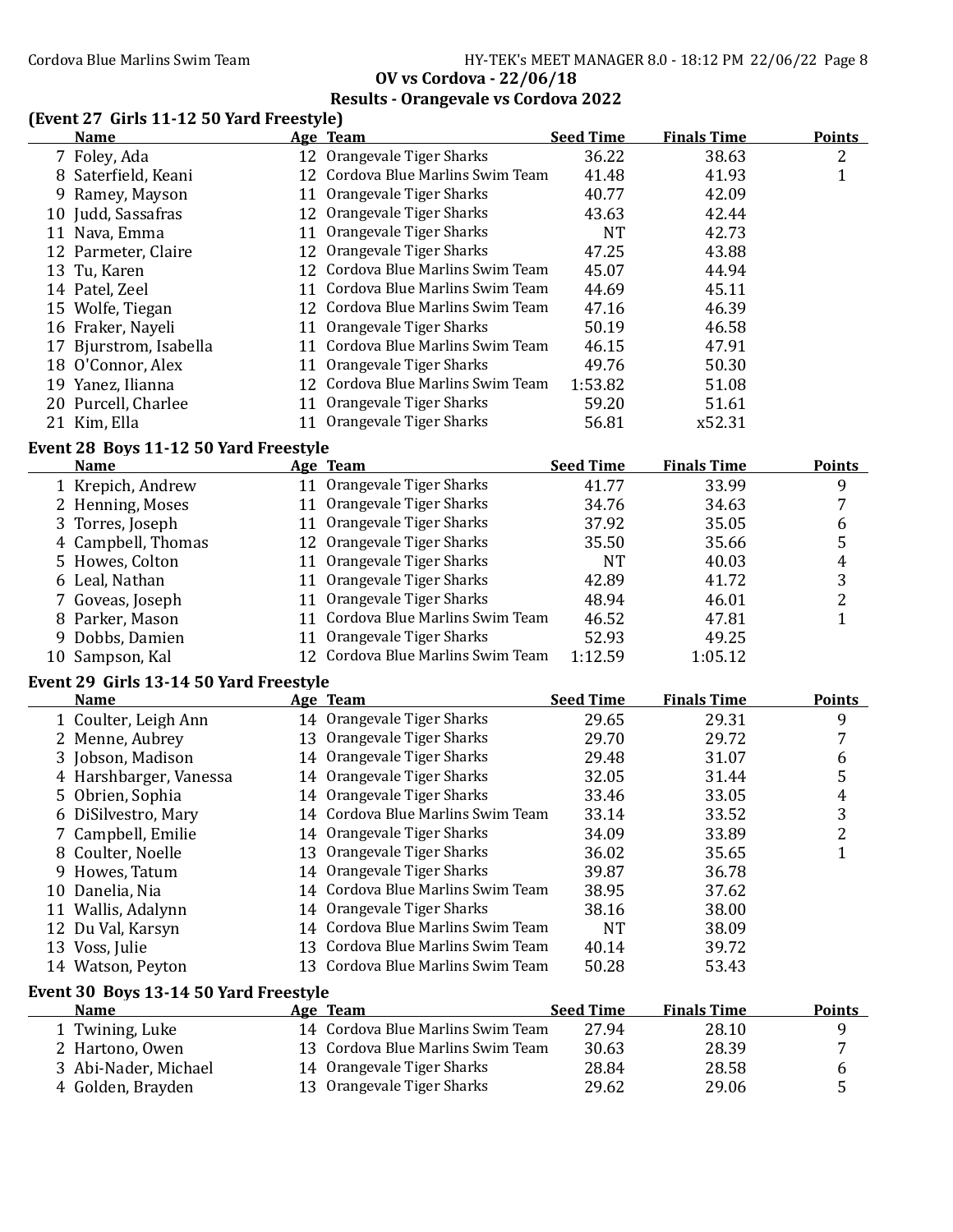Cordova Blue Marlins Swim Team Fram Fram HY-TEK's MEET MANAGER 8.0 - 18:12 PM 22/06/22 Page 9

**OV vs Cordova - 22/06/18 Results - Orangevale vs Cordova 2022**

# **(Event 30 Boys 13-14 50 Yard Freestyle)**

|     | <b>Name</b>            | Age Team                          | <b>Seed Time</b> | <b>Finals Time</b> | <b>Points</b> |
|-----|------------------------|-----------------------------------|------------------|--------------------|---------------|
|     | 5 Anishchenko, Daniel  | 13 Orangevale Tiger Sharks        | 29.94            | 29.84              | 4             |
|     | 6 Abi-Nader, Andrew    | 13 Orangevale Tiger Sharks        | 31.61            | 29.96              | 3             |
|     | 7 Schubin, Tyler       | 14 Cordova Blue Marlins Swim Team | 32.12            | 30.57              | 2             |
|     | 8 Gaite, Justin        | 14 Cordova Blue Marlins Swim Team | 30.82            | 30.58              |               |
|     | 9 Judd, Falcon         | 13 Orangevale Tiger Sharks        | 35.28            | 31.39              |               |
|     | 10 Harshbarger, Dustin | 13 Orangevale Tiger Sharks        | 32.08            | 31.92              |               |
|     | 11 Pham, Ethan         | 14 Cordova Blue Marlins Swim Team | 33.94            | 32.94              |               |
|     | 12 Doan, Anthony       | 14 Cordova Blue Marlins Swim Team | 35.14            | 33.42              |               |
|     | 13 Werner, Logan       | 13 Cordova Blue Marlins Swim Team | 34.41            | 33.46              |               |
|     | 14 Bell, Desmond       | 13 Cordova Blue Marlins Swim Team | 34.85            | 34.00              |               |
|     | 15 Smith, Zion         | 14 Cordova Blue Marlins Swim Team | 38.53            | 35.16              |               |
|     | 16 Smirnov, Levi       | 13 Cordova Blue Marlins Swim Team | 37.26            | 35.88              |               |
|     | 17 Curl, Joshua        | 13 Cordova Blue Marlins Swim Team | 37.15            | x38.04             |               |
|     | 18 Du Val, Gavin       | 13 Cordova Blue Marlins Swim Team | <b>NT</b>        | x38.60             |               |
| 19. | Ramey, Emerson         | 13 Orangevale Tiger Sharks        | 37.48            | 38.91              |               |
|     | 20 Wolfe, Charles      | 13 Cordova Blue Marlins Swim Team | 48.93            | x40.72             |               |

#### **Event 31 Girls 15-18 50 Yard Freestyle**

| <b>Name</b>          |    | Age Team                          | <b>Seed Time</b> | <b>Finals Time</b> | <b>Points</b> |
|----------------------|----|-----------------------------------|------------------|--------------------|---------------|
| 1 Tran, Theresa      |    | 16 Orangevale Tiger Sharks        | 27.06            | 27.25              | 9             |
| 2 Dressler, Kaiya    |    | 15 Cordova Blue Marlins Swim Team | 29.19            | 28.92              | 7             |
| 3 Matista, Maryanna  |    | 18 Orangevale Tiger Sharks        | 28.24            | 29.52              | 6             |
| 4 Kliewer, Shay      |    | Orangevale Tiger Sharks           | 28.86            | 30.33              | 5             |
| 5 Henning, Sanae     |    | 15 Orangevale Tiger Sharks        | 31.27            | 30.48              | 4             |
| 6 Pham, Erica        |    | 16 Cordova Blue Marlins Swim Team | 27.78            | 30.74              | 3             |
| 7 Sharratt, Alexis   |    | Cordova Blue Marlins Swim Team    | 30.96            | 31.10              | 2             |
| 8 Voss, Jenna        | 17 | Cordova Blue Marlins Swim Team    | 32.36            | 31.99              |               |
| 9 Smirnov, Ruth      |    | 16 Cordova Blue Marlins Swim Team | 33.19            | 32.27              |               |
| 10 Nisperos, Emily   |    | 16 Orangevale Tiger Sharks        | 33.88            | 32.73              |               |
| 11 Judd, Ruby        | 17 | Orangevale Tiger Sharks           | 36.08            | 35.51              |               |
| 12 Portillo, Selma   |    | 16 Cordova Blue Marlins Swim Team | 37.00            | 36.51              |               |
| 13 Marsh-Wood, Grace |    | Cordova Blue Marlins Swim Team    | 42.96            | 42.48              |               |
| 14 Portillo, Celia   |    | 15 Cordova Blue Marlins Swim Team | 40.95            | 43.40              |               |
| 15 Seisa, Samantha   |    | 16 Cordova Blue Marlins Swim Team | 20.46            | 52.67              |               |

# **Event 32 Boys 15-18 50 Yard Freestyle**

| <b>Name</b>          | Age Team                          | <b>Seed Time</b> | <b>Finals Time</b> | <b>Points</b> |
|----------------------|-----------------------------------|------------------|--------------------|---------------|
| 1 Williams, Cole     | 17 Orangevale Tiger Sharks        | 23.26            | 23.06              | 9             |
| 2 Henning, Owen      | 16 Orangevale Tiger Sharks        | 23.26            | 23.31              |               |
| 3 Harshbarger, Cyrus | 16 Orangevale Tiger Sharks        | 23.61            | 23.47              | 6             |
| 4 Matista, Matthew   | 17 Orangevale Tiger Sharks        | 23.81            | 23.63              | 5             |
| 5 Rooney, Grant      | 16 Cordova Blue Marlins Swim Team | 25.84            | 25.77              | 4             |
| 6 Scollay, Cody      | 18 Orangevale Tiger Sharks        | 25.23            | 25.87              | 3             |
| 7 Dressler, Jacob    | Cordova Blue Marlins Swim Team    | 26.09            | 26.15              | 2             |
| 8 Mercer, Brandon    | 15 Orangevale Tiger Sharks        | 25.91            | 26.38              |               |
| 9 Lee, Nathan        | 15 Cordova Blue Marlins Swim Team | 27.55            | 27.50              |               |
| 10 Cazier, Zekaia    | 16 Cordova Blue Marlins Swim Team | 27.87            | 27.54              |               |
| 11 Pardo, Joseph     | 15 Orangevale Tiger Sharks        | 31.99            | 30.49              |               |
| 12 Williams, Connor  | 15 Orangevale Tiger Sharks        | 31.72            | 30.85              |               |
| 13 Justiniani, Cyrus | 16 Cordova Blue Marlins Swim Team | 32.53            | 31.58              |               |
| 14 Saterfield, Kahai | 15 Cordova Blue Marlins Swim Team | 37.26            | 33.01              |               |
| 15 Marsh-Wood, Silas | 17 Cordova Blue Marlins Swim Team | 50.34            | 1:02.47            |               |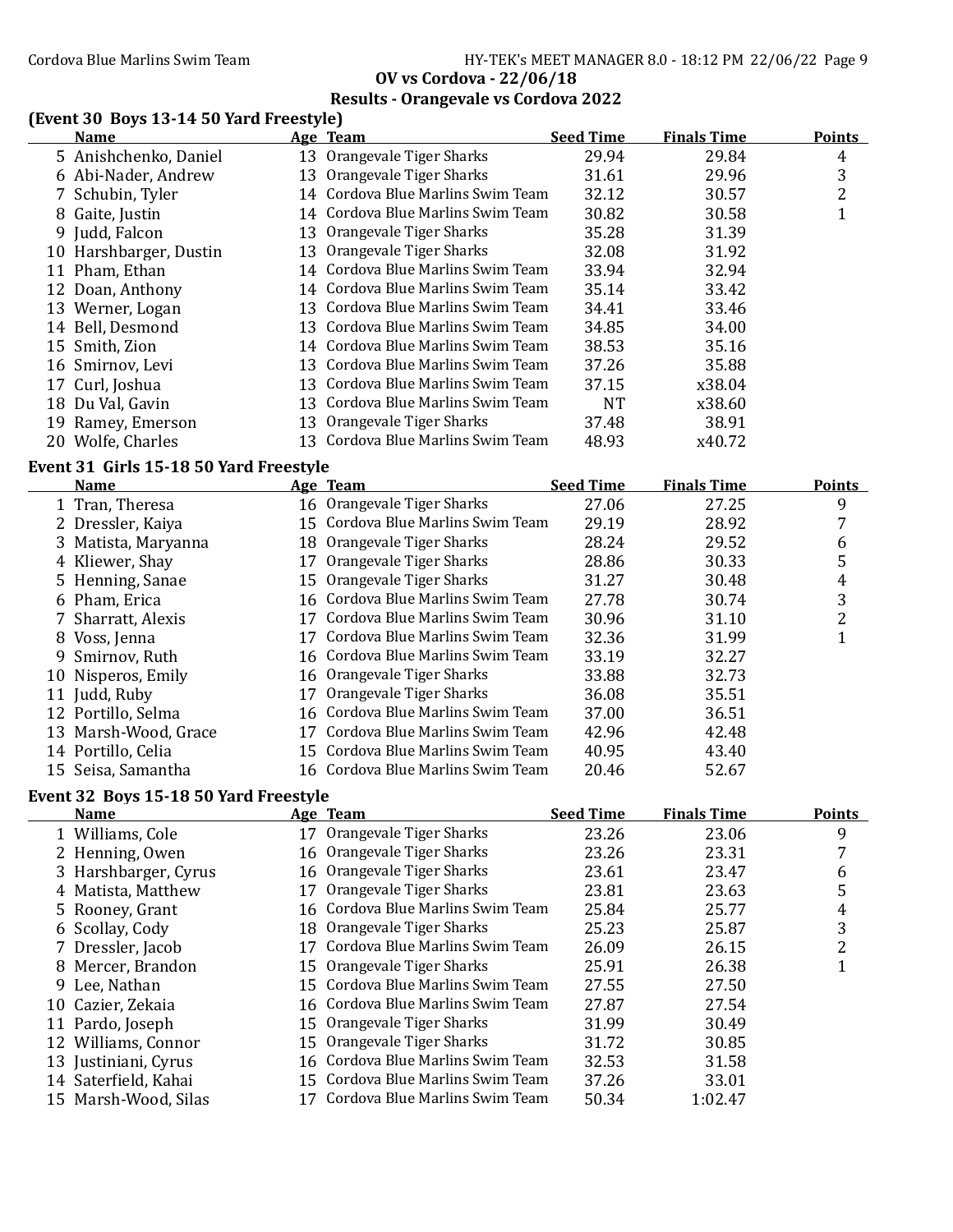# **Results - Orangevale vs Cordova 2022**

### **Event 33 Girls 6 & Under 25 Yard Backstroke**

|          | <b>Name</b>                                |    | Age Team                         | <b>Seed Time</b> | <b>Finals Time</b> | <b>Points</b>  |
|----------|--------------------------------------------|----|----------------------------------|------------------|--------------------|----------------|
|          | 1 Bennett, Isla                            |    | 5 Cordova Blue Marlins Swim Team | 44.49            | 38.78              | 9              |
|          | 2 Christensen, Mairam                      | 6  | Orangevale Tiger Sharks          | <b>NT</b>        | 40.76              | 7              |
|          | 3 Baldwin, Skylar                          | 5. | Cordova Blue Marlins Swim Team   | 47.92            | 41.76              | 6              |
|          | 4 Cornelison, Vanessa                      | 6  | Cordova Blue Marlins Swim Team   | 35.62            | 42.18              | 5              |
|          | 5 Roberts, Aurelia                         | 6  | Cordova Blue Marlins Swim Team   | 45.98            | 45.44              | 4              |
|          | 6 Costa, Claire                            | 6  | Orangevale Tiger Sharks          | 46.35            | 48.30              | 3              |
|          | 7 Landberg, Evelyn                         |    | Cordova Blue Marlins Swim Team   | 51.43            | 52.25              | $\overline{c}$ |
|          | 8 Bouris, Adalynn                          | 6  | Orangevale Tiger Sharks          | <b>NT</b>        | 56.23              | $\mathbf{1}$   |
|          | 9 Rojas, Katalyna                          |    | Cordova Blue Marlins Swim Team   | 1:13.30          | 56.50              |                |
|          | 10 Lehman, Madison                         | 5  | Orangevale Tiger Sharks          | 53.35            | 56.94              |                |
|          | 11 Bean, Ariel Tyra Joy                    |    | Orangevale Tiger Sharks          | <b>NT</b>        | 1:12.60            |                |
|          | 12 Costa, Ruby                             | 4  | Orangevale Tiger Sharks          | 1:36.70          | 1:13.68            |                |
|          | 13 Maye, Lincoln                           |    | Orangevale Tiger Sharks          | <b>NT</b>        | 1:46.01            |                |
|          | 14 Stratton, Harper                        | 4  | Orangevale Tiger Sharks          | <b>NT</b>        | 1:46.11            |                |
|          |                                            |    | Cordova Blue Marlins Swim Team   | <b>NT</b>        | 2:32.35            |                |
|          | 15 Franklin, Audrey                        |    | Cordova Blue Marlins Swim Team   |                  |                    |                |
| $---$    | Morgan, Skylar                             |    |                                  | 34.05            | DQ                 |                |
|          | Baghoomian, Sera                           | 6  | Cordova Blue Marlins Swim Team   | 58.14            | DQ                 |                |
|          | Kearney, Amalie                            | 5. | Orangevale Tiger Sharks          | 1:08.57          | DQ                 |                |
|          | --- Clark, Holland                         |    | 6 Cordova Blue Marlins Swim Team | 43.94            | DQ                 |                |
|          | Event 34 Boys 6 & Under 25 Yard Backstroke |    |                                  |                  |                    |                |
|          | Name                                       |    | Age Team                         | <b>Seed Time</b> | <b>Finals Time</b> | <b>Points</b>  |
|          | 1 Quezada, Ben                             |    | 6 Cordova Blue Marlins Swim Team | 31.66            | 29.87              | 9              |
|          | 2 Parilo, Dylan                            | 6  | Orangevale Tiger Sharks          | 30.53            | 30.82              | 7              |
|          | 3 Franklin, Levi                           | 6  | Cordova Blue Marlins Swim Team   | 38.80            | 31.49              | 6              |
|          | 4 Fisher, Will                             | 5  | Orangevale Tiger Sharks          | 35.09            | 35.37              | 5              |
| 5.       | Dobbs, Dion                                | 5  | Orangevale Tiger Sharks          | <b>NT</b>        | 45.45              | 4              |
| 6        | Cazier, Phineas                            | 5  | Cordova Blue Marlins Swim Team   | 1:04.45          | 51.31              | 3              |
| 7        | Ralston, Oliver                            | 6  | Cordova Blue Marlins Swim Team   | 48.64            | 1:04.22            | $\overline{2}$ |
| 8        | Judd, Lachoneus                            | 5  | Orangevale Tiger Sharks          | <b>NT</b>        | 1:07.38            | $\mathbf{1}$   |
|          | 9 White, Luke                              | 6  | Orangevale Tiger Sharks          | <b>NT</b>        | 1:17.23            |                |
|          | 10 Pope, Spencer                           | 4  | Orangevale Tiger Sharks          | 1:47.72          | 1:37.70            |                |
|          | --- Williams, James                        | 6  | Orangevale Tiger Sharks          | 1:02.86          | DQ                 |                |
|          | Wilcox, Ryker                              |    | 5 Cordova Blue Marlins Swim Team | <b>NT</b>        | DQ                 |                |
|          | Aragon, August                             | 6  | Orangevale Tiger Sharks          | 1:02.73          | DQ                 |                |
| $\cdots$ | Hogan, Oliver                              |    | 6 Cordova Blue Marlins Swim Team | <b>NT</b>        | DQ                 |                |
|          |                                            |    |                                  |                  |                    |                |
|          | Event 35 Girls 7-8 25 Yard Backstroke      |    |                                  |                  |                    |                |
|          | Name                                       |    | Age Team                         | <b>Seed Time</b> | <b>Finals Time</b> | <b>Points</b>  |
|          | 1 Morgan, Makena                           |    | 8 Cordova Blue Marlins Swim Team | 27.01            | 26.24              | 9              |
|          | 2 Gegogeine, Abigail                       |    | 7 Cordova Blue Marlins Swim Team | 30.98            | 31.72              | 7              |
|          | 3 Wilcox, Prestyn                          |    | 7 Cordova Blue Marlins Swim Team | <b>NT</b>        | 34.11              | 6              |
| 4        | Drost, Marcy                               |    | 7 Orangevale Tiger Sharks        | 29.38            | 34.12              | 5              |
| 5.       | Ngo, Elsa                                  |    | 7 Cordova Blue Marlins Swim Team | 30.26            | 34.50              | 4              |
| 6        | Engleman, Senja                            | 7  | Cordova Blue Marlins Swim Team   | <b>NT</b>        | 35.00              | 3              |
| 7        | Milton, Everette                           | 7  | Orangevale Tiger Sharks          | 37.00            | 37.81              | 2              |
| 8        | Zaucha, Kathleen                           | 8  | Orangevale Tiger Sharks          | 40.34            | 38.33              | $\mathbf{1}$   |
| 9        | Nava, Chloe                                | 8  | Orangevale Tiger Sharks          | 47.71            | 39.02              |                |
| 10       | Bjurstrom, Sophia                          | 8  | Cordova Blue Marlins Swim Team   | 40.61            | 40.20              |                |
|          | 11 Seward, Emaya                           | 7  | Orangevale Tiger Sharks          | 50.59            | 40.96              |                |
|          | 12 Beck, Amelia                            |    | 7 Cordova Blue Marlins Swim Team | 42.78            | 43.68              |                |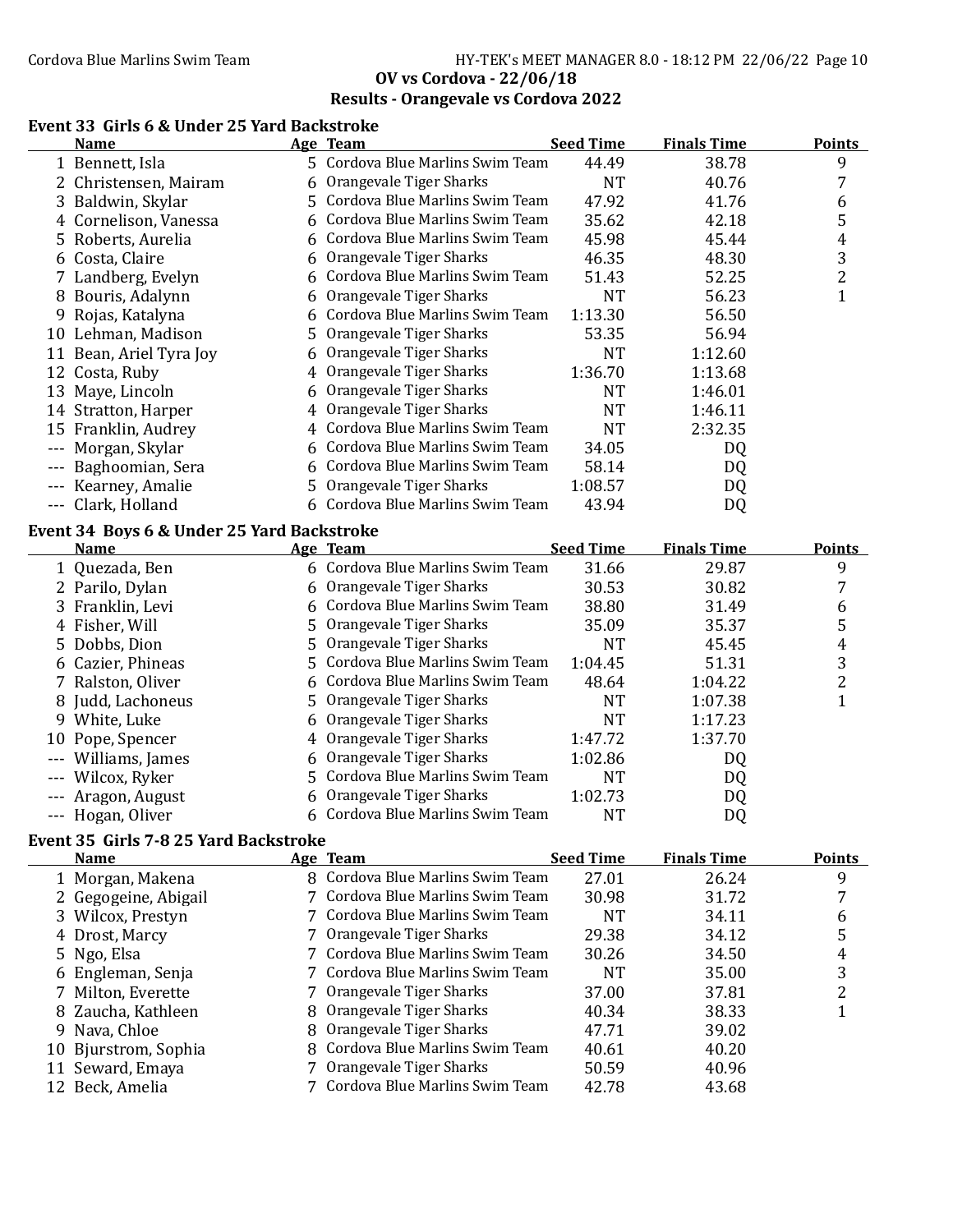| (Event 35 Girls 7-8 25 Yard Backstroke) |   |                                   |                  |                    |                |
|-----------------------------------------|---|-----------------------------------|------------------|--------------------|----------------|
| <b>Name</b>                             |   | Age Team                          | <b>Seed Time</b> | <b>Finals Time</b> | <b>Points</b>  |
| 13 Fraker, Kaylin                       |   | 8 Orangevale Tiger Sharks         | 50.04            | 44.12              |                |
| 14 McGuire, Monica                      |   | 8 Orangevale Tiger Sharks         | 58.16            | 46.36              |                |
| 15 McKillop, Leilani                    |   | 7 Orangevale Tiger Sharks         | <b>NT</b>        | 52.87              |                |
| --- Urdahl, Georgia                     |   | 8 Orangevale Tiger Sharks         | <b>NT</b>        | DQ                 |                |
| --- Bresler, Ellowyn                    |   | 7 Cordova Blue Marlins Swim Team  | 31.60            | DQ                 |                |
| Event 36 Boys 7-8 25 Yard Backstroke    |   |                                   |                  |                    |                |
| <b>Name</b>                             |   | Age Team                          | <b>Seed Time</b> | <b>Finals Time</b> | <u>Points</u>  |
| 1 Christensen, Grant                    |   | 8 Orangevale Tiger Sharks         | 28.48            | 27.66              | 9              |
| 2 Bouris, Eliott                        |   | 8 Orangevale Tiger Sharks         | <b>NT</b>        | 28.50              | 7              |
| 3 Judd, Mahonri                         |   | 7 Orangevale Tiger Sharks         | <b>NT</b>        | 29.51              | 6              |
| 4 Wurtzer, Ian                          |   | 7 Cordova Blue Marlins Swim Team  | 30.17            | 30.94              | 5              |
| 5 Woodland, James                       |   | 7 Cordova Blue Marlins Swim Team  | 32.39            | 31.27              | $\overline{4}$ |
| 6 Ramey, Anderson                       |   | 8 Orangevale Tiger Sharks         | 27.58            | 31.48              | $\overline{3}$ |
| Cole, Zachary                           |   | 8 Cordova Blue Marlins Swim Team  | 35.84            | 34.53              | $\overline{2}$ |
| 8 Shaw, Beauden                         |   | 7 Orangevale Tiger Sharks         | 34.98            | 34.54              | $\mathbf{1}$   |
| Franklin, Carter<br>9                   |   | 8 Cordova Blue Marlins Swim Team  | 35.70            | 37.25              |                |
| 10 Maye, Hudson                         | 8 | Orangevale Tiger Sharks           | <b>NT</b>        | 38.27              |                |
| 11 Ezzell, Adam                         |   | 7 Orangevale Tiger Sharks         | 45.70            | 38.43              |                |
| 12 Divelbiss, William                   |   | 7 Orangevale Tiger Sharks         | 52.28            | 44.33              |                |
| 13 Maltos, Dakota                       |   | 7 Orangevale Tiger Sharks         | <b>NT</b>        | 44.73              |                |
| 14 Roberts, Emmett                      |   | 8 Cordova Blue Marlins Swim Team  | 53.56            | 45.45              |                |
| 15 Rodriguez, Robert                    |   | 7 Cordova Blue Marlins Swim Team  | 1:04.16          | 53.79              |                |
| 16 Stricker, William                    |   | 8 Orangevale Tiger Sharks         | <b>NT</b>        | 53.90              |                |
| 17 Foley, Flynn                         |   | 7 Orangevale Tiger Sharks         | 1:19.45          | x55.08             |                |
| 18 Petersen, Brayden                    |   | 7 Orangevale Tiger Sharks         | 59.60            | x1:08.41           |                |
| --- Marlin, Tate                        |   | 8 Orangevale Tiger Sharks         | 1:01.79          | DQ                 |                |
| Event 37 Girls 9-10 25 Yard Backstroke  |   |                                   |                  |                    |                |
| <b>Name</b>                             |   | Age Team                          | <b>Seed Time</b> | <b>Finals Time</b> | <b>Points</b>  |
| 1 Fisher, Amelia                        |   | 10 Orangevale Tiger Sharks        | 21.64            | 19.84              | 9              |
| 2 Knifton, Marlee                       |   | 10 Cordova Blue Marlins Swim Team | 20.16            | 20.03              | $\overline{7}$ |
| 3 Matista, Josie                        |   | 9 Orangevale Tiger Sharks         | 21.13            | 21.74              | 6              |
| 4 Bennett, Everly                       |   | 10 Cordova Blue Marlins Swim Team | 23.92            | 23.85              | 5              |
| 5 Seccombe, Hailey                      |   | 10 Orangevale Tiger Sharks        | 24.20            | 24.44              | 4              |
| 6 Kearney, Aryana                       |   | 9 Orangevale Tiger Sharks         | 23.34            | 24.76              | 3              |
| 7 Quezada, Faith                        |   | 9 Cordova Blue Marlins Swim Team  | 24.90            | 24.92              | 2              |
| 8 Nguyen, Emily                         |   | 10 Cordova Blue Marlins Swim Team | 27.67            | 25.46              | $\mathbf{1}$   |
| 9 Judd, Valkyrie                        |   | 9 Orangevale Tiger Sharks         | <b>NT</b>        | 25.52              |                |
| 10<br>Comstock, Aria                    |   | 9 Cordova Blue Marlins Swim Team  | 27.22            | 25.67              |                |
| 11 Sampson, Addison                     |   | 10 Cordova Blue Marlins Swim Team | <b>NT</b>        | 25.71              |                |
| 12 Christensen, Rozlyn                  |   | 10 Orangevale Tiger Sharks        | 26.61            | 25.86              |                |
| 13 McDonnell, Iulianna                  |   | 9 Orangevale Tiger Sharks         | 26.53            | 26.63              |                |

- 
- 13 McDonnell, Julianna 26.63 9 Orangevale Tiger Sharks 26.53
- 14 Woodland, Ava 28.35 9 Cordova Blue Marlins Swim Team 26.56
- 
- 
- 
- 
- 
- 15 Larsen, Miyuki 10 Cordova Blue Marlins Swim Team 16 Schubin, Caitlyn 10 Cordova Blue Marlins Swim Team 28.96 29.16 16 Schubin, Caitlyn 10 Cordova Blue Marlins Swim Team 28.96 29.16<br>17 Seward, Jayla-Rae 9 Orangevale Tiger Sharks 32.60 29.52
	- 9 Orangevale Tiger Sharks 32.60 29.52
- 18 Drost, Bailey 10 Orangevale Tiger Sharks 30.83 31.27
- 19 Nguyen, Carol 10 Cordova Blue Marlins Swim Team 36.24 33.45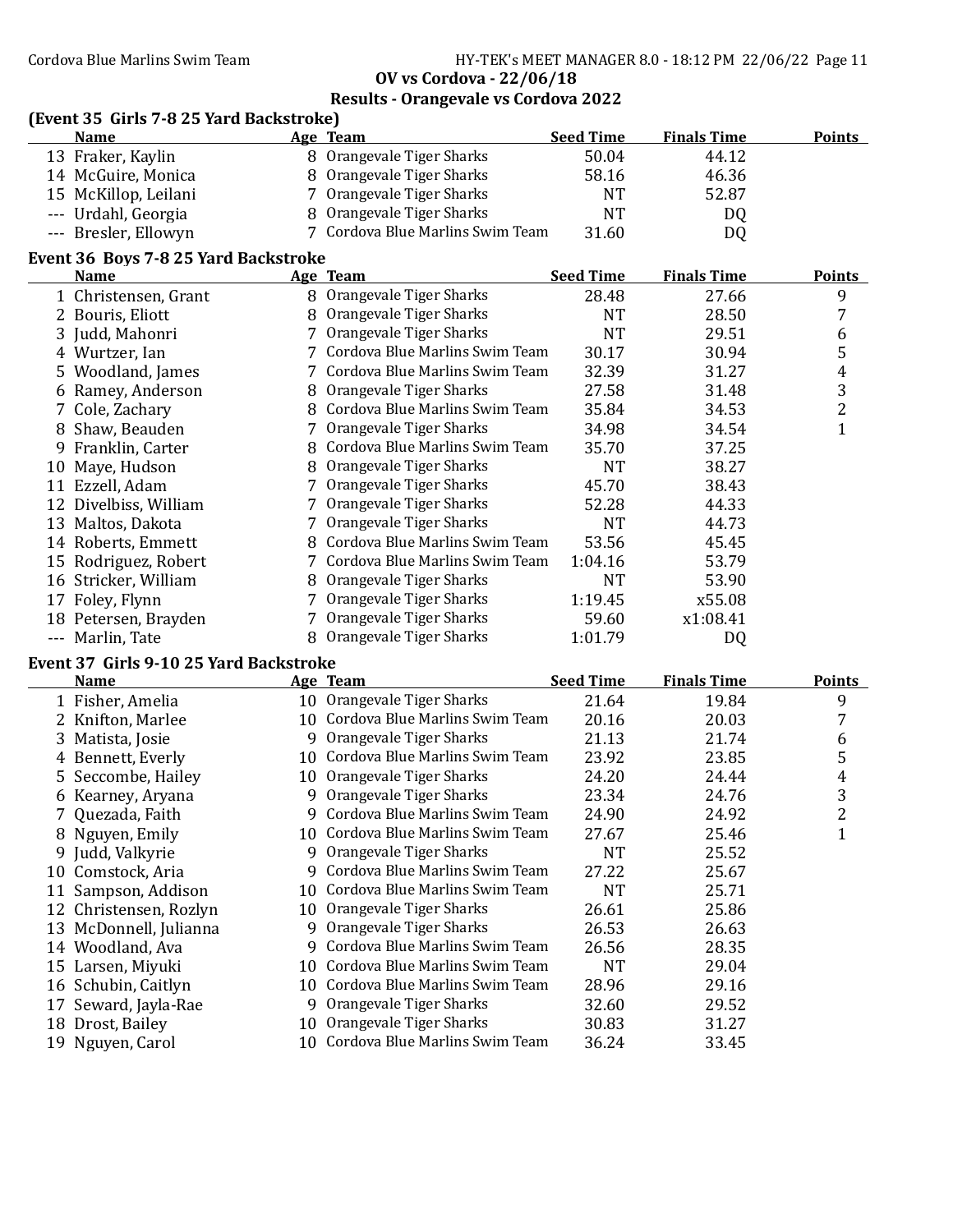# **Results - Orangevale vs Cordova 2022**

#### **Event 38 Boys 9-10 25 Yard Backstroke**

|   | <b>Name</b>                             |   | Age Team                          | <b>Seed Time</b> | <b>Finals Time</b> | <b>Points</b>  |
|---|-----------------------------------------|---|-----------------------------------|------------------|--------------------|----------------|
|   | 1 Bell, Ronan                           |   | 9 Cordova Blue Marlins Swim Team  | 20.63            | 21.26              | 9              |
|   | 2 Murphy, Warren                        |   | 10 Orangevale Tiger Sharks        | 21.58            | 22.38              | 7              |
|   | 3 Wallis, Mason                         |   | 10 Orangevale Tiger Sharks        | 35.85            | 26.21              | 6              |
|   | 4 Kusuma, Owen                          |   | 9 Cordova Blue Marlins Swim Team  | 28.28            | 26.55              | 5              |
|   | 5 Pratt, Callahan                       |   | 9 Orangevale Tiger Sharks         | <b>NT</b>        | 27.01              | $\overline{4}$ |
|   | 6 Martin, Leo                           |   | 10 Orangevale Tiger Sharks        | 27.90            | 27.11              | 3              |
|   | 7 Pope, CJ                              |   | 10 Orangevale Tiger Sharks        | 25.81            | 27.36              | $\overline{2}$ |
|   | 8 Rajput, Veer                          |   | 9 Cordova Blue Marlins Swim Team  | <b>NT</b>        | 27.38              | $\mathbf{1}$   |
|   | 9 Marlin, Oliver                        |   | 10 Orangevale Tiger Sharks        | 35.28            | 29.71              |                |
|   | 10 Parker, Cameron                      |   | 9 Cordova Blue Marlins Swim Team  | 34.39            | 29.95              |                |
|   | 11 White, Eli                           |   | 9 Orangevale Tiger Sharks         | 38.19            | 31.38              |                |
|   | 12 Zaucha, Kyle                         |   | 9 Orangevale Tiger Sharks         | 29.89            | 31.39              |                |
|   | 13 Rojas, Fransisco                     |   | 9 Cordova Blue Marlins Swim Team  | 33.47            | 32.54              |                |
|   | 14 Lee, Kayden                          |   | 9 Cordova Blue Marlins Swim Team  | 36.06            | 33.07              |                |
|   | 15 Dasari, Shreyas                      |   | 9 Cordova Blue Marlins Swim Team  | 32.26            | 33.98              |                |
|   | 16 Judd, Royal                          | 9 | Orangevale Tiger Sharks           | <b>NT</b>        | 34.83              |                |
|   | 17 Kim, Noah                            | 9 | Orangevale Tiger Sharks           | 42.44            | 39.98              |                |
|   | 18 Milton, Eli                          |   | 10 Orangevale Tiger Sharks        | 35.66            | x40.29             |                |
|   |                                         |   |                                   |                  |                    |                |
|   | Event 39 Girls 11-12 50 Yard Backstroke |   |                                   |                  |                    |                |
|   | <b>Name</b>                             |   | Age Team                          | <b>Seed Time</b> | <b>Finals Time</b> | <b>Points</b>  |
|   | 1 Trotsiuk, Arina                       |   | 11 Cordova Blue Marlins Swim Team | 39.34            | 40.64              | 9              |
|   | 2 Twining, Amelia                       |   | 12 Cordova Blue Marlins Swim Team | 41.29            | 40.86              | 7              |
| 3 | Quezada, Grace                          |   | 11 Cordova Blue Marlins Swim Team | 43.92            | 45.25              | 6              |
|   | 4 McCaul, Lilly                         |   | 11 Orangevale Tiger Sharks        | 46.04            | 46.74              | 5              |
| 5 | Mosley, Lauren                          |   | 12 Cordova Blue Marlins Swim Team | 46.71            | 47.94              | 4              |
|   | 6 Fraker, Nayeli                        |   | 11 Orangevale Tiger Sharks        | 53.62            | 48.92              | 3              |
|   | 7 Pratt, Aurelia                        |   | 11 Orangevale Tiger Sharks        | <b>NT</b>        | 50.03              | 2              |
|   | 8 Allen, Sasha                          |   | 11 Cordova Blue Marlins Swim Team | 45.98            | 50.47              | $\mathbf{1}$   |
| 9 | Gilbert, Eva                            |   | 11 Orangevale Tiger Sharks        | 1:00.97          | 57.27              |                |
|   | 10 Patel, Zeel                          |   | 11 Cordova Blue Marlins Swim Team | 1:02.11          | 59.22              |                |
|   | 11 Wolfe, Tiegan                        |   | 12 Cordova Blue Marlins Swim Team | 59.60            | 1:02.12            |                |
|   | 12 Purcell, Charlee                     |   | 11 Orangevale Tiger Sharks        | <b>NT</b>        | 1:03.31            |                |
|   | 13 Kim, Ella                            |   | 11 Orangevale Tiger Sharks        | 1:04.42          | 1:06.87            |                |
|   | 14 O'Connor, Alex                       |   | 11 Orangevale Tiger Sharks        | 1:02.37          | 1:08.08            |                |
|   | --- Saterfield, Keani                   |   | 12 Cordova Blue Marlins Swim Team | 53.29            | DQ                 |                |
|   | Burghoffer, Amyl                        |   | 12 Cordova Blue Marlins Swim Team | 46.53            | DQ                 |                |
|   | --- Kearney, Aurora                     |   | 12 Orangevale Tiger Sharks        | 49.24            | DQ                 |                |
|   | Event 40 Boys 11-12 50 Yard Backstroke  |   |                                   |                  |                    |                |
|   | Name                                    |   | <b>Age Team</b>                   | <b>Seed Time</b> | <b>Finals Time</b> | <b>Points</b>  |
|   | 1 Seccombe, Jacob                       |   | 12 Orangevale Tiger Sharks        | 40.08            | 41.09              | 9              |
|   | 2 Cazier, Xijvien                       |   | 12 Cordova Blue Marlins Swim Team | 52.67            | 47.17              | 7              |
|   | 3 Leal, Nathan                          |   | 11 Orangevale Tiger Sharks        | 48.05            | 47.37              | 6              |
|   | 4 Krepich, Andrew                       |   | 11 Orangevale Tiger Sharks        | <b>NT</b>        | 51.20              | 5              |
|   | 5 Parker, Mason                         |   | 11 Cordova Blue Marlins Swim Team | 50.44            | 56.21              | 4              |
|   | 6 Howes, Colton                         |   | 11 Orangevale Tiger Sharks        | <b>NT</b>        | 57.10              | 3              |
|   | 7 Sampson, Kal                          |   | 12 Cordova Blue Marlins Swim Team | 1:24.43          | 1:19.57            | 2              |
|   |                                         |   |                                   |                  |                    |                |
|   | Event 41 Girls 13-14 50 Yard Backstroke |   |                                   |                  |                    |                |
|   | Name                                    |   | Age Team                          | <b>Seed Time</b> | <b>Finals Time</b> | <b>Points</b>  |
|   | 1 Del Rio, Isabella                     |   | 13 Orangevale Tiger Sharks        | 35.05            | 36.46              | 9              |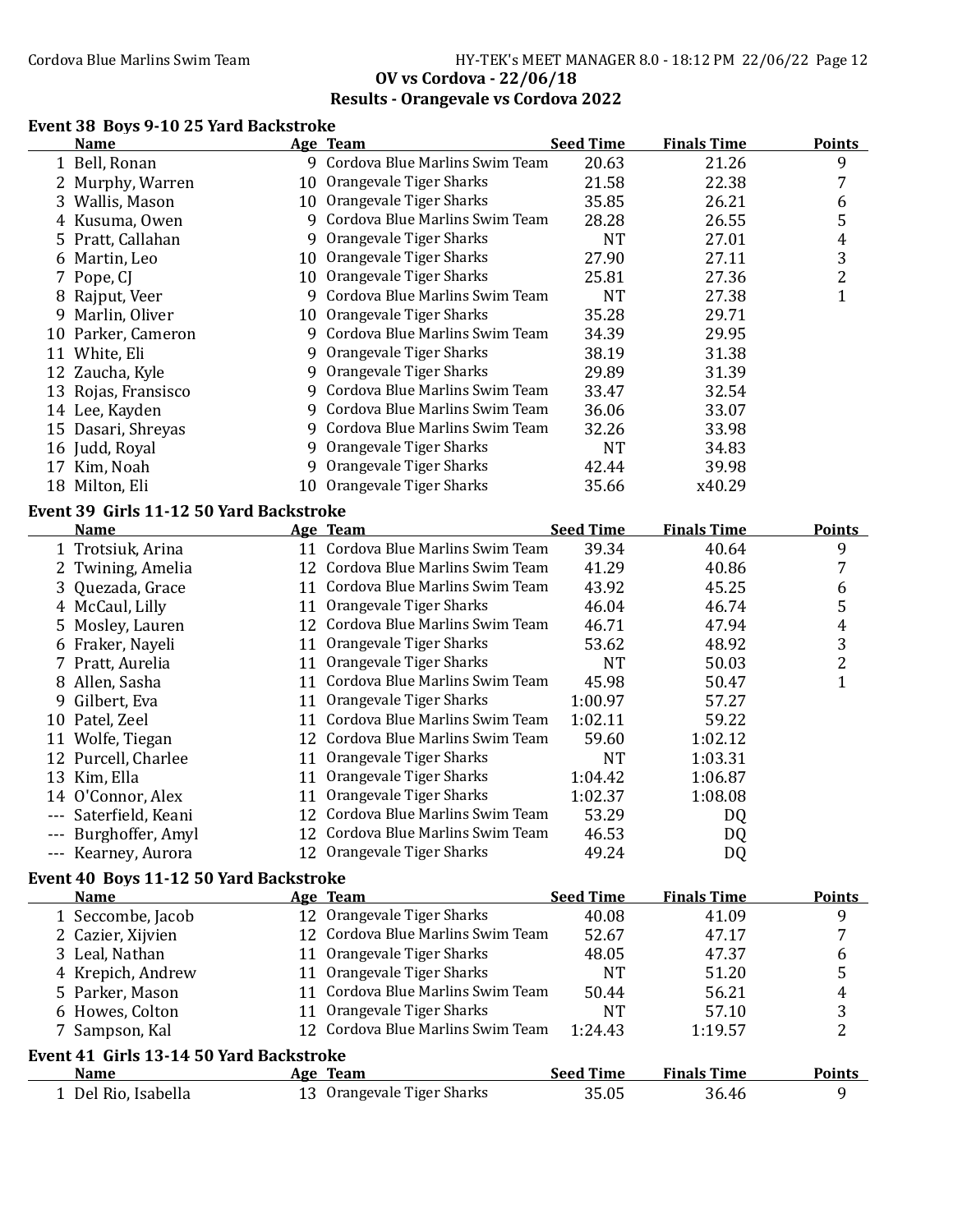|   |                                                      | <b>OV vs Cordova - 22/06/18</b>                                                                                                  |                  |                    |                     |
|---|------------------------------------------------------|----------------------------------------------------------------------------------------------------------------------------------|------------------|--------------------|---------------------|
|   |                                                      | <b>Results - Orangevale vs Cordova 2022</b>                                                                                      |                  |                    |                     |
|   | (Event 41 Girls 13-14 50 Yard Backstroke)            |                                                                                                                                  |                  |                    |                     |
|   | <b>Name</b>                                          | Age Team                                                                                                                         | <b>Seed Time</b> | <b>Finals Time</b> | <b>Points</b>       |
|   | 2 Menne, Aubrey                                      | 13 Orangevale Tiger Sharks                                                                                                       | 38.12            | 38.24              | $\overline{7}$      |
| 3 | Tolamatl, Magdalena                                  | 13 Cordova Blue Marlins Swim Team                                                                                                | 38.80            | 38.35              | 6                   |
|   | 4 Obrien, Sophia                                     | 14 Orangevale Tiger Sharks                                                                                                       | 40.10            | 39.57              | 5                   |
| 5 | Coulter, Leigh Ann                                   | 14 Orangevale Tiger Sharks                                                                                                       | 40.50            | 41.17              | $\overline{4}$      |
|   | 6 Hurd, Carolyn                                      | 13 Orangevale Tiger Sharks                                                                                                       | 42.17            | 44.01              | 3                   |
|   | 7 Krepich, Allison                                   | 14 Orangevale Tiger Sharks                                                                                                       | 46.36            | 44.58              | $\overline{2}$      |
|   | 8 Campbell, Emilie                                   | 14 Orangevale Tiger Sharks                                                                                                       | 45.72            | 44.88              | $\mathbf{1}$        |
|   | 9 Wallis, Adalynn                                    | 14 Orangevale Tiger Sharks                                                                                                       | 54.41            | 44.99              |                     |
|   | 10 Wagner, Christianna                               | 13 Orangevale Tiger Sharks                                                                                                       | 53.73            | 45.35              |                     |
|   | 11 Du Val, Karsyn                                    | 14 Cordova Blue Marlins Swim Team                                                                                                | <b>NT</b>        | 49.09              |                     |
|   | 12 Watson, Peyton                                    | 13 Cordova Blue Marlins Swim Team                                                                                                | <b>NT</b>        | 51.58              |                     |
|   | --- Howes, Tatum                                     | 14 Orangevale Tiger Sharks                                                                                                       | 47.91            | <b>DQ</b>          |                     |
|   | Event 42 Boys 13-14 50 Yard Backstroke               |                                                                                                                                  |                  |                    |                     |
|   | Name                                                 | Age Team                                                                                                                         | <b>Seed Time</b> | <b>Finals Time</b> | <b>Points</b>       |
|   | 1 Tran, Nicolas                                      | 14 Orangevale Tiger Sharks                                                                                                       | 31.67            | 31.76              | 9                   |
|   | 2 Twining, Luke                                      | 14 Cordova Blue Marlins Swim Team                                                                                                | 33.81            | 32.92              | $\overline{7}$      |
|   | 3 Abi-Nader, Michael                                 | 14 Orangevale Tiger Sharks                                                                                                       | 33.87            | 34.90              | $\boldsymbol{6}$    |
| 4 | Schubin, Tyler                                       | 14 Cordova Blue Marlins Swim Team                                                                                                | 37.12            | 37.54              | $\mathsf S$         |
| 5 | Anishchenko, Daniel                                  | 13 Orangevale Tiger Sharks                                                                                                       | 36.13            | 38.05              | $\pmb{4}$           |
|   | 6 Gaite, Justin                                      | 14 Cordova Blue Marlins Swim Team                                                                                                | 39.19            | 39.96              |                     |
|   | 7 Sharratt, Cody                                     | 14 Cordova Blue Marlins Swim Team                                                                                                | 39.08            | 40.57              | $\frac{3}{2}$       |
| 8 | Bell, Desmond                                        | 13 Cordova Blue Marlins Swim Team                                                                                                | 45.32            | 43.21              | $\mathbf{1}$        |
| 9 | Haynes, Caleb                                        | 13 Cordova Blue Marlins Swim Team                                                                                                | 44.30            | 43.96              |                     |
|   | 10 Werner, Logan                                     | 13 Cordova Blue Marlins Swim Team                                                                                                | 45.70            | 44.85              |                     |
|   | 11 Pham, Ethan                                       | 14 Cordova Blue Marlins Swim Team                                                                                                | 44.85            | 45.08              |                     |
|   | 12 Du Val, Gavin                                     | 13 Cordova Blue Marlins Swim Team                                                                                                | <b>NT</b>        | 47.49              |                     |
|   | 13 Smirnov, Levi                                     | 13 Cordova Blue Marlins Swim Team                                                                                                | 44.56            | 47.52              |                     |
|   | 14 Ramey, Emerson                                    | 13 Orangevale Tiger Sharks                                                                                                       | 50.41            | 51.79              |                     |
|   | --- Judd, Falcon                                     | 13 Orangevale Tiger Sharks                                                                                                       | 43.79            | DQ                 |                     |
|   |                                                      |                                                                                                                                  |                  |                    |                     |
|   | Event 43 Girls 15-18 100 Yard Backstroke             |                                                                                                                                  |                  |                    |                     |
|   | Name                                                 | Age Team                                                                                                                         | <b>Seed Time</b> | <b>Finals Time</b> | Points              |
|   | 1 Dressler, Kaiya                                    | 15 Cordova Blue Marlins Swim Team                                                                                                | 1:12.62          | 1:13.51            | 9                   |
|   | 2 Henning, Sanae                                     | 15 Orangevale Tiger Sharks                                                                                                       | 1:20.22          | 1:16.78            | $\overline{7}$      |
|   | 3 Doan, Kim<br>$\mathbf{D}$ $\mathbf{I}$<br>$\cdots$ | 16 Cordova Blue Marlins Swim Team<br>$\mathcal{A} \subset \mathcal{C}$ and see Dhee Marking $\mathcal{C}$ with $\mathcal{T}$ and | 1:22.19<br>1.202 | 1:25.37<br>1.257   | 6<br>$\blacksquare$ |
|   |                                                      |                                                                                                                                  |                  |                    |                     |

4 Smirnov, Ruth 16 Cordova Blue Marlins Swim Team 1:28.26 1:25.76 5 5 Ax, Katia 15 Cordova Blue Marlins Swim Team 1:30.24 1:26.69 4<br>15 Orangevale Tiger Sharks 1:42.40 1:30.25 3 6 Judd, Superstar Five 15 Orangevale Tiger Sharks 1:42.40 1:30.25 3<br>1:42.40 1:37.92 1:37.92 3 7 Lopez, Lupita 1:37.92 2 17 Cordova Blue Marlins Swim Team 1:33.49 8 Spaulding, Tristen 15 Orangevale Tiger Sharks 1:55.23 1:54.63 9 Seisa, Samantha 16 Cordova Blue Marlins Swim Team 55.55 2:27.09

#### **Event 44 Boys 15-18 100 Yard Backstroke**

| <b>Name</b>           |    | Age Team                          | <b>Seed Time</b> | <b>Finals Time</b> | <b>Points</b> |
|-----------------------|----|-----------------------------------|------------------|--------------------|---------------|
| 1 Williams, Cole      | 17 | Orangevale Tiger Sharks           | 1:00.36          | 59.10              |               |
| 2 Tolamatl, Andrew    |    | 16 Cordova Blue Marlins Swim Team | 1:10.26          | 1:08.13            | 7             |
| 3 Golden, Nathaniel   |    | 15 Orangevale Tiger Sharks        | 1:09.79          | 1:09.67            | b             |
| 4 Cazier, Zekaia      |    | 16 Cordova Blue Marlins Swim Team | <b>NT</b>        | 1:20.79            |               |
| 5 Pardo, Joseph       |    | 15 Orangevale Tiger Sharks        | 1:42.29          | 1:31.59            | 4             |
| 6 Saterfield, Kahai   |    | 15 Cordova Blue Marlins Swim Team | 1:49.34          | 1:44.88            |               |
| --- Marsh-Wood, Silas |    | 17 Cordova Blue Marlins Swim Team | 2:37.97          | DQ                 |               |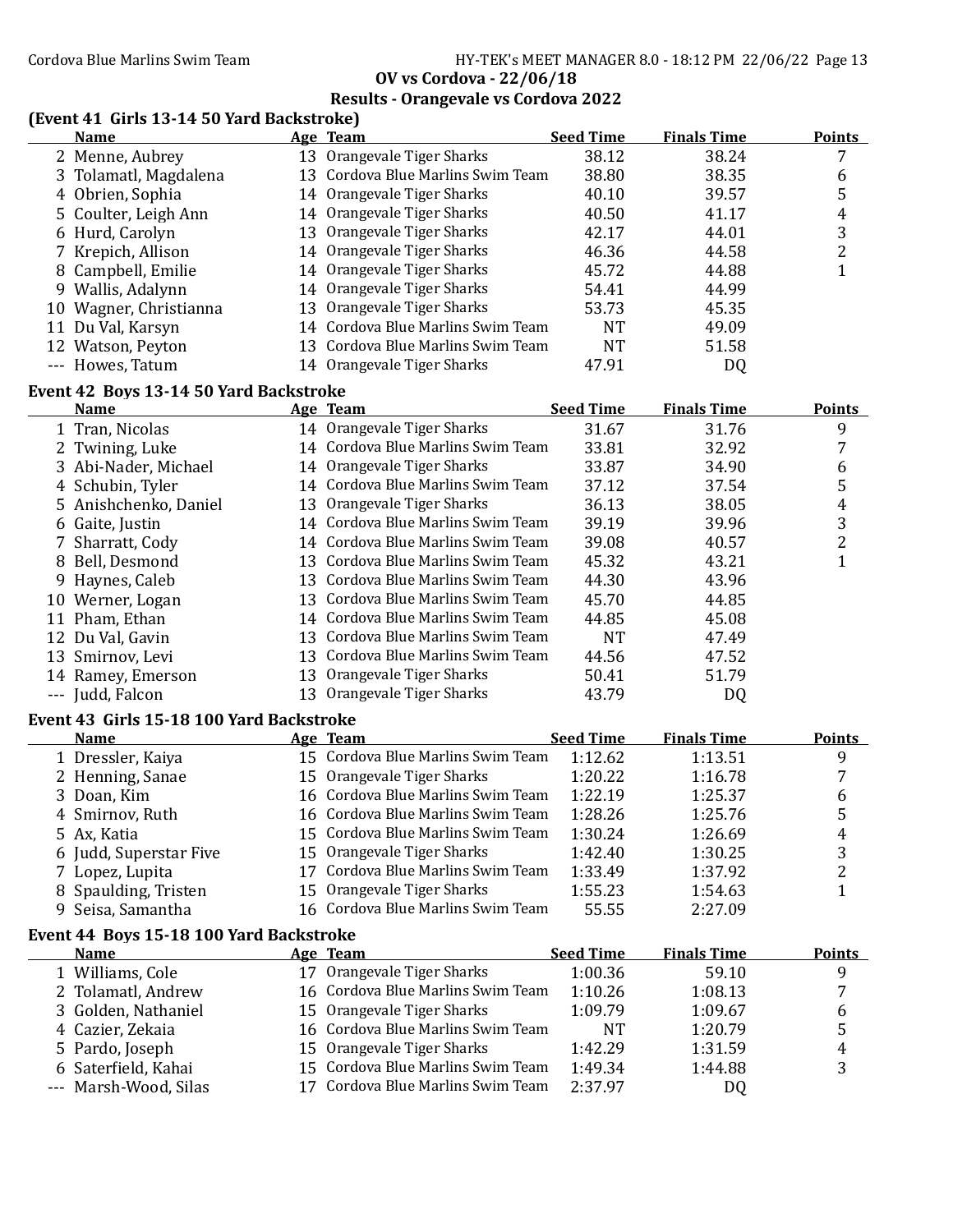#### Cordova Blue Marlins Swim Team Fram Fram HY-TEK's MEET MANAGER 8.0 - 18:12 PM 22/06/22 Page 14 **OV vs Cordova - 22/06/18**

# **Results - Orangevale vs Cordova 2022**

### **Event 45 Girls 7-8 25 Yard Breaststroke**

|   | <b>Name</b>              |    | Age Team                         | <b>Seed Time</b> | <b>Finals Time</b> | <b>Points</b> |
|---|--------------------------|----|----------------------------------|------------------|--------------------|---------------|
|   | 1 Angel, Avery           |    | 8 Orangevale Tiger Sharks        | 28.21            | 25.20              | 9             |
|   | 2 Dequine, Christine     | 8. | Orangevale Tiger Sharks          | 30.32            | 28.40              |               |
|   | 3 Parilo, Kayla          |    | 8 Orangevale Tiger Sharks        | 27.55            | 28.87              | 6             |
|   | 4 Aragon, Penelope       |    | Orangevale Tiger Sharks          | 33.11            | 32.02              | 5             |
|   | 5 Costa, Kathryn         |    | 8 Orangevale Tiger Sharks        | 36.66            | 34.25              | 4             |
|   | 6 Knifton, Taylor        |    | 7 Cordova Blue Marlins Swim Team | <b>NT</b>        | 36.21              | 3             |
|   | 7 Engleman, Senja        |    | Cordova Blue Marlins Swim Team   | 41.12            | 39.14              | 2             |
| 8 | Flitsch, Addison         |    | 8 Cordova Blue Marlins Swim Team | 37.58            | 41.31              |               |
| 9 | Milton, Everette         |    | Orangevale Tiger Sharks          | 38.83            | 42.57              |               |
|   | 10 Kelly, Hana Jo        |    | Orangevale Tiger Sharks          | 48.68            | 46.07              |               |
|   | 11 Gilbert, Victoria     |    | 8 Orangevale Tiger Sharks        | 55.37            | 48.62              |               |
|   | 12 Ngo, Elsa             |    | Cordova Blue Marlins Swim Team   | <b>NT</b>        | 57.43              |               |
|   | --- Oldham, Kessie       |    | 8 Cordova Blue Marlins Swim Team | <b>NT</b>        | DQ                 |               |
|   | --- Bresler, Ellowyn     |    | Cordova Blue Marlins Swim Team   | NT               | DQ                 |               |
|   | --- Bjurstrom, Sophia    |    | Cordova Blue Marlins Swim Team   | <b>NT</b>        | DQ                 |               |
|   | --- DiSilvestro, Abigail |    | 8 Cordova Blue Marlins Swim Team | 33.46            | DQ                 |               |

#### **Event 46 Boys 7-8 25 Yard Breaststroke**

|    | <b>Name</b>                              |   | Age Team                          | <b>Seed Time</b> | <b>Finals Time</b> | <b>Points</b> |
|----|------------------------------------------|---|-----------------------------------|------------------|--------------------|---------------|
|    | 1 Ramey, Anderson                        |   | 8 Orangevale Tiger Sharks         | 28.54            | 29.31              | 9             |
|    | Wurtzer, Ian                             |   | Cordova Blue Marlins Swim Team    | 32.36            | 31.07              | 7             |
|    | 3 Twining, Elijah                        |   | 7 Cordova Blue Marlins Swim Team  | 33.56            | 31.67              | 6             |
|    | Shaw, Beauden                            |   | Orangevale Tiger Sharks           | <b>NT</b>        | 36.85              | 5             |
|    | 5 Hogan, Lucas                           |   | 8 Cordova Blue Marlins Swim Team  | 40.37            | 39.17              | 4             |
|    | Cazier, Hendryk                          | 8 | Cordova Blue Marlins Swim Team    | 44.45            | DQ                 |               |
|    | --- Maye, Hudson                         |   | Orangevale Tiger Sharks           | <b>NT</b>        | DQ                 |               |
|    | Woodland, James                          |   | Cordova Blue Marlins Swim Team    | <b>NT</b>        | DQ                 |               |
|    | --- Cole, Zachary                        | 8 | Cordova Blue Marlins Swim Team    | <b>NT</b>        | DQ                 |               |
|    | Ezzell, Adam                             |   | Orangevale Tiger Sharks           | <b>NT</b>        | DQ                 |               |
|    | --- Lee, Elijah                          | 8 | Cordova Blue Marlins Swim Team    | <b>NT</b>        | DQ                 |               |
|    | Event 47 Girls 9-10 25 Yard Breaststroke |   |                                   |                  |                    |               |
|    | <b>Name</b>                              |   | Age Team                          | <b>Seed Time</b> | <b>Finals Time</b> | <b>Points</b> |
|    | 1 DiSilvestro, Susanna                   |   | 10 Cordova Blue Marlins Swim Team | 21.39            | 21.12              | 9             |
|    | 2 Stratton, Payton                       | 9 | Orangevale Tiger Sharks           | 24.06            | 22.60              |               |
|    | 3 Hurd, Clara                            |   | 10 Orangevale Tiger Sharks        | 25.29            | 23.55              | 6             |
|    | 4 Barrett, Avery                         | 9 | Orangevale Tiger Sharks           | 24.14            | 24.95              | 5             |
| 5. | Matista, Josie                           | 9 | Orangevale Tiger Sharks           | 29.36            | 26.43              | 4             |
| 6  | Voigt, Briella                           | 9 | Orangevale Tiger Sharks           | 25.44            | 26.44              | 3             |
|    | 7 Blair, Caroline                        | 9 | Orangevale Tiger Sharks           | 32.75            | 30.22              | 2             |

| 8 Comstock, Aria                        |  |  | 35.14                                                                                             | 35.06                                                                                                                                                                                                                   |               |  |  |  |
|-----------------------------------------|--|--|---------------------------------------------------------------------------------------------------|-------------------------------------------------------------------------------------------------------------------------------------------------------------------------------------------------------------------------|---------------|--|--|--|
| 9 Foley, Ivy                            |  |  | 30.20                                                                                             | 38.72                                                                                                                                                                                                                   |               |  |  |  |
| 10 Schubin, Caitlyn                     |  |  | NT                                                                                                | 40.05                                                                                                                                                                                                                   |               |  |  |  |
| --- Mosley, Arden                       |  |  | 39.56                                                                                             | DQ                                                                                                                                                                                                                      |               |  |  |  |
| --- Tadlock, Eliza                      |  |  | NT                                                                                                | DQ                                                                                                                                                                                                                      |               |  |  |  |
| --- Ralston, Gwen                       |  |  | 44.11                                                                                             | DQ                                                                                                                                                                                                                      |               |  |  |  |
| --- Hogan, Lillian                      |  |  | NT                                                                                                | DQ                                                                                                                                                                                                                      |               |  |  |  |
| --- Kearney, Aryana                     |  |  | 31.46                                                                                             | DQ                                                                                                                                                                                                                      |               |  |  |  |
| Event 48 Boys 9-10 25 Yard Breaststroke |  |  |                                                                                                   |                                                                                                                                                                                                                         |               |  |  |  |
| <b>Name</b>                             |  |  | <b>Seed Time</b>                                                                                  | <b>Finals Time</b>                                                                                                                                                                                                      | <b>Points</b> |  |  |  |
| 1 Coulter, Isaac                        |  |  | 22.32                                                                                             | 20.78                                                                                                                                                                                                                   | q             |  |  |  |
|                                         |  |  | 10 Orangevale Tiger Sharks<br>9 Orangevale Tiger Sharks<br>Age Team<br>10 Orangevale Tiger Sharks | 9 Cordova Blue Marlins Swim Team<br>10 Cordova Blue Marlins Swim Team<br>9 Cordova Blue Marlins Swim Team<br>10 Cordova Blue Marlins Swim Team<br>9 Cordova Blue Marlins Swim Team<br>10 Cordova Blue Marlins Swim Team |               |  |  |  |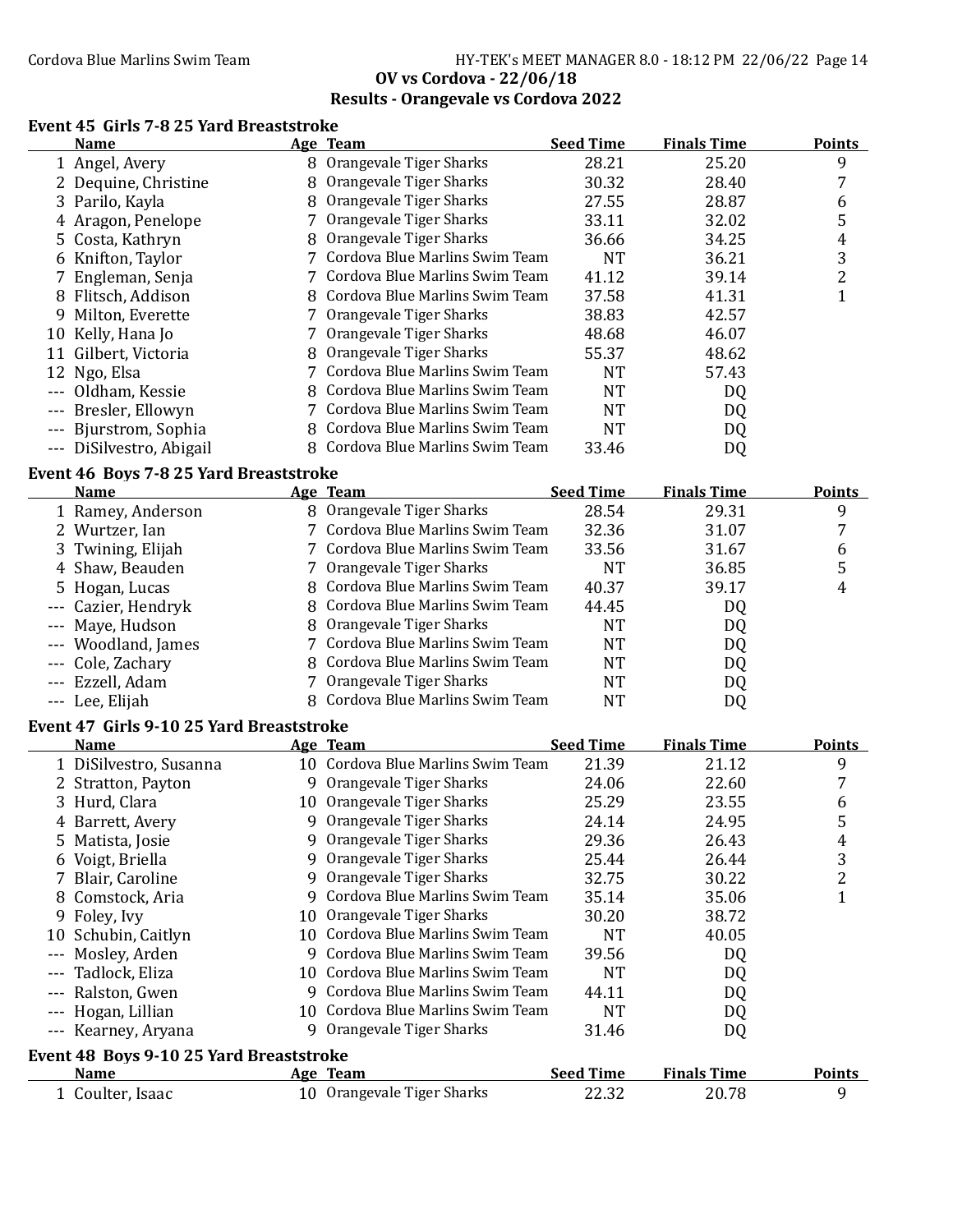Cordova Blue Marlins Swim Team HY-TEK's MEET MANAGER 8.0 - 18:12 PM 22/06/22 Page 15

**OV vs Cordova - 22/06/18**

|     | $\frac{1}{2}$<br><u>Name</u>                             |    | Age Team                          | <b>Seed Time</b> | <b>Finals Time</b> | <b>Points</b>           |
|-----|----------------------------------------------------------|----|-----------------------------------|------------------|--------------------|-------------------------|
|     | 2 Clark, Gunner                                          |    | 10 Cordova Blue Marlins Swim Team | 22.53            | 23.67              | 7                       |
|     | 3 Nguyen, Cory                                           |    | 10 Cordova Blue Marlins Swim Team | 23.72            | 24.26              | 6                       |
|     | 4 Williams, Daniel                                       |    | 10 Orangevale Tiger Sharks        | 28.56            | 27.91              | 5                       |
|     | 5 Judd, Blackstone                                       |    | 10 Orangevale Tiger Sharks        | 34.55            | 28.50              | 4                       |
|     | 6 Campbell, Nicholas                                     |    | 9 Orangevale Tiger Sharks         | 32.03            | 29.67              | 3                       |
|     | 7 Parker, Cameron                                        |    | 9 Cordova Blue Marlins Swim Team  | <b>NT</b>        | 35.86              | $\overline{2}$          |
|     | --- Fredericks, Jason                                    |    | 9 Cordova Blue Marlins Swim Team  | <b>NT</b>        | DQ                 |                         |
|     | --- Rojas, Fransisco                                     |    | 9 Cordova Blue Marlins Swim Team  | 47.48            | DQ                 |                         |
|     | --- Kusuma, Owen                                         |    | 9 Cordova Blue Marlins Swim Team  | <b>NT</b>        | DQ                 |                         |
|     | --- Zaucha, Kyle                                         |    | 9 Orangevale Tiger Sharks         | 34.03            | DQ                 |                         |
|     | --- Pope, CJ                                             |    | 10 Orangevale Tiger Sharks        | 25.81            | DQ                 |                         |
|     | --- Milton, Eli                                          |    | 10 Orangevale Tiger Sharks        | 37.30            | DQ                 |                         |
|     | --- Golden, Marshall                                     | 9  | Orangevale Tiger Sharks           | 36.40            | DQ                 |                         |
|     |                                                          |    |                                   |                  |                    |                         |
|     | Event 49 Girls 11-12 50 Yard Breaststroke<br><b>Name</b> |    | Age Team                          | <b>Seed Time</b> | <b>Finals Time</b> | <b>Points</b>           |
|     | 1 Amador-Sanchez, Fatima                                 |    | 12 Cordova Blue Marlins Swim Team | 51.02            | 45.17              | 9                       |
|     | 2 Trotsiuk, Arina                                        |    | 11 Cordova Blue Marlins Swim Team | 48.04            | 45.88              | 7                       |
|     | 3 Tu, Karen                                              |    | 12 Cordova Blue Marlins Swim Team | 45.96            | 46.08              | 6                       |
|     | 4 Foley, Ada                                             |    | 12 Orangevale Tiger Sharks        | 46.08            | 47.22              | 5                       |
|     | 5 Allen, Sasha                                           |    | 11 Cordova Blue Marlins Swim Team | 50.96            | 52.48              |                         |
|     | 6 Blair, Kate                                            |    | 12 Orangevale Tiger Sharks        | 52.01            | 52.90              | 4<br>3                  |
|     | 7 Martin, Scarlett Faye                                  |    | 12 Orangevale Tiger Sharks        | <b>NT</b>        | 53.08              | $\overline{\mathbf{c}}$ |
|     |                                                          |    | 12 Cordova Blue Marlins Swim Team | 54.99            |                    | $\mathbf{1}$            |
|     | 8 Mosley, Lauren                                         |    | 11 Orangevale Tiger Sharks        |                  | 53.45              |                         |
|     | 9 Ramey, Mayson                                          |    | 12 Cordova Blue Marlins Swim Team | 52.09            | 55.27              |                         |
|     | 10 Wolfe, Tiegan                                         |    | 12 Cordova Blue Marlins Swim Team | 57.88            | 55.98              |                         |
|     | 11 Villanueva, Camille                                   |    |                                   | 1:00.29          | 56.28              |                         |
|     | 12 Parmeter, Claire                                      |    | 12 Orangevale Tiger Sharks        | 1:01.66          | 58.92              |                         |
|     | 13 Patel, Zeel                                           |    | 11 Cordova Blue Marlins Swim Team | 1:05.02          | 1:01.40            |                         |
|     | 14 Gilbert, Eva                                          |    | 11 Orangevale Tiger Sharks        | <b>NT</b>        | 1:05.60            |                         |
|     | 15 Nava, Emma                                            |    | 11 Orangevale Tiger Sharks        | <b>NT</b>        | 1:08.58            |                         |
|     | --- Yanez, Ilianna                                       |    | 12 Cordova Blue Marlins Swim Team | <b>NT</b>        | DQ                 |                         |
|     | --- Saterfield, Keani                                    |    | 12 Cordova Blue Marlins Swim Team | 53.33            | DQ                 |                         |
|     | Event 50 Boys 11-12 50 Yard Breaststroke                 |    |                                   |                  |                    |                         |
|     | <b>Name</b>                                              |    | Age Team                          | <b>Seed Time</b> | <b>Finals Time</b> | <b>Points</b>           |
|     | 1 Matista, Dawson                                        |    | 12 Orangevale Tiger Sharks        | 39.11            | 39.20              | 9                       |
|     | 2 Cazier, Xijvien                                        |    | 12 Cordova Blue Marlins Swim Team | 49.09            | 48.70              | 7                       |
|     | 3 Parker, Mason                                          | 11 | Cordova Blue Marlins Swim Team    | 59.85            | 53.99              | 6                       |
|     | 4 Goveas, Joseph                                         | 11 | Orangevale Tiger Sharks           | 1:04.25          | 1:03.23            | 5                       |
|     | Karapetyan, Shaunt                                       | 12 | Orangevale Tiger Sharks           | <b>NT</b>        | 1:12.07            | 4                       |
|     | Sampson, Kal                                             | 12 | Cordova Blue Marlins Swim Team    | <b>NT</b>        | DQ                 |                         |
|     | Torres, Joseph                                           | 11 | Orangevale Tiger Sharks           | <b>NT</b>        | DQ                 |                         |
| --- | Campbell, Thomas                                         |    | 12 Orangevale Tiger Sharks        | 48.95            | DQ                 |                         |
|     | Event 51 Girls 13-14 50 Yard Breaststroke                |    |                                   |                  |                    |                         |
|     | <b>Name</b>                                              |    | <b>Age Team</b>                   | <b>Seed Time</b> | <b>Finals Time</b> | <b>Points</b>           |
|     | 1 Tran, Sarah                                            |    | 13 Orangevale Tiger Sharks        | 37.14            | 36.80              | 9                       |
|     | 2 DiSilvestro, Mary                                      |    | 14 Cordova Blue Marlins Swim Team | 40.51            | 41.02              | 7                       |
|     | 3 Jobson, Madison                                        |    | 14 Orangevale Tiger Sharks        | 41.40            | 41.88              | 6                       |
|     | 4 Harshbarger, Vanessa                                   |    | 14 Orangevale Tiger Sharks        | 42.33            | 43.30              | 5                       |
|     | 5 Danelia, Nia                                           |    | 14 Cordova Blue Marlins Swim Team | 1:00.02          | 52.69              | 4                       |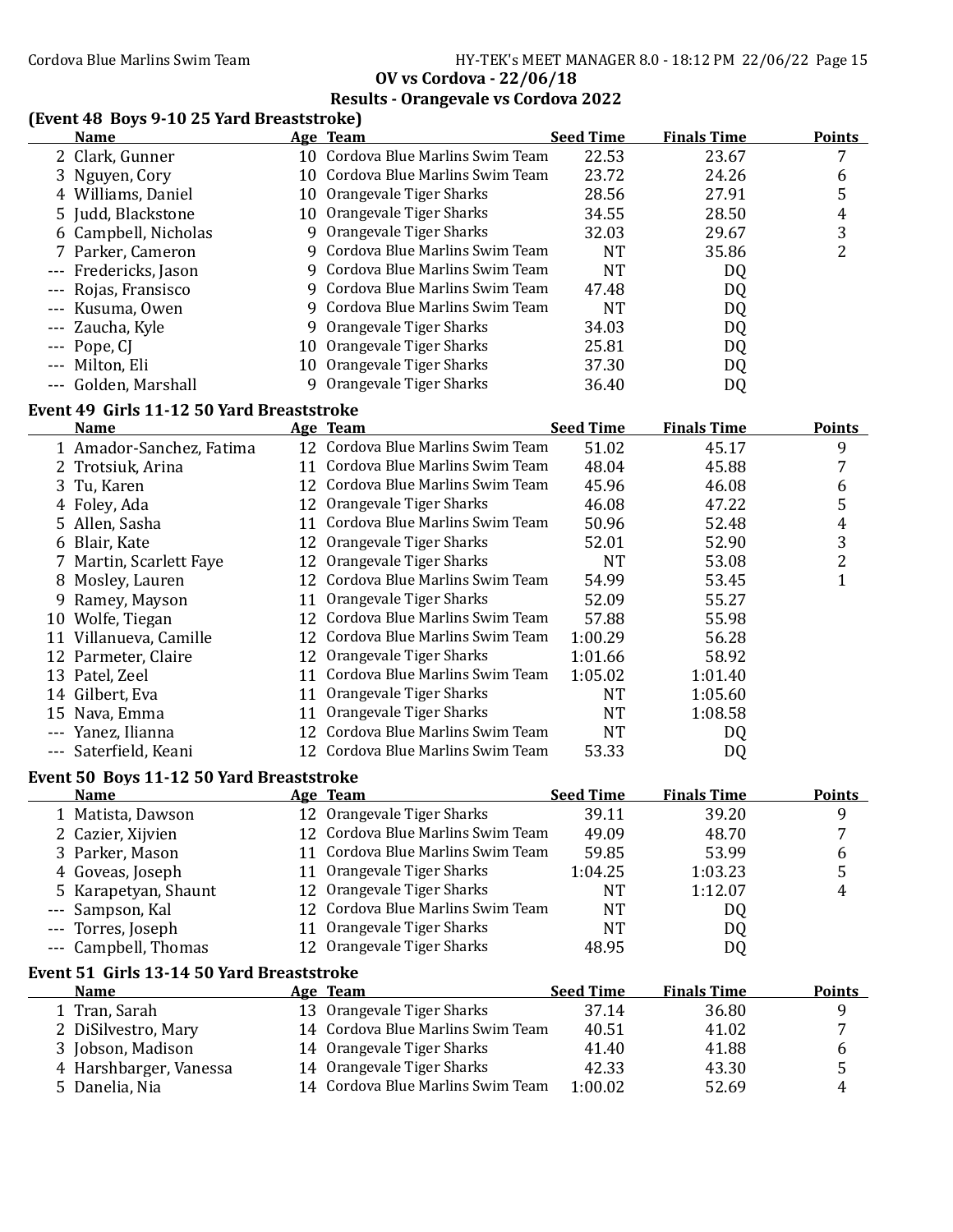# **Results - Orangevale vs Cordova 2022**

|                                             | .<br>. . |  |  |  |  |  |  |
|---------------------------------------------|----------|--|--|--|--|--|--|
| (Event 51 Girls 13-14 50 Yard Breaststroke) |          |  |  |  |  |  |  |
| <b>Name</b>                                 | Age Team |  |  |  |  |  |  |
| , ,, ,, ,,,                                 |          |  |  |  |  |  |  |

|    | <b>Name</b>                                |    | Age Team                          | <b>Seed Time</b> | <b>Finals Time</b> | <b>Points</b> |
|----|--------------------------------------------|----|-----------------------------------|------------------|--------------------|---------------|
|    | --- Campbell, Emilie                       |    | 14 Orangevale Tiger Sharks        | 44.01            | DQ                 |               |
|    | --- Coulter, Noelle                        |    | 13 Orangevale Tiger Sharks        | 46.78            | DQ                 |               |
|    | Event 52 Boys 13-14 50 Yard Breaststroke   |    |                                   |                  |                    |               |
|    | <b>Name</b>                                |    | Age Team                          | <b>Seed Time</b> | <b>Finals Time</b> | <b>Points</b> |
|    | 1 Cazier, Bhavik                           |    | 14 Cordova Blue Marlins Swim Team | 36.98            | 34.84              | 9             |
|    | 2 Seccombe, Adam                           |    | 14 Orangevale Tiger Sharks        | 35.01            | 35.04              |               |
|    | 3 Tran, Nicolas                            |    | 14 Orangevale Tiger Sharks        | 36.33            | 36.04              | 6             |
|    | Abi-Nader, Michael                         |    | 14 Orangevale Tiger Sharks        | 37.21            | 36.59              | 5             |
|    | Hartono, Owen                              |    | 13 Cordova Blue Marlins Swim Team | 38.53            | 37.30              | 4             |
| 6  | Smith, Zion                                |    | 14 Cordova Blue Marlins Swim Team | 41.90            | 39.82              | 3             |
|    | 7 Pham, Ethan                              |    | 14 Cordova Blue Marlins Swim Team | 43.59            | 41.72              | 2             |
| 8  | Ramey, Emerson                             | 13 | Orangevale Tiger Sharks           | 44.37            | 44.20              |               |
| 9  | Curl, Joshua                               |    | 13 Cordova Blue Marlins Swim Team | 47.73            | 47.97              |               |
|    | --- Wolfe, Charles                         |    | 13 Cordova Blue Marlins Swim Team | NT               | DQ                 |               |
|    | Event 53 Girls 15-18 100 Yard Breaststroke |    |                                   |                  |                    |               |
|    | <b>Name</b>                                |    | Age Team                          | <b>Seed Time</b> | <b>Finals Time</b> | <b>Points</b> |
|    | 1 Kliewer, Shay                            |    | 17 Orangevale Tiger Sharks        | 1:26.48          | 1:26.46            | 9             |
|    | 2 Pham, Erica                              |    | 16 Cordova Blue Marlins Swim Team | 1:25.90          | 1:26.61            |               |
| 3. | Ax, Katia                                  |    | 15 Cordova Blue Marlins Swim Team | 1:28.87          | 1:28.85            | 6             |
|    | 4 Nisperos, Emily                          |    | 16 Orangevale Tiger Sharks        | <b>NT</b>        | 1:29.14            | 5             |

| 4 Nisperos, Emily    | 16 Orangevale Tiger Sharks        | NT      | 1:29.14 |   |
|----------------------|-----------------------------------|---------|---------|---|
| 5 Judd, Ruby         | 17 Orangevale Tiger Sharks        | 1:33.08 | 1:33.04 | 4 |
| 6 Bjurstrom, Brianna | 16 Cordova Blue Marlins Swim Team | 1:40.57 | 1:33.90 |   |
| 7 Spaulding, Tristen | 15 Orangevale Tiger Sharks        | 1:56.66 | 1:49.95 |   |
| 8 Portillo, Celia    | 15 Cordova Blue Marlins Swim Team | 1:57.88 | 1:52.12 |   |
| 9 Marsh-Wood, Grace  | 17 Cordova Blue Marlins Swim Team | 2:27.21 | 2:25.07 |   |

### **Event 54 Boys 15-18 100 Yard Breaststroke**

| <b>Name</b>        | Age Team                          | <b>Seed Time</b> | <b>Finals Time</b> | <b>Points</b> |
|--------------------|-----------------------------------|------------------|--------------------|---------------|
| 1 Matista, Matthew | 17 Orangevale Tiger Sharks        | 1:07.06          | 1:06.80            | q             |
| 2 Mercer, Brandon  | 15 Orangevale Tiger Sharks        | 1:13.03          | 1:12.47            |               |
| 3 Tolamatl, Andrew | 16 Cordova Blue Marlins Swim Team | 1:14.09          | 1:13.64            | 6             |
| 4 Ramey, Benson    | 16 Orangevale Tiger Sharks        | 1:19.19          | 1:21.31            | 5             |
| 5 Wurtzer, Caleb   | 15 Cordova Blue Marlins Swim Team | 1:24.04          | 1:22.13            | 4             |
| 6 Williams, Connor | 15 Orangevale Tiger Sharks        | 1:34.69          | 1:30.67            | 3             |
| --- Lopez, Raul    | 17 Cordova Blue Marlins Swim Team | <b>NT</b>        | DQ                 |               |

### **Event 55 Girls 7-8 50 Yard Freestyle**

|    | <b>Name</b>             | Age Team                         | <b>Seed Time</b> | <b>Finals Time</b> | <b>Points</b> |
|----|-------------------------|----------------------------------|------------------|--------------------|---------------|
|    | 1 Gegogeine, Abigail    | 7 Cordova Blue Marlins Swim Team | 58.04            | 57.43              | 9             |
|    | 2 Williams, Elinor      | 8 Orangevale Tiger Sharks        | 1:08.90          | 1:01.79            |               |
|    | 3 Aragon, Penelope      | 7 Orangevale Tiger Sharks        | 1:03.33          | 1:04.26            | 6             |
|    | 4 Fraker, Kaylin        | 8 Orangevale Tiger Sharks        | 1:25.98          | 1:08.73            | 5             |
|    | 5 Nava, Chloe           | 8 Orangevale Tiger Sharks        | NT               | 1:09.74            | 4             |
|    | 6 Seward, Emaya         | 7 Orangevale Tiger Sharks        | 1:30.30          | 1:11.30            | 3             |
|    | 7 Zaucha, Kathleen      | 8 Orangevale Tiger Sharks        | 1:13.52          | 1:11.61            |               |
|    | 8 Wilcox, Prestyn       | 7 Cordova Blue Marlins Swim Team | 1:14.67          | 1:12.01            |               |
|    | 9 Oldham, Kessie        | 8 Cordova Blue Marlins Swim Team | 1:17.53          | 1:12.10            |               |
|    | 10 Gilbert, Victoria    | 8 Orangevale Tiger Sharks        | 1:16.67          | 1:12.22            |               |
| 11 | Kelly, Hana Jo          | 7 Orangevale Tiger Sharks        | 1:13.84          | 1:14.40            |               |
|    | 12 DiSilvestro, Abigail | 8 Cordova Blue Marlins Swim Team | 1:16.55          | 1:14.62            |               |
|    | 13 Drost, Marcy         | 7 Orangevale Tiger Sharks        | 1:14.69          | 1:18.35            |               |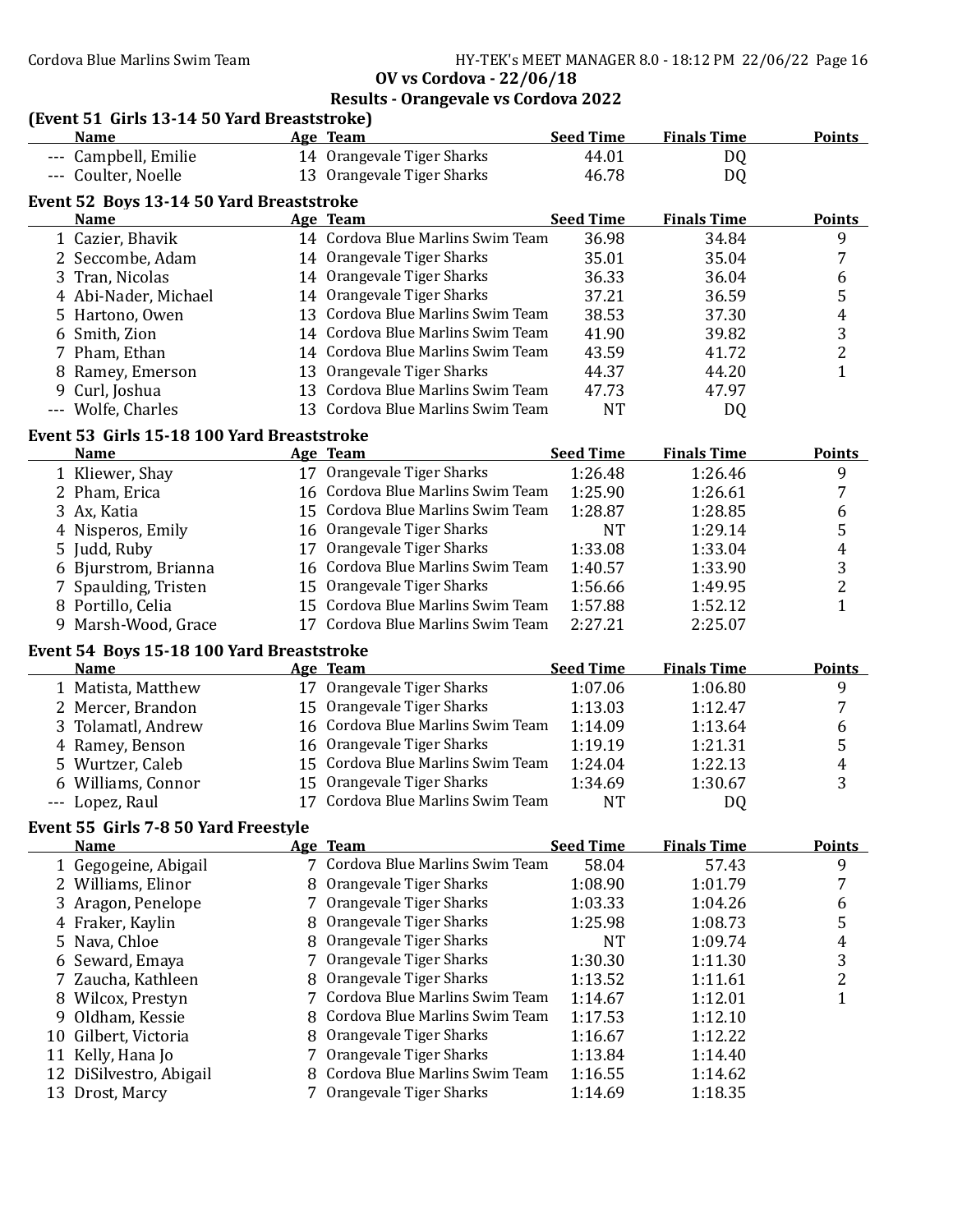Cordova Blue Marlins Swim Team Team HY-TEK's MEET MANAGER 8.0 - 18:12 PM 22/06/22 Page 17

**OV vs Cordova - 22/06/18**

| Age Team<br>8 Orangevale Tiger Sharks<br>14 Urdahl, Georgia<br>1:21.09<br>1:18.77<br>8 Orangevale Tiger Sharks<br>1:45.02<br>x1:21.83<br>15 Costa, Kathryn<br>8 Cordova Blue Marlins Swim Team<br>16 Bjurstrom, Sophia<br>1:17.95<br>1:23.00<br>7 Cordova Blue Marlins Swim Team<br>17 Bresler, Ellowyn<br>1:05.54<br>1:23.93<br>8 Orangevale Tiger Sharks<br>18 McGuire, Monica<br>1:45.91<br>x1:26.01<br>Event 56 Boys 7-8 50 Yard Freestyle<br><b>Seed Time</b><br><b>Finals Time</b><br>Age Team<br><b>Points</b><br><b>Name</b><br>8 Orangevale Tiger Sharks<br>1 Bouris, Eliott<br>9<br><b>NT</b><br>55.75<br>7 Cordova Blue Marlins Swim Team<br>7<br>1:06.57<br>2 Rivera, Matthew<br>56.86<br>7 Orangevale Tiger Sharks<br>Petersen, Brayden<br>1:39.76<br>1:01.69<br>6<br>3<br>5<br>7 Orangevale Tiger Sharks<br>4 Maltos, Dakota<br>1:09.41<br>1:04.61<br>8 Orangevale Tiger Sharks<br>$\overline{4}$<br>Stricker, William<br>1:24.55<br>1:05.55<br>5<br>3<br>8 Cordova Blue Marlins Swim Team<br>6 Hogan, Lucas<br>1:17.41<br>1:06.00<br>$\overline{2}$<br>8 Cordova Blue Marlins Swim Team<br>1:08.50<br>7 Franklin, Carter<br>1:07.39<br>$\mathbf{1}$<br>7 Cordova Blue Marlins Swim Team<br>1:21.81<br>8 Woodland, James<br>1:09.56<br>7 Orangevale Tiger Sharks<br>9 Judd, Mahonri<br>1:16.60<br>1:12.68<br>8 Cordova Blue Marlins Swim Team<br>10 Cole, Zachary<br>1:19.60<br>1:25.69<br>7 Orangevale Tiger Sharks<br>11 Divelbiss, William<br>1:34.57<br>1:28.60<br>7 Orangevale Tiger Sharks<br>12 Foley, Flynn<br>1:37.17<br>1:28.79<br>8 Cordova Blue Marlins Swim Team<br>13 Roberts, Emmett<br>1:33.08<br>1:40.10<br>8 Orangevale Tiger Sharks<br>--- Marlin, Tate<br>2:37.90<br>DQ<br>7 Cordova Blue Marlins Swim Team<br>--- Rodriguez, Robert<br>1:46.70<br>DQ<br>Event 57 Girls 9-10 50 Yard Freestyle<br><b>Seed Time</b><br><b>Finals Time</b><br><b>Name</b><br><b>Points</b><br>Age Team<br>10 Cordova Blue Marlins Swim Team<br>9<br>1 DiSilvestro, Susanna<br>42.48<br>41.74<br>9 Orangevale Tiger Sharks<br>7<br>40.75<br>42.22<br>2 Kearney, Aryana<br>10 Cordova Blue Marlins Swim Team<br>51.83<br>45.58<br>3 Hogan, Lillian<br>6<br>5<br>10 Orangevale Tiger Sharks<br>4 Christensen, Rozlyn<br>47.26<br>46.60<br>9 Cordova Blue Marlins Swim Team<br>$\overline{4}$<br>Quezada, Faith<br>51.15<br>47.89<br>5<br>3<br>9 Orangevale Tiger Sharks<br>6 Voigt, Briella<br>48.93<br>48.89<br>$\overline{c}$<br>9 Orangevale Tiger Sharks<br>7 Judd, Valkyrie<br>1:00.69<br>49.95<br>$\mathbf{1}$<br>10 Cordova Blue Marlins Swim Team<br>8 Sampson, Addison<br>56.15<br>51.64<br>Cordova Blue Marlins Swim Team<br>55.32<br>9 Woodland, Ava<br>53.46<br>9<br>9 Orangevale Tiger Sharks<br>54.17<br>54.34<br>10 Seward, Jayla-Rae<br>10 Orangevale Tiger Sharks<br>55.36<br>55.03<br>11 Drost, Bailey<br>9 Orangevale Tiger Sharks<br>56.23<br>55.83<br>12 McDonnell, Julianna<br>Orangevale Tiger Sharks<br>55.16<br>56.14<br>13 Stratton, Payton<br>9.<br>10 Cordova Blue Marlins Swim Team<br>1:33.57<br>1:24.13<br>14 Nguyen, Carol<br>Event 58 Boys 9-10 50 Yard Freestyle<br><b>Seed Time</b><br><b>Finals Time</b><br><b>Points</b><br><b>Name</b><br>Age Team<br>10 Cordova Blue Marlins Swim Team<br>37.33<br>36.95<br>9<br>1 Clark, Gunner<br>7<br>10 Orangevale Tiger Sharks<br>44.04<br>40.85<br>2 Dequine, Bennet<br>10 Orangevale Tiger Sharks<br>6<br>47.91<br>45.47<br>Martin, Leo<br>3<br>5<br>10 Orangevale Tiger Sharks<br>47.44<br>45.94<br>Pope, CJ<br>4<br>4<br>9 Orangevale Tiger Sharks<br>46.72<br>Golden, Marshall<br>55.81<br>5<br>3<br>10 Orangevale Tiger Sharks<br>Judd, Blackstone<br>59.25<br>48.65<br>6<br>$\overline{c}$<br>9 Orangevale Tiger Sharks<br><b>NT</b><br>50.26<br>Pratt, Callahan<br>7<br>$\mathbf{1}$<br>Orangevale Tiger Sharks<br>53.72<br>Campbell, Nicholas<br>58.98<br>9<br>10 Orangevale Tiger Sharks<br>53.76<br>Marlin, Oliver<br>1:06.82<br>9 | (Event 55 Girls 7-8 50 Yard Freestyle) |  |                  |                    |               |
|----------------------------------------------------------------------------------------------------------------------------------------------------------------------------------------------------------------------------------------------------------------------------------------------------------------------------------------------------------------------------------------------------------------------------------------------------------------------------------------------------------------------------------------------------------------------------------------------------------------------------------------------------------------------------------------------------------------------------------------------------------------------------------------------------------------------------------------------------------------------------------------------------------------------------------------------------------------------------------------------------------------------------------------------------------------------------------------------------------------------------------------------------------------------------------------------------------------------------------------------------------------------------------------------------------------------------------------------------------------------------------------------------------------------------------------------------------------------------------------------------------------------------------------------------------------------------------------------------------------------------------------------------------------------------------------------------------------------------------------------------------------------------------------------------------------------------------------------------------------------------------------------------------------------------------------------------------------------------------------------------------------------------------------------------------------------------------------------------------------------------------------------------------------------------------------------------------------------------------------------------------------------------------------------------------------------------------------------------------------------------------------------------------------------------------------------------------------------------------------------------------------------------------------------------------------------------------------------------------------------------------------------------------------------------------------------------------------------------------------------------------------------------------------------------------------------------------------------------------------------------------------------------------------------------------------------------------------------------------------------------------------------------------------------------------------------------------------------------------------------------------------------------------------------------------------------------------------------------------------------------------------------------------------------------------------------------------------------------------------------------------------------------------------------------------------------------------------------------------------------------------------------------------------------------------------------------------------------------------------------------------------------------------------------------------------------------------------------------------------------------------------------------------------------------------------------------------------------------------------------------------------------------------------------------------------|----------------------------------------|--|------------------|--------------------|---------------|
|                                                                                                                                                                                                                                                                                                                                                                                                                                                                                                                                                                                                                                                                                                                                                                                                                                                                                                                                                                                                                                                                                                                                                                                                                                                                                                                                                                                                                                                                                                                                                                                                                                                                                                                                                                                                                                                                                                                                                                                                                                                                                                                                                                                                                                                                                                                                                                                                                                                                                                                                                                                                                                                                                                                                                                                                                                                                                                                                                                                                                                                                                                                                                                                                                                                                                                                                                                                                                                                                                                                                                                                                                                                                                                                                                                                                                                                                                                                                        | <b>Name</b>                            |  | <b>Seed Time</b> | <b>Finals Time</b> | <b>Points</b> |
|                                                                                                                                                                                                                                                                                                                                                                                                                                                                                                                                                                                                                                                                                                                                                                                                                                                                                                                                                                                                                                                                                                                                                                                                                                                                                                                                                                                                                                                                                                                                                                                                                                                                                                                                                                                                                                                                                                                                                                                                                                                                                                                                                                                                                                                                                                                                                                                                                                                                                                                                                                                                                                                                                                                                                                                                                                                                                                                                                                                                                                                                                                                                                                                                                                                                                                                                                                                                                                                                                                                                                                                                                                                                                                                                                                                                                                                                                                                                        |                                        |  |                  |                    |               |
|                                                                                                                                                                                                                                                                                                                                                                                                                                                                                                                                                                                                                                                                                                                                                                                                                                                                                                                                                                                                                                                                                                                                                                                                                                                                                                                                                                                                                                                                                                                                                                                                                                                                                                                                                                                                                                                                                                                                                                                                                                                                                                                                                                                                                                                                                                                                                                                                                                                                                                                                                                                                                                                                                                                                                                                                                                                                                                                                                                                                                                                                                                                                                                                                                                                                                                                                                                                                                                                                                                                                                                                                                                                                                                                                                                                                                                                                                                                                        |                                        |  |                  |                    |               |
|                                                                                                                                                                                                                                                                                                                                                                                                                                                                                                                                                                                                                                                                                                                                                                                                                                                                                                                                                                                                                                                                                                                                                                                                                                                                                                                                                                                                                                                                                                                                                                                                                                                                                                                                                                                                                                                                                                                                                                                                                                                                                                                                                                                                                                                                                                                                                                                                                                                                                                                                                                                                                                                                                                                                                                                                                                                                                                                                                                                                                                                                                                                                                                                                                                                                                                                                                                                                                                                                                                                                                                                                                                                                                                                                                                                                                                                                                                                                        |                                        |  |                  |                    |               |
|                                                                                                                                                                                                                                                                                                                                                                                                                                                                                                                                                                                                                                                                                                                                                                                                                                                                                                                                                                                                                                                                                                                                                                                                                                                                                                                                                                                                                                                                                                                                                                                                                                                                                                                                                                                                                                                                                                                                                                                                                                                                                                                                                                                                                                                                                                                                                                                                                                                                                                                                                                                                                                                                                                                                                                                                                                                                                                                                                                                                                                                                                                                                                                                                                                                                                                                                                                                                                                                                                                                                                                                                                                                                                                                                                                                                                                                                                                                                        |                                        |  |                  |                    |               |
|                                                                                                                                                                                                                                                                                                                                                                                                                                                                                                                                                                                                                                                                                                                                                                                                                                                                                                                                                                                                                                                                                                                                                                                                                                                                                                                                                                                                                                                                                                                                                                                                                                                                                                                                                                                                                                                                                                                                                                                                                                                                                                                                                                                                                                                                                                                                                                                                                                                                                                                                                                                                                                                                                                                                                                                                                                                                                                                                                                                                                                                                                                                                                                                                                                                                                                                                                                                                                                                                                                                                                                                                                                                                                                                                                                                                                                                                                                                                        |                                        |  |                  |                    |               |
|                                                                                                                                                                                                                                                                                                                                                                                                                                                                                                                                                                                                                                                                                                                                                                                                                                                                                                                                                                                                                                                                                                                                                                                                                                                                                                                                                                                                                                                                                                                                                                                                                                                                                                                                                                                                                                                                                                                                                                                                                                                                                                                                                                                                                                                                                                                                                                                                                                                                                                                                                                                                                                                                                                                                                                                                                                                                                                                                                                                                                                                                                                                                                                                                                                                                                                                                                                                                                                                                                                                                                                                                                                                                                                                                                                                                                                                                                                                                        |                                        |  |                  |                    |               |
|                                                                                                                                                                                                                                                                                                                                                                                                                                                                                                                                                                                                                                                                                                                                                                                                                                                                                                                                                                                                                                                                                                                                                                                                                                                                                                                                                                                                                                                                                                                                                                                                                                                                                                                                                                                                                                                                                                                                                                                                                                                                                                                                                                                                                                                                                                                                                                                                                                                                                                                                                                                                                                                                                                                                                                                                                                                                                                                                                                                                                                                                                                                                                                                                                                                                                                                                                                                                                                                                                                                                                                                                                                                                                                                                                                                                                                                                                                                                        |                                        |  |                  |                    |               |
|                                                                                                                                                                                                                                                                                                                                                                                                                                                                                                                                                                                                                                                                                                                                                                                                                                                                                                                                                                                                                                                                                                                                                                                                                                                                                                                                                                                                                                                                                                                                                                                                                                                                                                                                                                                                                                                                                                                                                                                                                                                                                                                                                                                                                                                                                                                                                                                                                                                                                                                                                                                                                                                                                                                                                                                                                                                                                                                                                                                                                                                                                                                                                                                                                                                                                                                                                                                                                                                                                                                                                                                                                                                                                                                                                                                                                                                                                                                                        |                                        |  |                  |                    |               |
|                                                                                                                                                                                                                                                                                                                                                                                                                                                                                                                                                                                                                                                                                                                                                                                                                                                                                                                                                                                                                                                                                                                                                                                                                                                                                                                                                                                                                                                                                                                                                                                                                                                                                                                                                                                                                                                                                                                                                                                                                                                                                                                                                                                                                                                                                                                                                                                                                                                                                                                                                                                                                                                                                                                                                                                                                                                                                                                                                                                                                                                                                                                                                                                                                                                                                                                                                                                                                                                                                                                                                                                                                                                                                                                                                                                                                                                                                                                                        |                                        |  |                  |                    |               |
|                                                                                                                                                                                                                                                                                                                                                                                                                                                                                                                                                                                                                                                                                                                                                                                                                                                                                                                                                                                                                                                                                                                                                                                                                                                                                                                                                                                                                                                                                                                                                                                                                                                                                                                                                                                                                                                                                                                                                                                                                                                                                                                                                                                                                                                                                                                                                                                                                                                                                                                                                                                                                                                                                                                                                                                                                                                                                                                                                                                                                                                                                                                                                                                                                                                                                                                                                                                                                                                                                                                                                                                                                                                                                                                                                                                                                                                                                                                                        |                                        |  |                  |                    |               |
|                                                                                                                                                                                                                                                                                                                                                                                                                                                                                                                                                                                                                                                                                                                                                                                                                                                                                                                                                                                                                                                                                                                                                                                                                                                                                                                                                                                                                                                                                                                                                                                                                                                                                                                                                                                                                                                                                                                                                                                                                                                                                                                                                                                                                                                                                                                                                                                                                                                                                                                                                                                                                                                                                                                                                                                                                                                                                                                                                                                                                                                                                                                                                                                                                                                                                                                                                                                                                                                                                                                                                                                                                                                                                                                                                                                                                                                                                                                                        |                                        |  |                  |                    |               |
|                                                                                                                                                                                                                                                                                                                                                                                                                                                                                                                                                                                                                                                                                                                                                                                                                                                                                                                                                                                                                                                                                                                                                                                                                                                                                                                                                                                                                                                                                                                                                                                                                                                                                                                                                                                                                                                                                                                                                                                                                                                                                                                                                                                                                                                                                                                                                                                                                                                                                                                                                                                                                                                                                                                                                                                                                                                                                                                                                                                                                                                                                                                                                                                                                                                                                                                                                                                                                                                                                                                                                                                                                                                                                                                                                                                                                                                                                                                                        |                                        |  |                  |                    |               |
|                                                                                                                                                                                                                                                                                                                                                                                                                                                                                                                                                                                                                                                                                                                                                                                                                                                                                                                                                                                                                                                                                                                                                                                                                                                                                                                                                                                                                                                                                                                                                                                                                                                                                                                                                                                                                                                                                                                                                                                                                                                                                                                                                                                                                                                                                                                                                                                                                                                                                                                                                                                                                                                                                                                                                                                                                                                                                                                                                                                                                                                                                                                                                                                                                                                                                                                                                                                                                                                                                                                                                                                                                                                                                                                                                                                                                                                                                                                                        |                                        |  |                  |                    |               |
|                                                                                                                                                                                                                                                                                                                                                                                                                                                                                                                                                                                                                                                                                                                                                                                                                                                                                                                                                                                                                                                                                                                                                                                                                                                                                                                                                                                                                                                                                                                                                                                                                                                                                                                                                                                                                                                                                                                                                                                                                                                                                                                                                                                                                                                                                                                                                                                                                                                                                                                                                                                                                                                                                                                                                                                                                                                                                                                                                                                                                                                                                                                                                                                                                                                                                                                                                                                                                                                                                                                                                                                                                                                                                                                                                                                                                                                                                                                                        |                                        |  |                  |                    |               |
|                                                                                                                                                                                                                                                                                                                                                                                                                                                                                                                                                                                                                                                                                                                                                                                                                                                                                                                                                                                                                                                                                                                                                                                                                                                                                                                                                                                                                                                                                                                                                                                                                                                                                                                                                                                                                                                                                                                                                                                                                                                                                                                                                                                                                                                                                                                                                                                                                                                                                                                                                                                                                                                                                                                                                                                                                                                                                                                                                                                                                                                                                                                                                                                                                                                                                                                                                                                                                                                                                                                                                                                                                                                                                                                                                                                                                                                                                                                                        |                                        |  |                  |                    |               |
|                                                                                                                                                                                                                                                                                                                                                                                                                                                                                                                                                                                                                                                                                                                                                                                                                                                                                                                                                                                                                                                                                                                                                                                                                                                                                                                                                                                                                                                                                                                                                                                                                                                                                                                                                                                                                                                                                                                                                                                                                                                                                                                                                                                                                                                                                                                                                                                                                                                                                                                                                                                                                                                                                                                                                                                                                                                                                                                                                                                                                                                                                                                                                                                                                                                                                                                                                                                                                                                                                                                                                                                                                                                                                                                                                                                                                                                                                                                                        |                                        |  |                  |                    |               |
|                                                                                                                                                                                                                                                                                                                                                                                                                                                                                                                                                                                                                                                                                                                                                                                                                                                                                                                                                                                                                                                                                                                                                                                                                                                                                                                                                                                                                                                                                                                                                                                                                                                                                                                                                                                                                                                                                                                                                                                                                                                                                                                                                                                                                                                                                                                                                                                                                                                                                                                                                                                                                                                                                                                                                                                                                                                                                                                                                                                                                                                                                                                                                                                                                                                                                                                                                                                                                                                                                                                                                                                                                                                                                                                                                                                                                                                                                                                                        |                                        |  |                  |                    |               |
|                                                                                                                                                                                                                                                                                                                                                                                                                                                                                                                                                                                                                                                                                                                                                                                                                                                                                                                                                                                                                                                                                                                                                                                                                                                                                                                                                                                                                                                                                                                                                                                                                                                                                                                                                                                                                                                                                                                                                                                                                                                                                                                                                                                                                                                                                                                                                                                                                                                                                                                                                                                                                                                                                                                                                                                                                                                                                                                                                                                                                                                                                                                                                                                                                                                                                                                                                                                                                                                                                                                                                                                                                                                                                                                                                                                                                                                                                                                                        |                                        |  |                  |                    |               |
|                                                                                                                                                                                                                                                                                                                                                                                                                                                                                                                                                                                                                                                                                                                                                                                                                                                                                                                                                                                                                                                                                                                                                                                                                                                                                                                                                                                                                                                                                                                                                                                                                                                                                                                                                                                                                                                                                                                                                                                                                                                                                                                                                                                                                                                                                                                                                                                                                                                                                                                                                                                                                                                                                                                                                                                                                                                                                                                                                                                                                                                                                                                                                                                                                                                                                                                                                                                                                                                                                                                                                                                                                                                                                                                                                                                                                                                                                                                                        |                                        |  |                  |                    |               |
|                                                                                                                                                                                                                                                                                                                                                                                                                                                                                                                                                                                                                                                                                                                                                                                                                                                                                                                                                                                                                                                                                                                                                                                                                                                                                                                                                                                                                                                                                                                                                                                                                                                                                                                                                                                                                                                                                                                                                                                                                                                                                                                                                                                                                                                                                                                                                                                                                                                                                                                                                                                                                                                                                                                                                                                                                                                                                                                                                                                                                                                                                                                                                                                                                                                                                                                                                                                                                                                                                                                                                                                                                                                                                                                                                                                                                                                                                                                                        |                                        |  |                  |                    |               |
|                                                                                                                                                                                                                                                                                                                                                                                                                                                                                                                                                                                                                                                                                                                                                                                                                                                                                                                                                                                                                                                                                                                                                                                                                                                                                                                                                                                                                                                                                                                                                                                                                                                                                                                                                                                                                                                                                                                                                                                                                                                                                                                                                                                                                                                                                                                                                                                                                                                                                                                                                                                                                                                                                                                                                                                                                                                                                                                                                                                                                                                                                                                                                                                                                                                                                                                                                                                                                                                                                                                                                                                                                                                                                                                                                                                                                                                                                                                                        |                                        |  |                  |                    |               |
|                                                                                                                                                                                                                                                                                                                                                                                                                                                                                                                                                                                                                                                                                                                                                                                                                                                                                                                                                                                                                                                                                                                                                                                                                                                                                                                                                                                                                                                                                                                                                                                                                                                                                                                                                                                                                                                                                                                                                                                                                                                                                                                                                                                                                                                                                                                                                                                                                                                                                                                                                                                                                                                                                                                                                                                                                                                                                                                                                                                                                                                                                                                                                                                                                                                                                                                                                                                                                                                                                                                                                                                                                                                                                                                                                                                                                                                                                                                                        |                                        |  |                  |                    |               |
|                                                                                                                                                                                                                                                                                                                                                                                                                                                                                                                                                                                                                                                                                                                                                                                                                                                                                                                                                                                                                                                                                                                                                                                                                                                                                                                                                                                                                                                                                                                                                                                                                                                                                                                                                                                                                                                                                                                                                                                                                                                                                                                                                                                                                                                                                                                                                                                                                                                                                                                                                                                                                                                                                                                                                                                                                                                                                                                                                                                                                                                                                                                                                                                                                                                                                                                                                                                                                                                                                                                                                                                                                                                                                                                                                                                                                                                                                                                                        |                                        |  |                  |                    |               |
|                                                                                                                                                                                                                                                                                                                                                                                                                                                                                                                                                                                                                                                                                                                                                                                                                                                                                                                                                                                                                                                                                                                                                                                                                                                                                                                                                                                                                                                                                                                                                                                                                                                                                                                                                                                                                                                                                                                                                                                                                                                                                                                                                                                                                                                                                                                                                                                                                                                                                                                                                                                                                                                                                                                                                                                                                                                                                                                                                                                                                                                                                                                                                                                                                                                                                                                                                                                                                                                                                                                                                                                                                                                                                                                                                                                                                                                                                                                                        |                                        |  |                  |                    |               |
|                                                                                                                                                                                                                                                                                                                                                                                                                                                                                                                                                                                                                                                                                                                                                                                                                                                                                                                                                                                                                                                                                                                                                                                                                                                                                                                                                                                                                                                                                                                                                                                                                                                                                                                                                                                                                                                                                                                                                                                                                                                                                                                                                                                                                                                                                                                                                                                                                                                                                                                                                                                                                                                                                                                                                                                                                                                                                                                                                                                                                                                                                                                                                                                                                                                                                                                                                                                                                                                                                                                                                                                                                                                                                                                                                                                                                                                                                                                                        |                                        |  |                  |                    |               |
|                                                                                                                                                                                                                                                                                                                                                                                                                                                                                                                                                                                                                                                                                                                                                                                                                                                                                                                                                                                                                                                                                                                                                                                                                                                                                                                                                                                                                                                                                                                                                                                                                                                                                                                                                                                                                                                                                                                                                                                                                                                                                                                                                                                                                                                                                                                                                                                                                                                                                                                                                                                                                                                                                                                                                                                                                                                                                                                                                                                                                                                                                                                                                                                                                                                                                                                                                                                                                                                                                                                                                                                                                                                                                                                                                                                                                                                                                                                                        |                                        |  |                  |                    |               |
|                                                                                                                                                                                                                                                                                                                                                                                                                                                                                                                                                                                                                                                                                                                                                                                                                                                                                                                                                                                                                                                                                                                                                                                                                                                                                                                                                                                                                                                                                                                                                                                                                                                                                                                                                                                                                                                                                                                                                                                                                                                                                                                                                                                                                                                                                                                                                                                                                                                                                                                                                                                                                                                                                                                                                                                                                                                                                                                                                                                                                                                                                                                                                                                                                                                                                                                                                                                                                                                                                                                                                                                                                                                                                                                                                                                                                                                                                                                                        |                                        |  |                  |                    |               |
|                                                                                                                                                                                                                                                                                                                                                                                                                                                                                                                                                                                                                                                                                                                                                                                                                                                                                                                                                                                                                                                                                                                                                                                                                                                                                                                                                                                                                                                                                                                                                                                                                                                                                                                                                                                                                                                                                                                                                                                                                                                                                                                                                                                                                                                                                                                                                                                                                                                                                                                                                                                                                                                                                                                                                                                                                                                                                                                                                                                                                                                                                                                                                                                                                                                                                                                                                                                                                                                                                                                                                                                                                                                                                                                                                                                                                                                                                                                                        |                                        |  |                  |                    |               |
|                                                                                                                                                                                                                                                                                                                                                                                                                                                                                                                                                                                                                                                                                                                                                                                                                                                                                                                                                                                                                                                                                                                                                                                                                                                                                                                                                                                                                                                                                                                                                                                                                                                                                                                                                                                                                                                                                                                                                                                                                                                                                                                                                                                                                                                                                                                                                                                                                                                                                                                                                                                                                                                                                                                                                                                                                                                                                                                                                                                                                                                                                                                                                                                                                                                                                                                                                                                                                                                                                                                                                                                                                                                                                                                                                                                                                                                                                                                                        |                                        |  |                  |                    |               |
|                                                                                                                                                                                                                                                                                                                                                                                                                                                                                                                                                                                                                                                                                                                                                                                                                                                                                                                                                                                                                                                                                                                                                                                                                                                                                                                                                                                                                                                                                                                                                                                                                                                                                                                                                                                                                                                                                                                                                                                                                                                                                                                                                                                                                                                                                                                                                                                                                                                                                                                                                                                                                                                                                                                                                                                                                                                                                                                                                                                                                                                                                                                                                                                                                                                                                                                                                                                                                                                                                                                                                                                                                                                                                                                                                                                                                                                                                                                                        |                                        |  |                  |                    |               |
|                                                                                                                                                                                                                                                                                                                                                                                                                                                                                                                                                                                                                                                                                                                                                                                                                                                                                                                                                                                                                                                                                                                                                                                                                                                                                                                                                                                                                                                                                                                                                                                                                                                                                                                                                                                                                                                                                                                                                                                                                                                                                                                                                                                                                                                                                                                                                                                                                                                                                                                                                                                                                                                                                                                                                                                                                                                                                                                                                                                                                                                                                                                                                                                                                                                                                                                                                                                                                                                                                                                                                                                                                                                                                                                                                                                                                                                                                                                                        |                                        |  |                  |                    |               |
|                                                                                                                                                                                                                                                                                                                                                                                                                                                                                                                                                                                                                                                                                                                                                                                                                                                                                                                                                                                                                                                                                                                                                                                                                                                                                                                                                                                                                                                                                                                                                                                                                                                                                                                                                                                                                                                                                                                                                                                                                                                                                                                                                                                                                                                                                                                                                                                                                                                                                                                                                                                                                                                                                                                                                                                                                                                                                                                                                                                                                                                                                                                                                                                                                                                                                                                                                                                                                                                                                                                                                                                                                                                                                                                                                                                                                                                                                                                                        |                                        |  |                  |                    |               |
|                                                                                                                                                                                                                                                                                                                                                                                                                                                                                                                                                                                                                                                                                                                                                                                                                                                                                                                                                                                                                                                                                                                                                                                                                                                                                                                                                                                                                                                                                                                                                                                                                                                                                                                                                                                                                                                                                                                                                                                                                                                                                                                                                                                                                                                                                                                                                                                                                                                                                                                                                                                                                                                                                                                                                                                                                                                                                                                                                                                                                                                                                                                                                                                                                                                                                                                                                                                                                                                                                                                                                                                                                                                                                                                                                                                                                                                                                                                                        |                                        |  |                  |                    |               |
|                                                                                                                                                                                                                                                                                                                                                                                                                                                                                                                                                                                                                                                                                                                                                                                                                                                                                                                                                                                                                                                                                                                                                                                                                                                                                                                                                                                                                                                                                                                                                                                                                                                                                                                                                                                                                                                                                                                                                                                                                                                                                                                                                                                                                                                                                                                                                                                                                                                                                                                                                                                                                                                                                                                                                                                                                                                                                                                                                                                                                                                                                                                                                                                                                                                                                                                                                                                                                                                                                                                                                                                                                                                                                                                                                                                                                                                                                                                                        |                                        |  |                  |                    |               |
|                                                                                                                                                                                                                                                                                                                                                                                                                                                                                                                                                                                                                                                                                                                                                                                                                                                                                                                                                                                                                                                                                                                                                                                                                                                                                                                                                                                                                                                                                                                                                                                                                                                                                                                                                                                                                                                                                                                                                                                                                                                                                                                                                                                                                                                                                                                                                                                                                                                                                                                                                                                                                                                                                                                                                                                                                                                                                                                                                                                                                                                                                                                                                                                                                                                                                                                                                                                                                                                                                                                                                                                                                                                                                                                                                                                                                                                                                                                                        |                                        |  |                  |                    |               |
|                                                                                                                                                                                                                                                                                                                                                                                                                                                                                                                                                                                                                                                                                                                                                                                                                                                                                                                                                                                                                                                                                                                                                                                                                                                                                                                                                                                                                                                                                                                                                                                                                                                                                                                                                                                                                                                                                                                                                                                                                                                                                                                                                                                                                                                                                                                                                                                                                                                                                                                                                                                                                                                                                                                                                                                                                                                                                                                                                                                                                                                                                                                                                                                                                                                                                                                                                                                                                                                                                                                                                                                                                                                                                                                                                                                                                                                                                                                                        |                                        |  |                  |                    |               |
|                                                                                                                                                                                                                                                                                                                                                                                                                                                                                                                                                                                                                                                                                                                                                                                                                                                                                                                                                                                                                                                                                                                                                                                                                                                                                                                                                                                                                                                                                                                                                                                                                                                                                                                                                                                                                                                                                                                                                                                                                                                                                                                                                                                                                                                                                                                                                                                                                                                                                                                                                                                                                                                                                                                                                                                                                                                                                                                                                                                                                                                                                                                                                                                                                                                                                                                                                                                                                                                                                                                                                                                                                                                                                                                                                                                                                                                                                                                                        |                                        |  |                  |                    |               |
|                                                                                                                                                                                                                                                                                                                                                                                                                                                                                                                                                                                                                                                                                                                                                                                                                                                                                                                                                                                                                                                                                                                                                                                                                                                                                                                                                                                                                                                                                                                                                                                                                                                                                                                                                                                                                                                                                                                                                                                                                                                                                                                                                                                                                                                                                                                                                                                                                                                                                                                                                                                                                                                                                                                                                                                                                                                                                                                                                                                                                                                                                                                                                                                                                                                                                                                                                                                                                                                                                                                                                                                                                                                                                                                                                                                                                                                                                                                                        |                                        |  |                  |                    |               |
|                                                                                                                                                                                                                                                                                                                                                                                                                                                                                                                                                                                                                                                                                                                                                                                                                                                                                                                                                                                                                                                                                                                                                                                                                                                                                                                                                                                                                                                                                                                                                                                                                                                                                                                                                                                                                                                                                                                                                                                                                                                                                                                                                                                                                                                                                                                                                                                                                                                                                                                                                                                                                                                                                                                                                                                                                                                                                                                                                                                                                                                                                                                                                                                                                                                                                                                                                                                                                                                                                                                                                                                                                                                                                                                                                                                                                                                                                                                                        |                                        |  |                  |                    |               |
|                                                                                                                                                                                                                                                                                                                                                                                                                                                                                                                                                                                                                                                                                                                                                                                                                                                                                                                                                                                                                                                                                                                                                                                                                                                                                                                                                                                                                                                                                                                                                                                                                                                                                                                                                                                                                                                                                                                                                                                                                                                                                                                                                                                                                                                                                                                                                                                                                                                                                                                                                                                                                                                                                                                                                                                                                                                                                                                                                                                                                                                                                                                                                                                                                                                                                                                                                                                                                                                                                                                                                                                                                                                                                                                                                                                                                                                                                                                                        |                                        |  |                  |                    |               |
|                                                                                                                                                                                                                                                                                                                                                                                                                                                                                                                                                                                                                                                                                                                                                                                                                                                                                                                                                                                                                                                                                                                                                                                                                                                                                                                                                                                                                                                                                                                                                                                                                                                                                                                                                                                                                                                                                                                                                                                                                                                                                                                                                                                                                                                                                                                                                                                                                                                                                                                                                                                                                                                                                                                                                                                                                                                                                                                                                                                                                                                                                                                                                                                                                                                                                                                                                                                                                                                                                                                                                                                                                                                                                                                                                                                                                                                                                                                                        |                                        |  |                  |                    |               |
|                                                                                                                                                                                                                                                                                                                                                                                                                                                                                                                                                                                                                                                                                                                                                                                                                                                                                                                                                                                                                                                                                                                                                                                                                                                                                                                                                                                                                                                                                                                                                                                                                                                                                                                                                                                                                                                                                                                                                                                                                                                                                                                                                                                                                                                                                                                                                                                                                                                                                                                                                                                                                                                                                                                                                                                                                                                                                                                                                                                                                                                                                                                                                                                                                                                                                                                                                                                                                                                                                                                                                                                                                                                                                                                                                                                                                                                                                                                                        |                                        |  |                  |                    |               |
|                                                                                                                                                                                                                                                                                                                                                                                                                                                                                                                                                                                                                                                                                                                                                                                                                                                                                                                                                                                                                                                                                                                                                                                                                                                                                                                                                                                                                                                                                                                                                                                                                                                                                                                                                                                                                                                                                                                                                                                                                                                                                                                                                                                                                                                                                                                                                                                                                                                                                                                                                                                                                                                                                                                                                                                                                                                                                                                                                                                                                                                                                                                                                                                                                                                                                                                                                                                                                                                                                                                                                                                                                                                                                                                                                                                                                                                                                                                                        |                                        |  |                  |                    |               |
|                                                                                                                                                                                                                                                                                                                                                                                                                                                                                                                                                                                                                                                                                                                                                                                                                                                                                                                                                                                                                                                                                                                                                                                                                                                                                                                                                                                                                                                                                                                                                                                                                                                                                                                                                                                                                                                                                                                                                                                                                                                                                                                                                                                                                                                                                                                                                                                                                                                                                                                                                                                                                                                                                                                                                                                                                                                                                                                                                                                                                                                                                                                                                                                                                                                                                                                                                                                                                                                                                                                                                                                                                                                                                                                                                                                                                                                                                                                                        |                                        |  |                  |                    |               |
|                                                                                                                                                                                                                                                                                                                                                                                                                                                                                                                                                                                                                                                                                                                                                                                                                                                                                                                                                                                                                                                                                                                                                                                                                                                                                                                                                                                                                                                                                                                                                                                                                                                                                                                                                                                                                                                                                                                                                                                                                                                                                                                                                                                                                                                                                                                                                                                                                                                                                                                                                                                                                                                                                                                                                                                                                                                                                                                                                                                                                                                                                                                                                                                                                                                                                                                                                                                                                                                                                                                                                                                                                                                                                                                                                                                                                                                                                                                                        |                                        |  |                  |                    |               |
|                                                                                                                                                                                                                                                                                                                                                                                                                                                                                                                                                                                                                                                                                                                                                                                                                                                                                                                                                                                                                                                                                                                                                                                                                                                                                                                                                                                                                                                                                                                                                                                                                                                                                                                                                                                                                                                                                                                                                                                                                                                                                                                                                                                                                                                                                                                                                                                                                                                                                                                                                                                                                                                                                                                                                                                                                                                                                                                                                                                                                                                                                                                                                                                                                                                                                                                                                                                                                                                                                                                                                                                                                                                                                                                                                                                                                                                                                                                                        |                                        |  |                  |                    |               |
|                                                                                                                                                                                                                                                                                                                                                                                                                                                                                                                                                                                                                                                                                                                                                                                                                                                                                                                                                                                                                                                                                                                                                                                                                                                                                                                                                                                                                                                                                                                                                                                                                                                                                                                                                                                                                                                                                                                                                                                                                                                                                                                                                                                                                                                                                                                                                                                                                                                                                                                                                                                                                                                                                                                                                                                                                                                                                                                                                                                                                                                                                                                                                                                                                                                                                                                                                                                                                                                                                                                                                                                                                                                                                                                                                                                                                                                                                                                                        |                                        |  |                  |                    |               |
|                                                                                                                                                                                                                                                                                                                                                                                                                                                                                                                                                                                                                                                                                                                                                                                                                                                                                                                                                                                                                                                                                                                                                                                                                                                                                                                                                                                                                                                                                                                                                                                                                                                                                                                                                                                                                                                                                                                                                                                                                                                                                                                                                                                                                                                                                                                                                                                                                                                                                                                                                                                                                                                                                                                                                                                                                                                                                                                                                                                                                                                                                                                                                                                                                                                                                                                                                                                                                                                                                                                                                                                                                                                                                                                                                                                                                                                                                                                                        |                                        |  |                  |                    |               |
|                                                                                                                                                                                                                                                                                                                                                                                                                                                                                                                                                                                                                                                                                                                                                                                                                                                                                                                                                                                                                                                                                                                                                                                                                                                                                                                                                                                                                                                                                                                                                                                                                                                                                                                                                                                                                                                                                                                                                                                                                                                                                                                                                                                                                                                                                                                                                                                                                                                                                                                                                                                                                                                                                                                                                                                                                                                                                                                                                                                                                                                                                                                                                                                                                                                                                                                                                                                                                                                                                                                                                                                                                                                                                                                                                                                                                                                                                                                                        |                                        |  |                  |                    |               |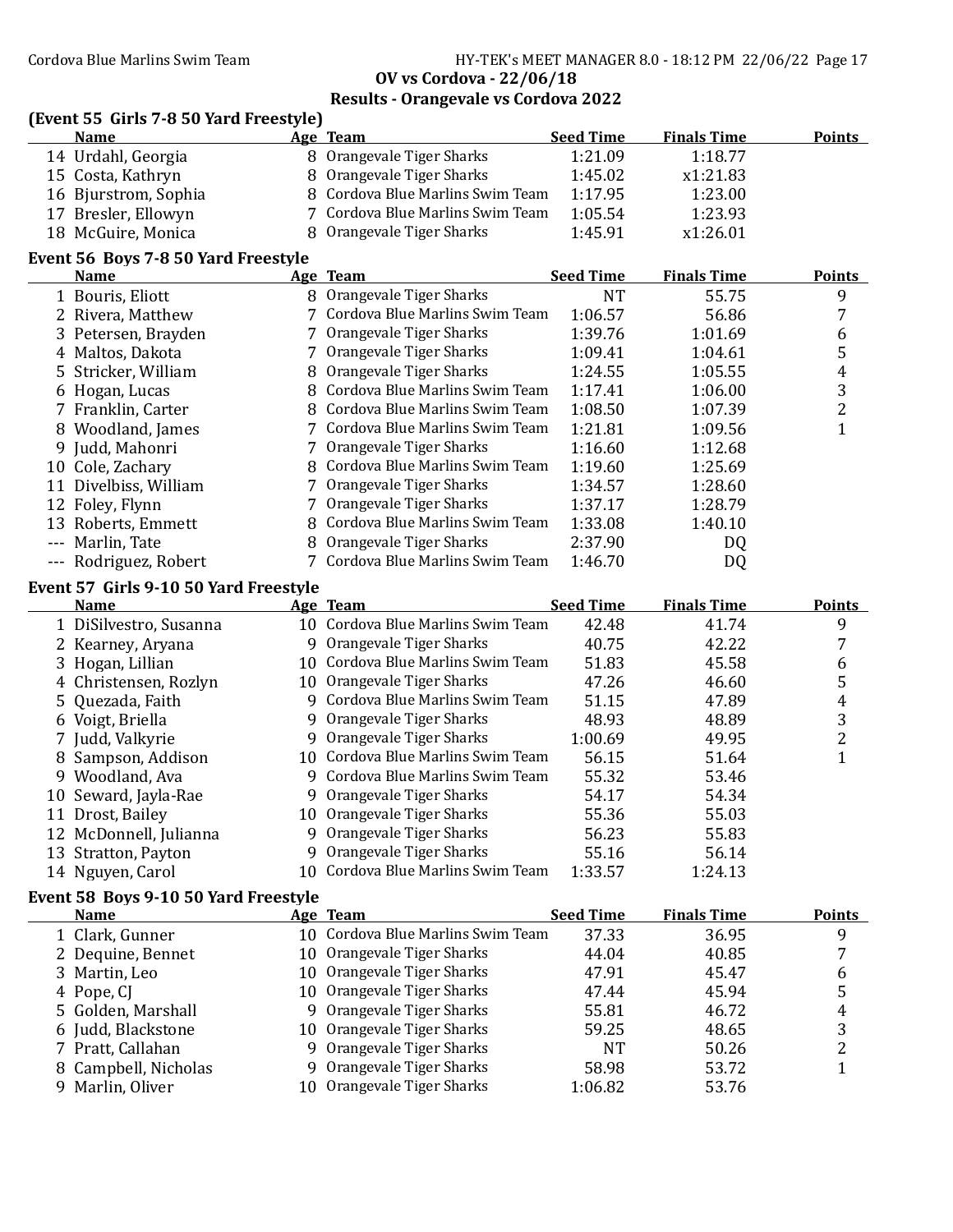Cordova Blue Marlins Swim Team Team HY-TEK's MEET MANAGER 8.0 - 18:12 PM 22/06/22 Page 18

**OV vs Cordova - 22/06/18**

|  |  | (Event 58 Boys 9-10 50 Yard Freestyle) |
|--|--|----------------------------------------|
|--|--|----------------------------------------|

|   | (Event 50 Doys 9-10 50 Tailu Freestyle)<br><b>Name</b> |            | Age Team                          | <b>Seed Time</b> | <b>Finals Time</b> | <b>Points</b>    |
|---|--------------------------------------------------------|------------|-----------------------------------|------------------|--------------------|------------------|
|   | 10 Judd, Royal                                         |            | 9 Orangevale Tiger Sharks         | 58.74            | 53.92              |                  |
|   | 11 Wallis, Mason                                       |            | 10 Orangevale Tiger Sharks        | 1:09.03          | 55.43              |                  |
|   | 12 Rivera, Isaac                                       |            | 10 Cordova Blue Marlins Swim Team | 53.65            | 55.78              |                  |
|   | 13 Rajput, Veer                                        |            | 9 Cordova Blue Marlins Swim Team  | <b>NT</b>        | 57.91              |                  |
|   | 14 Lee, Kayden                                         |            | 9 Cordova Blue Marlins Swim Team  | 1:07.99          | 58.01              |                  |
|   | 15 White, Eli                                          |            | 9 Orangevale Tiger Sharks         | 59.62            | x58.16             |                  |
|   | 16 Dasari, Shreyas                                     |            | 9 Cordova Blue Marlins Swim Team  | 1:05.60          | 1:03.38            |                  |
|   | 17 Rojas, Fransisco                                    |            | 9 Cordova Blue Marlins Swim Team  | <b>NT</b>        | 1:12.05            |                  |
|   | 18 Kim, Noah                                           | 9          | Orangevale Tiger Sharks           | 1:30.98          | x1:35.39           |                  |
|   | Event 59 Girls 11-12 100 Yard Freestyle                |            |                                   |                  |                    |                  |
|   | <b>Name</b>                                            |            | Age Team                          | <b>Seed Time</b> | <b>Finals Time</b> | <b>Points</b>    |
|   | 1 Quezada, Grace                                       |            | 11 Cordova Blue Marlins Swim Team | 1:18.96          | 1:16.82            | 9                |
|   | 2 Blair, Kate                                          |            | 12 Orangevale Tiger Sharks        | 1:21.79          | 1:18.41            | $\sqrt{7}$       |
|   | 3 Wurtzer, Ella                                        |            | 11 Cordova Blue Marlins Swim Team | 1:20.14          | 1:22.60            | $\boldsymbol{6}$ |
|   | 4 Linden, Paige                                        |            | 11 Cordova Blue Marlins Swim Team | 1:30.46          | 1:28.15            | $\mathsf S$      |
|   | 5 Pratt, Aurelia                                       |            | 11 Orangevale Tiger Sharks        | <b>NT</b>        | 1:28.63            | $\boldsymbol{4}$ |
|   | 6 Ramey, Mayson                                        |            | 11 Orangevale Tiger Sharks        | 1:35.77          | 1:34.39            | $\overline{3}$   |
| 7 | Bjurstrom, Isabella                                    |            | 11 Cordova Blue Marlins Swim Team | 1:47.07          | 1:43.40            | $\overline{c}$   |
|   | 8 Judd, Sassafras                                      |            | 12 Orangevale Tiger Sharks        | 1:54.19          | 1:46.54            | $\mathbf{1}$     |
|   | 9 Fraker, Nayeli                                       |            | 11 Orangevale Tiger Sharks        | 2:00.75          | 1:54.09            |                  |
|   | 10 O'Connor, Alex                                      |            | 11 Orangevale Tiger Sharks        | 1:57.42          | 1:54.77            |                  |
|   | 11 Purcell, Charlee                                    |            | 11 Orangevale Tiger Sharks        | 2:12.61          | 1:57.74            |                  |
|   | Event 60 Boys 11-12 100 Yard Freestyle                 |            |                                   |                  |                    |                  |
|   | <b>Name</b>                                            |            | <b>Age Team</b>                   | <b>Seed Time</b> | <b>Finals Time</b> | <b>Points</b>    |
|   | 1 Ax, Darryl                                           |            | 12 Cordova Blue Marlins Swim Team | 1:06.59          | 1:05.39            | 9                |
|   | 2 Seccombe, Jacob                                      |            | 12 Orangevale Tiger Sharks        | 1:13.15          | 1:12.53            | 7                |
|   | 3 Torres, Joseph                                       |            | 11 Orangevale Tiger Sharks        | 1:25.95          | 1:15.23            | 6                |
|   | 4 Henning, Moses                                       |            | 11 Orangevale Tiger Sharks        | 1:21.14          | 1:18.00            | $\mathsf S$      |
|   | 5 Cazier, Xijvien                                      |            | 12 Cordova Blue Marlins Swim Team | 1:21.22          | 1:19.87            | $\overline{4}$   |
|   | 6 Campbell, Thomas                                     |            | 12 Orangevale Tiger Sharks        | 1:27.58          | 1:26.22            | 3                |
|   | 7 Howes, Colton                                        |            | 11 Orangevale Tiger Sharks        | <b>NT</b>        | 1:34.11            | $\overline{c}$   |
|   | 8 Goveas, Joseph                                       |            | 11 Orangevale Tiger Sharks        | 1:46.52          | 1:40.54            | $\mathbf{1}$     |
|   | 9 Dobbs, Damien                                        |            | 11 Orangevale Tiger Sharks        | 2:14.65          | 2:00.59            |                  |
|   | Event 61 Girls 13-14 100 Yard Freestyle                |            |                                   |                  |                    |                  |
|   | <b>Name</b>                                            | <u>Age</u> | <u> Team</u>                      | <b>Seed Time</b> | <b>Finals Time</b> | <b>Points</b>    |
|   | 1 Tolamatl, Magdalena                                  |            | 13 Cordova Blue Marlins Swim Team | 1:13.98          | 1:12.10            | 9                |
|   | 2 Obrien, Sophia                                       |            | 14 Orangevale Tiger Sharks        | 1:16.64          | 1:13.91            | 7                |
|   | 3 Tran, Sarah                                          |            | 13 Orangevale Tiger Sharks        | 1:06.78          | 1:19.86            | 6                |
|   | 4 Wallis, Adalynn                                      |            | 14 Orangevale Tiger Sharks        | 1:37.73          | 1:22.13            | 5                |
|   | 5 Krepich, Allison                                     |            | 14 Orangevale Tiger Sharks        | 1:24.50          | 1:22.89            | 4                |
|   | 6 Wagner, Christianna                                  |            | 13 Orangevale Tiger Sharks        | 1:32.13          | 1:24.22            | 3                |
|   | 7 Danelia, Nia                                         |            | 14 Cordova Blue Marlins Swim Team | 1:29.04          | 1:25.24            | 2                |
|   | 8 Howes, Tatum                                         |            | 14 Orangevale Tiger Sharks        | 1:34.95          | 1:27.50            | 1                |
|   | Event 62 Boys 13-14 100 Yard Freestyle                 |            |                                   |                  |                    |                  |
|   | <b>Name</b>                                            |            | <b>Age Team</b>                   | <b>Seed Time</b> | <b>Finals Time</b> | <b>Points</b>    |
|   | 1 Turpen, Robert                                       |            | 14 Orangevale Tiger Sharks        | 1:00.96          | 58.86              | 9                |
|   | 2 Tu, Ryan                                             |            | 14 Cordova Blue Marlins Swim Team | 1:00.08          | 1:00.43            | 7                |
|   | 3 Twining, Luke                                        |            | 14 Cordova Blue Marlins Swim Team | 1:06.43          | 1:04.26            | 6                |
|   | 4 Golden, Brayden                                      |            | 13 Orangevale Tiger Sharks        | 1:07.13          | 1:06.55            | 5                |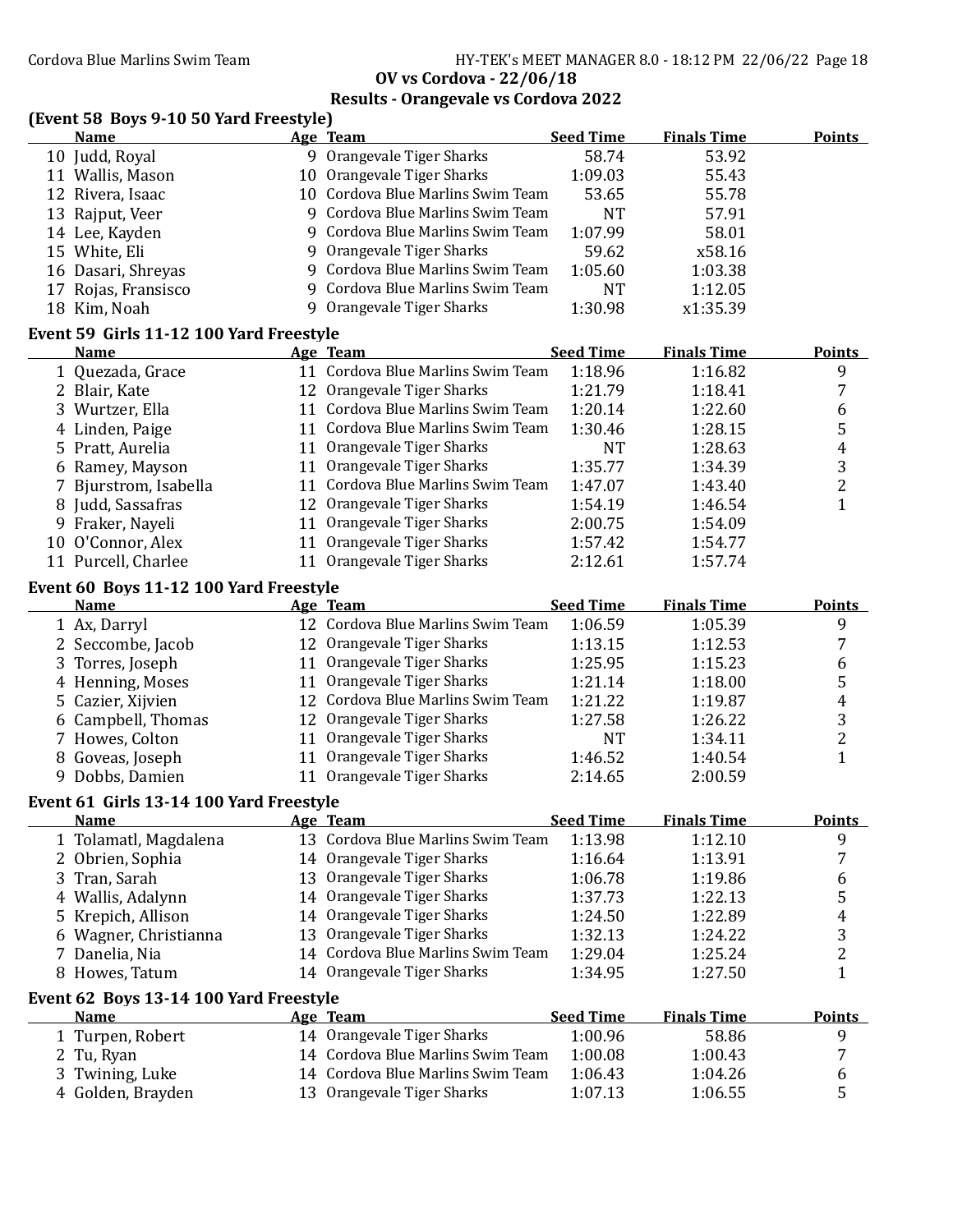# **Results - Orangevale vs Cordova 2022**

# **(Event 62 Boys 13-14 100 Yard Freestyle)**

| <b>Name</b>       |  | <b>Seed Time</b>                       | <b>Finals Time</b>                                                                                                                                                                                                                                              | <b>Points</b> |
|-------------------|--|----------------------------------------|-----------------------------------------------------------------------------------------------------------------------------------------------------------------------------------------------------------------------------------------------------------------|---------------|
| 5 Cazier, Bhavik  |  | 1:10.58                                | 1:06.87                                                                                                                                                                                                                                                         | 4             |
| 6 Gaite, Justin   |  | 1:12.38                                | 1:09.93                                                                                                                                                                                                                                                         | 3             |
| 7 Sharratt, Cody  |  | <b>NT</b>                              | 1:12.84                                                                                                                                                                                                                                                         | ▵             |
| 8 Haynes, Caleb   |  | 1:17.12                                | 1:13.01                                                                                                                                                                                                                                                         |               |
| 9 Judd, Falcon    |  | 1:24.23                                | 1:14.15                                                                                                                                                                                                                                                         |               |
| 10 Doan, Anthony  |  | 1:21.55                                | 1:18.22                                                                                                                                                                                                                                                         |               |
| 11 Smirnov, Levi  |  | 1:28.14                                | 1:25.13                                                                                                                                                                                                                                                         |               |
| 12 Wolfe, Charles |  | 1:58.30                                | 1:45.87                                                                                                                                                                                                                                                         |               |
|                   |  | Age Team<br>13 Orangevale Tiger Sharks | 14 Cordova Blue Marlins Swim Team<br>14 Cordova Blue Marlins Swim Team<br>14 Cordova Blue Marlins Swim Team<br>13 Cordova Blue Marlins Swim Team<br>14 Cordova Blue Marlins Swim Team<br>13 Cordova Blue Marlins Swim Team<br>13 Cordova Blue Marlins Swim Team |               |

### **Event 63 Girls 15-18 100 Yard Freestyle**

| <b>Name</b>              | Age Team                          | <b>Seed Time</b> | <b>Finals Time</b> | <b>Points</b> |
|--------------------------|-----------------------------------|------------------|--------------------|---------------|
| 1 Tran, Theresa          | 16 Orangevale Tiger Sharks        | 59.51            | 1:01.77            | 9             |
| 2 Higgins-Beck, Brooklyn | 17 Cordova Blue Marlins Swim Team | 1:04.66          | 1:04.49            |               |
| 3 Henning, Sanae         | 15 Orangevale Tiger Sharks        | 1:09.84          | 1:07.74            | b             |
| 4 Sharratt, Alexis       | 17 Cordova Blue Marlins Swim Team | 1:10.47          | 1:10.42            | 5             |
| 5 Judd, Superstar Five   | 15 Orangevale Tiger Sharks        | 1:14.84          | 1:11.79            | 4             |
| 6 Doan, Kim              | 16 Cordova Blue Marlins Swim Team | 1:11.50          | 1:12.24            | 3             |
| 7 Smirnov, Ruth          | 16 Cordova Blue Marlins Swim Team | 1:12.50          | 1:12.37            |               |
| 8 Bjurstrom, Brianna     | 16 Cordova Blue Marlins Swim Team | 1:11.89          | 1:14.24            |               |
| 9 Portillo, Celia        | 15 Cordova Blue Marlins Swim Team | 1:34.03          | 1:37.97            |               |
| 10 Marsh-Wood, Grace     | Cordova Blue Marlins Swim Team    | 1:40.00          | 1:38.42            |               |
| 11 Seisa, Samantha       | 16 Cordova Blue Marlins Swim Team | 49.22            | 2:50.20            |               |

## **Event 64 Boys 15-18 100 Yard Freestyle**

| <b>Name</b>           | Age Team                          | <b>Seed Time</b> | <b>Finals Time</b> | <b>Points</b> |
|-----------------------|-----------------------------------|------------------|--------------------|---------------|
| 1 Henning, Owen       | 16 Orangevale Tiger Sharks        | 53.89            | 54.28              | 9             |
| 2 Rooney, Grant       | 16 Cordova Blue Marlins Swim Team | 56.77            | 57.76              |               |
| 3 Golden, Nathaniel   | 15 Orangevale Tiger Sharks        | 56.70            | 57.92              | 6             |
| 4 Dressler, Jacob     | 17 Cordova Blue Marlins Swim Team | 58.17            | 59.58              |               |
| 5 Cazier, Zekaia      | 16 Cordova Blue Marlins Swim Team | 1:00.89          | 1:01.53            | 4             |
| 6 Gabrielli, Marcello | 17 Orangevale Tiger Sharks        | 1:01.68          | 1:02.11            |               |
| 7 Pardo, Joseph       | 15 Orangevale Tiger Sharks        | 1:13.39          | 1:09.59            |               |
| 8 Justiniani, Cyrus   | 16 Cordova Blue Marlins Swim Team | 1:13.24          | 1:10.26            |               |
| 9 Marsh-Wood, Silas   | 17 Cordova Blue Marlins Swim Team | 2:06.25          | 2:27.79            |               |
|                       |                                   |                  |                    |               |

#### **Event** 65 Girls 7-8 25 Yard Butterfly

|   | <b>Name</b>              |    | Age Team                         | <b>Seed Time</b> | <b>Finals Time</b> | <b>Points</b> |
|---|--------------------------|----|----------------------------------|------------------|--------------------|---------------|
|   | 1 Morgan, Makena         |    | 8 Cordova Blue Marlins Swim Team | 25.07            | 23.68              | 9             |
|   | 2 Angel, Avery           | 8. | Orangevale Tiger Sharks          | 27.15            | 24.41              |               |
|   | 3 Flitsch, Addison       |    | 8 Cordova Blue Marlins Swim Team | 31.71            | 27.00              | 6             |
|   | 4 Dequine, Christine     |    | 8 Orangevale Tiger Sharks        | 27.71            | 28.51              | 5             |
|   | 5 Parilo, Kayla          | 8. | Orangevale Tiger Sharks          | 35.92            | 30.20              | 4             |
|   | 6 Knifton, Taylor        |    | 7 Cordova Blue Marlins Swim Team | 28.32            | 31.80              | 3             |
|   | 7 Gegogeine, Abigail     |    | 7 Cordova Blue Marlins Swim Team | 33.80            | 35.32              | 2             |
|   | 8 Engleman, Senja        |    | 7 Cordova Blue Marlins Swim Team | 38.63            | 38.25              |               |
| 9 | Milton, Everette         |    | 7 Orangevale Tiger Sharks        | 44.60            | 46.76              |               |
|   | 10 Kelly, Hana Jo        |    | 7 Orangevale Tiger Sharks        | 47.30            | 47.63              |               |
|   | 11 Costa, Kathryn        | 8  | Orangevale Tiger Sharks          | 51.17            | 53.08              |               |
|   | --- Ngo, Elsa            |    | 7 Cordova Blue Marlins Swim Team | 44.40            | DQ                 |               |
|   | --- Beck, Amelia         |    | 7 Cordova Blue Marlins Swim Team | 48.64            | DQ                 |               |
|   | --- Gilbert, Victoria    | 8. | Orangevale Tiger Sharks          | 44.51            | DQ                 |               |
|   | --- DiSilvestro, Abigail |    | 8 Cordova Blue Marlins Swim Team | 35.40            | DQ                 |               |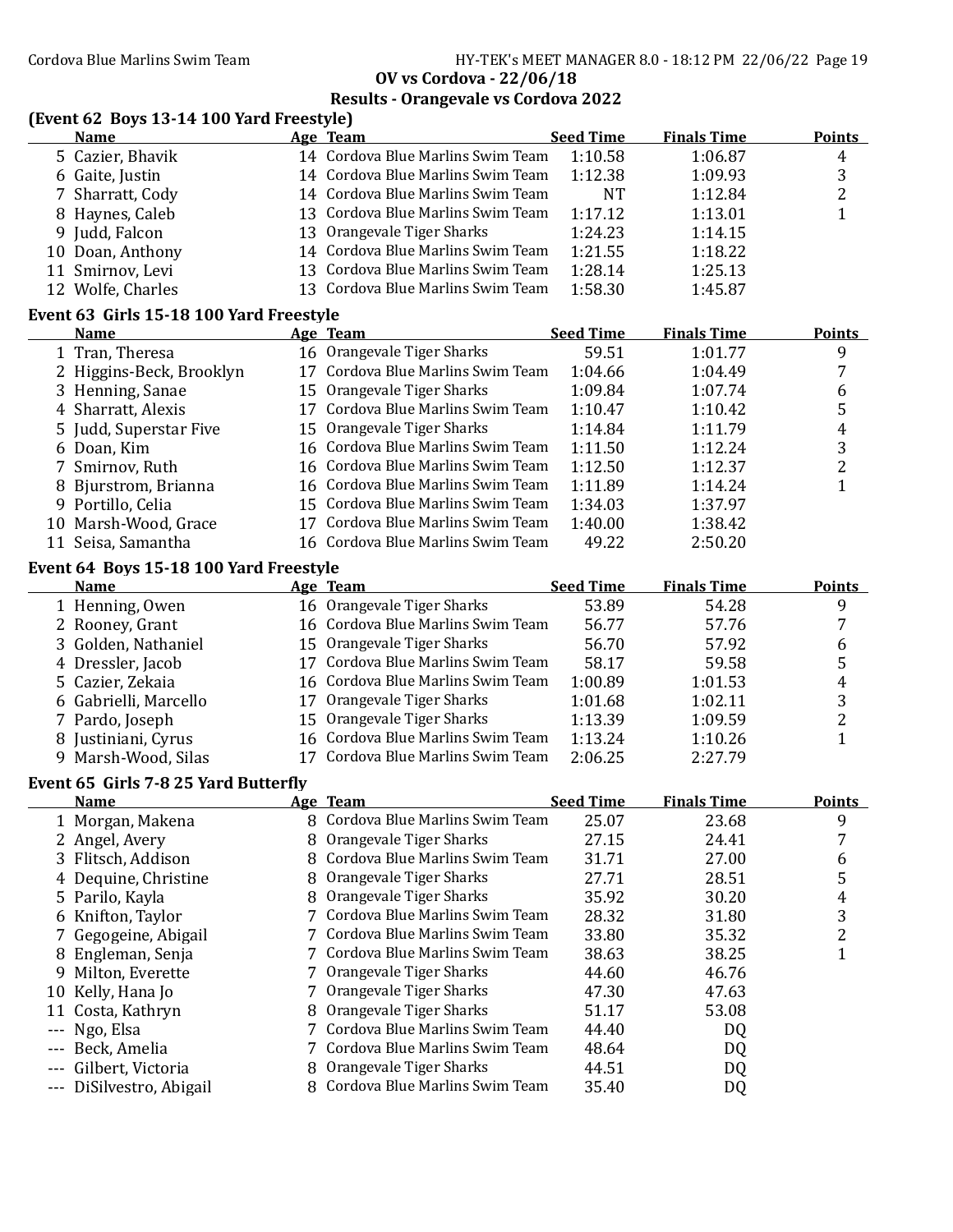#### Cordova Blue Marlins Swim Team Fram Fram HY-TEK's MEET MANAGER 8.0 - 18:12 PM 22/06/22 Page 20 **OV vs Cordova - 22/06/18 Results - Orangevale vs Cordova 2022**

#### **Event 66 Boys 7-8 25 Yard Butterϐly**

| <b>Name</b>                            | Age Team                         | <b>Seed Time</b> | <b>Finals Time</b> | <b>Points</b> |
|----------------------------------------|----------------------------------|------------------|--------------------|---------------|
| 1 Rivera, Matthew                      | 7 Cordova Blue Marlins Swim Team | 32.10            | 32.69              | 9             |
| 2 Lee, Elijah                          | 8 Cordova Blue Marlins Swim Team | NT               | 36.54              |               |
| 3 Maye, Hudson                         | 8 Orangevale Tiger Sharks        | NT               | 38.09              | 6             |
| 4 Ezzell, Adam                         | 7 Orangevale Tiger Sharks        | 58.66            | 48.20              | 5             |
| 5 Twining, Elijah                      | 7 Cordova Blue Marlins Swim Team | 47.49            | 49.15              | 4             |
| 6 Cazier, Hendryk                      | 8 Cordova Blue Marlins Swim Team | NT               | 54.29              | 3             |
| --- Wurtzer, Ian                       | 7 Cordova Blue Marlins Swim Team | NT               | DQ                 |               |
| --- Shaw, Beauden                      | 7 Orangevale Tiger Sharks        | NT               | DQ                 |               |
| --- Ramey, Anderson                    | 8 Orangevale Tiger Sharks        | 30.26            | DQ                 |               |
| Fyant 67, Cirle 0.10 25 Vard Ruttarfly |                                  |                  |                    |               |

### **Event 67 Girls 9-10 25 Yard Butterϐly**

|    | <b>Name</b>         |    | Age Team                          | <b>Seed Time</b> | <b>Finals Time</b> | <b>Points</b> |
|----|---------------------|----|-----------------------------------|------------------|--------------------|---------------|
|    | 1 Fisher, Amelia    |    | 10 Orangevale Tiger Sharks        | 20.12            | 18.47              | 9             |
|    | 2 Hurd, Clara       |    | 10 Orangevale Tiger Sharks        | 21.50            | 21.35              | 7             |
|    | 3 Blair, Caroline   | 9  | Orangevale Tiger Sharks           | 25.81            | 21.52              | 6             |
|    | 4 Barrett, Avery    |    | 9 Orangevale Tiger Sharks         | 25.04            | 21.66              | 5             |
|    | 5 Knifton, Marlee   |    | 10 Cordova Blue Marlins Swim Team | 19.12            | 22.43              | 4             |
|    | 6 Seccombe, Hailey  |    | 10 Orangevale Tiger Sharks        | 22.92            | 22.67              | 3             |
|    | 7 Matista, Josie    | 9. | Orangevale Tiger Sharks           | 23.05            | 22.68              | 2             |
|    | 8 Bennett, Everly   |    | 10 Cordova Blue Marlins Swim Team | 26.23            | 24.22              |               |
|    | 9 Foley, Ivy        |    | 10 Orangevale Tiger Sharks        | 23.43            | 25.41              |               |
|    | 10 Shaw, Klaire     |    | 10 Orangevale Tiger Sharks        | 27.63            | 26.45              |               |
| 11 | Mosley, Arden       |    | 9 Cordova Blue Marlins Swim Team  | 33.53            | 28.23              |               |
|    | 12 Tadlock, Eliza   |    | 10 Cordova Blue Marlins Swim Team | 29.89            | 28.71              |               |
|    | 13 Schubin, Caitlyn |    | 10 Cordova Blue Marlins Swim Team | <b>NT</b>        | 31.02              |               |
|    | 14 Ralston, Gwen    |    | 9 Cordova Blue Marlins Swim Team  | NT               | 40.24              |               |
|    | Nguyen, Emily       |    | 10 Cordova Blue Marlins Swim Team | 29.31            | DQ                 |               |
|    |                     |    |                                   |                  |                    |               |

### **Event** 68 Boys 9-10 25 Yard Butterfly

| <b>Name</b>           | Age Team                          | <b>Seed Time</b> | <b>Finals Time</b> | <b>Points</b> |
|-----------------------|-----------------------------------|------------------|--------------------|---------------|
| 1 Kelly, Ty           | 10 Orangevale Tiger Sharks        | 18.76            | 17.56              | 9             |
| 2 Nguyen, Cory        | 10 Cordova Blue Marlins Swim Team | 23.98            | 21.44              |               |
| 3 Bell, Ronan         | 9 Cordova Blue Marlins Swim Team  | 22.76            | 22.96              | 6             |
| 4 Williams, Daniel    | 10 Orangevale Tiger Sharks        | 22.66            | 23.45              | 5             |
| 5 Dequine, Bennet     | 10 Orangevale Tiger Sharks        | 34.49            | 23.74              | 4             |
| 6 Judd, Blackstone    | 10 Orangevale Tiger Sharks        | 32.54            | 23.79              | 3             |
| 7 Murphy, Warren      | 10 Orangevale Tiger Sharks        | 26.68            | 27.28              | 2             |
| 8 Campbell, Nicholas  | 9 Orangevale Tiger Sharks         | 29.37            | 30.26              |               |
| 9 Rivera, Isaac       | 10 Cordova Blue Marlins Swim Team | NΤ               | 38.04              |               |
| 10 Dasari, Shreyas    | 9 Cordova Blue Marlins Swim Team  | 36.67            | 39.79              |               |
| --- Golden, Marshall  | 9 Orangevale Tiger Sharks         | 32.90            | D <sub>Q</sub>     |               |
| --- Parker, Cameron   | 9 Cordova Blue Marlins Swim Team  | NΤ               | DQ                 |               |
| --- Fredericks, Jason | 9 Cordova Blue Marlins Swim Team  | 32.25            | DQ                 |               |

#### **Event 69 Girls 11-12 50 Yard Butterϐly**

| <b>Name</b>              | Age Team                          | <b>Seed Time</b> | <b>Finals Time</b> | <b>Points</b> |
|--------------------------|-----------------------------------|------------------|--------------------|---------------|
| 1 Burghoffer, Amyl       | 12 Cordova Blue Marlins Swim Team | <b>NT</b>        | 35.73              |               |
| 2 Twining, Amelia        | 12 Cordova Blue Marlins Swim Team | 36.98            | 40.05              | ⇁             |
| 3 Amador-Sanchez, Fatima | 12 Cordova Blue Marlins Swim Team | 43.35            | 42.09              | b             |
| 4 Wurtzer, Ella          | 11 Cordova Blue Marlins Swim Team | 46.60            | 44.36              | 5             |
| 5 Linden, Paige          | 11 Cordova Blue Marlins Swim Team | 47.35            | 47.88              | 4             |
| 6 Tu, Karen              | 12 Cordova Blue Marlins Swim Team | 48.77            | 48.48              |               |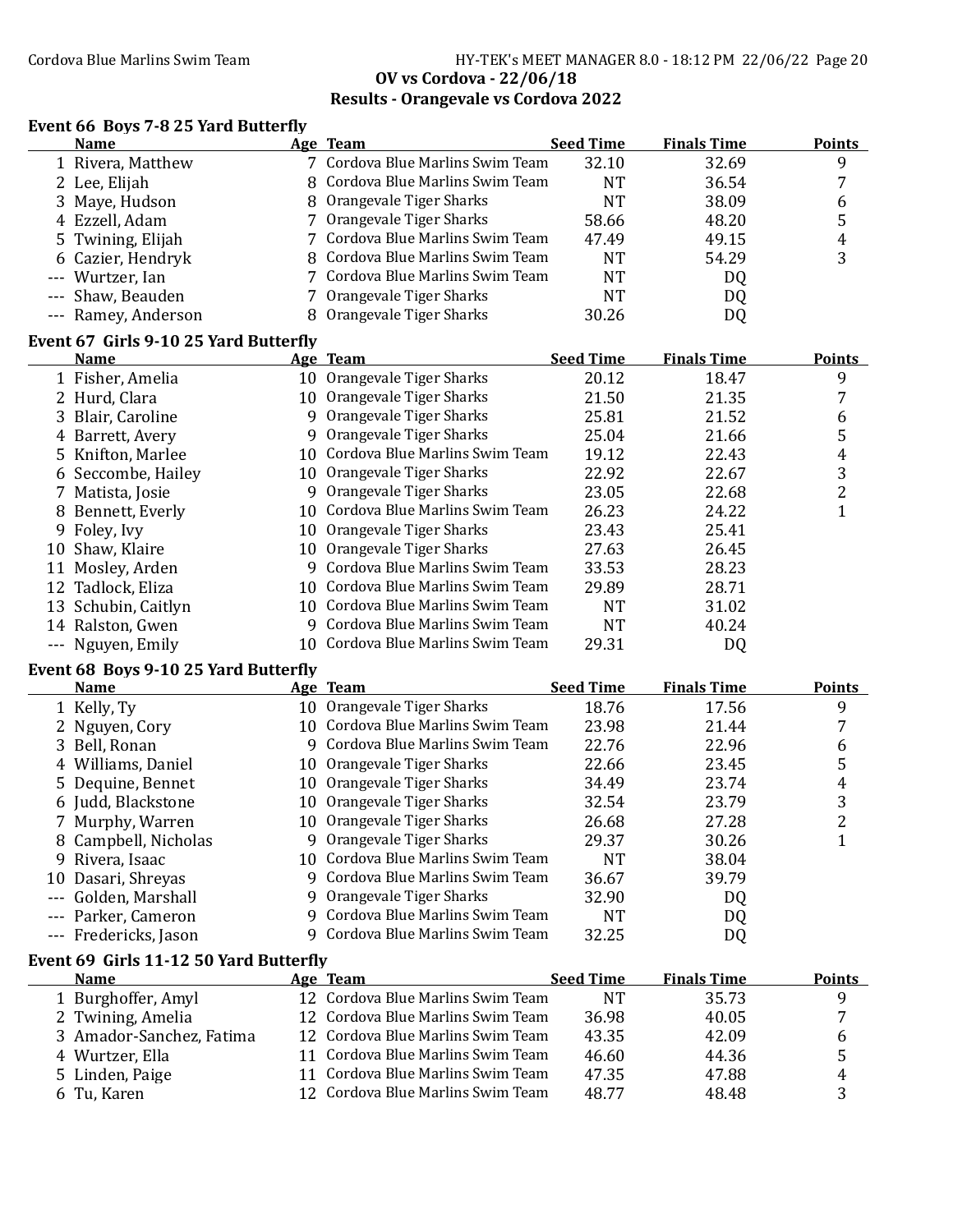Cordova Blue Marlins Swim Team Team HY-TEK's MEET MANAGER 8.0 - 18:12 PM 22/06/22 Page 21

**OV vs Cordova - 22/06/18**

| (Event 69 Girls 11-12 50 Yard Butterfly)<br><b>Name</b> |    | Age Team                          | <b>Seed Time</b> | <b>Finals Time</b> | <b>Points</b>           |
|---------------------------------------------------------|----|-----------------------------------|------------------|--------------------|-------------------------|
|                                                         |    |                                   |                  |                    |                         |
| 7 McCaul, Lilly                                         |    | 11 Orangevale Tiger Sharks        | 52.06            | 49.31              | 2                       |
| 8 Judd, Sassafras                                       |    | 12 Orangevale Tiger Sharks        | 1:08.79          | 49.84              | $\mathbf{1}$            |
| 9 Foley, Ada                                            |    | 12 Orangevale Tiger Sharks        | 52.17            | 50.38              |                         |
| 10 Martin, Scarlett Faye                                |    | 12 Orangevale Tiger Sharks        | <b>NT</b>        | 54.36              |                         |
| 11 Villanueva, Camille                                  |    | 12 Cordova Blue Marlins Swim Team | 1:08.91          | 58.70              |                         |
| 12 Gilbert, Eva                                         |    | 11 Orangevale Tiger Sharks        | <b>NT</b>        | 1:04.76            |                         |
| --- Yanez, Ilianna                                      |    | 12 Cordova Blue Marlins Swim Team | <b>NT</b>        | DQ                 |                         |
| --- Parmeter, Claire                                    |    | 12 Orangevale Tiger Sharks        | 1:06.66          | DQ                 |                         |
| --- Kearney, Aurora                                     |    | 12 Orangevale Tiger Sharks        | 40.84            | DQ                 |                         |
| --- Bjurstrom, Isabella                                 |    | 11 Cordova Blue Marlins Swim Team | <b>NT</b>        | DQ                 |                         |
| --- Kim, Ella                                           |    | 11 Orangevale Tiger Sharks        | <b>NT</b>        | DQ                 |                         |
| Event 70 Boys 11-12 50 Yard Butterfly                   |    |                                   |                  |                    |                         |
| <b>Name</b>                                             |    | Age Team                          | <b>Seed Time</b> | <b>Finals Time</b> | <b>Points</b>           |
| 1 Ax, Darryl                                            |    | 12 Cordova Blue Marlins Swim Team | 33.74            | 32.00              | 9                       |
| 2 Matista, Dawson                                       |    | 12 Orangevale Tiger Sharks        | 35.51            | 32.92              | 7                       |
| 3 Henning, Moses                                        |    | 11 Orangevale Tiger Sharks        | 44.28            | 44.59              | 6                       |
| 4 Krepich, Andrew                                       |    | 11 Orangevale Tiger Sharks        | <b>NT</b>        | 50.36              | 5                       |
| 5 Laverty, Justin                                       |    | 11 Cordova Blue Marlins Swim Team | <b>NT</b>        | 1:39.98            | 4                       |
| --- Karapetyan, Shaunt                                  |    | 12 Orangevale Tiger Sharks        | 1:08.53          | DQ                 |                         |
| Event 71 Girls 13-14 50 Yard Butterfly                  |    |                                   |                  |                    |                         |
| <b>Name</b>                                             |    | Age Team                          | <b>Seed Time</b> | <b>Finals Time</b> | <b>Points</b>           |
| 1 Coulter, Leigh Ann                                    |    | 14 Orangevale Tiger Sharks        | 34.45            | 33.32              | 9                       |
| 2 Menne, Aubrey                                         |    | 13 Orangevale Tiger Sharks        | 33.16            | 33.37              | 7                       |
| 3 Del Rio, Isabella                                     |    | 13 Orangevale Tiger Sharks        | 34.35            | 35.01              | $\boldsymbol{6}$        |
| 4 Tran, Sarah                                           |    | 13 Orangevale Tiger Sharks        | 36.13            | 36.85              | 5                       |
| 5 Krepich, Allison                                      |    | 14 Orangevale Tiger Sharks        | 43.77            | 41.88              | 4                       |
| 6 Hurd, Carolyn                                         |    | 13 Orangevale Tiger Sharks        | 45.47            | 46.46              | 3                       |
| --- Watson, Peyton                                      |    | 13 Cordova Blue Marlins Swim Team | <b>NT</b>        | DQ                 |                         |
| --- Coulter, Noelle                                     |    | 13 Orangevale Tiger Sharks        | 37.94            | DQ                 |                         |
| Event 72 Boys 13-14 50 Yard Butterfly                   |    |                                   |                  |                    |                         |
| Name                                                    |    | Age Team                          | <b>Seed Time</b> | <b>Finals Time</b> | <b>Points</b>           |
| 1 Tu, Ryan                                              |    | 14 Cordova Blue Marlins Swim Team | 28.75            | 29.09              | 9                       |
| 2 Seccombe, Adam                                        |    | 14 Orangevale Tiger Sharks        | 30.52            | 29.81              | 7                       |
| Golden, Brayden<br>3                                    |    | 13 Orangevale Tiger Sharks        | 37.05            | 34.28              | 6                       |
| Turpen, Robert<br>4                                     |    | 14 Orangevale Tiger Sharks        | 34.83            | 34.43              | 5                       |
| Tran, Nicolas<br>5                                      |    | 14 Orangevale Tiger Sharks        | 34.77            | 35.31              | 4                       |
| Schubin, Tyler<br>b                                     |    | 14 Cordova Blue Marlins Swim Team | 41.01            | 35.33              | 3                       |
| Sharratt, Cody                                          |    | 14 Cordova Blue Marlins Swim Team | 38.13            | 38.82              | $\overline{\mathbf{c}}$ |
| Harshbarger, Dustin<br>8                                |    | 13 Orangevale Tiger Sharks        | 38.73            | 39.52              | $\mathbf{1}$            |
| Haynes, Caleb<br>9                                      |    | 13 Cordova Blue Marlins Swim Team | 38.63            | 39.87              |                         |
| 10 Anishchenko, Daniel                                  |    | 13 Orangevale Tiger Sharks        | 39.65            | 40.50              |                         |
| Curl, Joshua<br>11                                      |    | 13 Cordova Blue Marlins Swim Team | 53.41            | 50.77              |                         |
| --- Abi-Nader, Andrew                                   |    | 13 Orangevale Tiger Sharks        | 37.05            | DQ                 |                         |
| Event 73 Girls 15-18 50 Yard Butterfly                  |    |                                   |                  |                    |                         |
| <b>Name</b>                                             |    | <b>Age Team</b>                   | <b>Seed Time</b> | <b>Finals Time</b> | <b>Points</b>           |
| 1 Matista, Maryanna                                     |    | 18 Orangevale Tiger Sharks        | 30.19            | 32.02              | 9                       |
| 2 Tran, Theresa                                         |    | 16 Orangevale Tiger Sharks        | 31.30            | 32.78              | 7                       |
| Higgins-Beck, Brooklyn<br>3                             |    | 17 Cordova Blue Marlins Swim Team | 32.87            | 33.69              | 6                       |
| Sharratt, Alexis<br>4                                   | 17 | Cordova Blue Marlins Swim Team    | 33.76            | 35.46              | 5                       |
|                                                         |    |                                   |                  |                    |                         |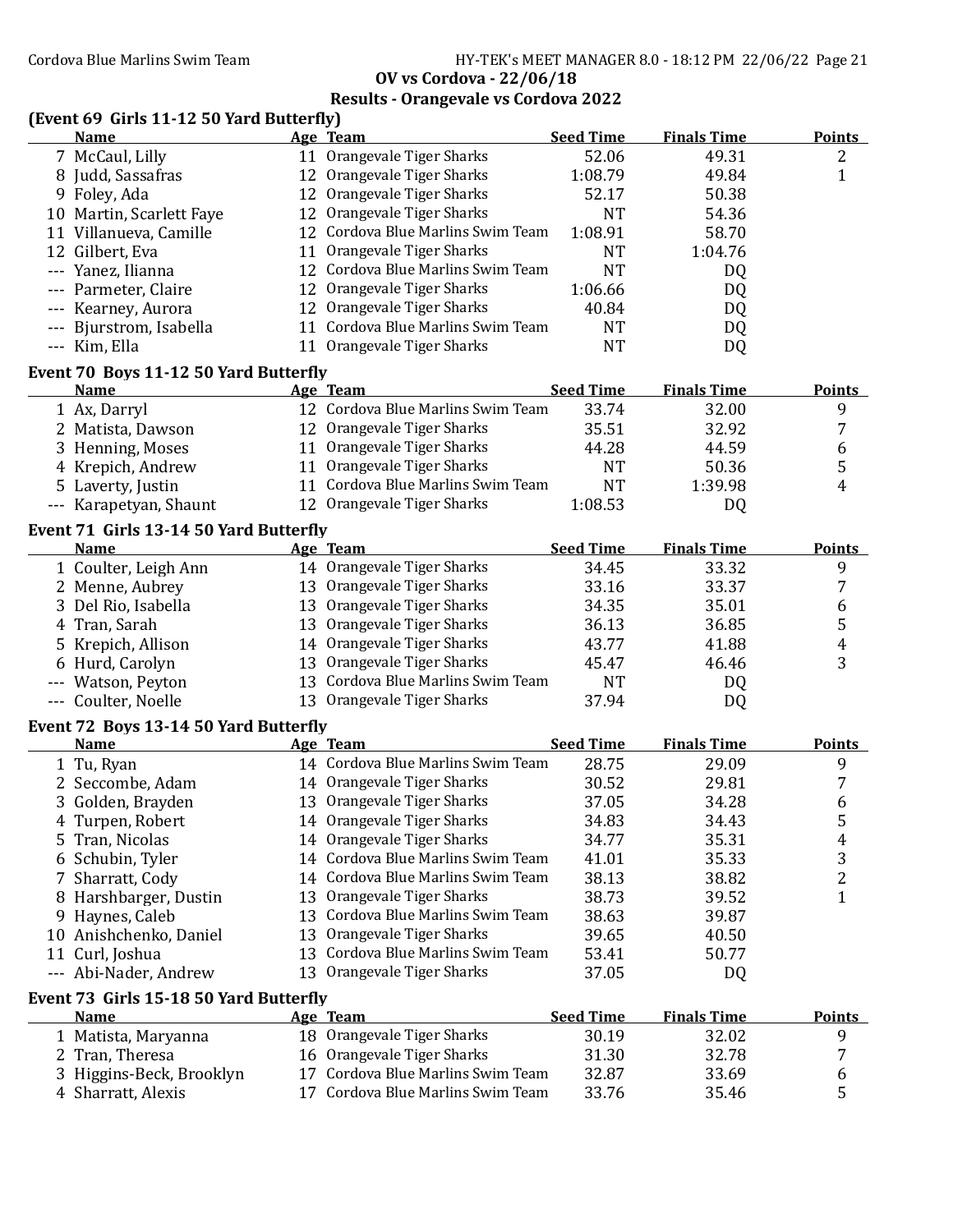Cordova Blue Marlins Swim Team HY-TEK's MEET MANAGER 8.0 - 18:12 PM 22/06/22 Page 22

**OV vs Cordova - 22/06/18**

|   |                                              |                   | Results - Orangevale vs Cordova 2022 |                           |                         |                  |
|---|----------------------------------------------|-------------------|--------------------------------------|---------------------------|-------------------------|------------------|
|   | (Event 73 Girls 15-18 50 Yard Butterfly)     |                   |                                      |                           |                         |                  |
|   | <b>Name</b>                                  | Age Team          |                                      | <b>Seed Time</b>          | <b>Finals Time</b>      | <b>Points</b>    |
|   | 5 Doan, Kim                                  |                   | 16 Cordova Blue Marlins Swim Team    | 38.00                     | 37.81                   | $\boldsymbol{4}$ |
|   | 6 Lopez, Lupita                              |                   | 17 Cordova Blue Marlins Swim Team    | 41.79                     | 42.53                   | 3                |
|   | 7 Portillo, Selma                            |                   | 16 Cordova Blue Marlins Swim Team    | 44.44                     | 42.85                   | $\overline{c}$   |
|   | 8 Spaulding, Tristen                         |                   | 15 Orangevale Tiger Sharks           | 49.05                     | 46.49                   | $\mathbf{1}$     |
|   | Event 74 Boys 15-18 50 Yard Butterfly        |                   |                                      |                           |                         |                  |
|   | <b>Name</b>                                  | Age Team          |                                      | <b>Seed Time</b>          | <b>Finals Time</b>      | <b>Points</b>    |
|   | 1 Williams, Cole                             |                   | 17 Orangevale Tiger Sharks           | 25.63                     | 24.79                   | 9                |
|   | 2 Matista, Matthew                           |                   | 17 Orangevale Tiger Sharks           | 25.95                     | 25.68                   | $\boldsymbol{7}$ |
| 3 | Henning, Owen                                |                   | 16 Orangevale Tiger Sharks           | 26.56                     | 27.09                   | 6                |
|   | 4 Golden, Nathaniel                          |                   | 15 Orangevale Tiger Sharks           | 28.03                     | 28.22                   | 5                |
|   | 5 Lopez, Raul                                |                   | 17 Cordova Blue Marlins Swim Team    | 28.93                     | 28.76                   | $\overline{4}$   |
|   | 6 Rooney, Grant                              |                   | 16 Cordova Blue Marlins Swim Team    | 28.09                     | 29.12                   | 3                |
|   | 7 Dressler, Jacob                            |                   | 17 Cordova Blue Marlins Swim Team    | 28.83                     | 29.40                   | $\overline{c}$   |
|   | 8 Lee, Nathan                                |                   | 15 Cordova Blue Marlins Swim Team    | 30.24                     | 30.09                   | $\mathbf{1}$     |
|   | 9 Gabrielli, Marcello                        |                   | 17 Orangevale Tiger Sharks           | 30.44                     | 30.23                   |                  |
|   | 10 Mercer, Brandon                           |                   | 15 Orangevale Tiger Sharks           | 30.68                     | 30.58                   |                  |
|   | 11 Wurtzer, Caleb                            |                   | 15 Cordova Blue Marlins Swim Team    | 34.10                     | 31.65                   |                  |
|   | 12 Ramey, Benson                             |                   | 16 Orangevale Tiger Sharks           | 34.23                     | 35.71                   |                  |
|   | 13 Saterfield, Kahai                         |                   | 15 Cordova Blue Marlins Swim Team    | <b>NT</b>                 | 40.23                   |                  |
|   | 14 Justiniani, Cyrus                         |                   | 16 Cordova Blue Marlins Swim Team    | <b>NT</b>                 | 40.73                   |                  |
|   | 15 Williams, Connor                          |                   | 15 Orangevale Tiger Sharks           | 47.02                     | 50.20                   |                  |
|   | Event 75 Girls 7-8 100 Yard Freestyle Relay  |                   |                                      |                           |                         |                  |
|   | <b>Team</b>                                  | <b>Relay</b>      |                                      | <b>Seed Time</b>          | <b>Finals Time</b>      | <b>Points</b>    |
|   | 1 Orangevale Tiger Sharks                    | $\mathbf{A}$      |                                      | 1:32.64                   | 1:35.18                 | 12               |
|   | 1) Dequine, Christine 8                      |                   | 2) Williams, Elinor 8                | 3) Parilo, Kayla 8        | 4) Angel, Avery 8       |                  |
|   | 2 Cordova Blue Marlins Swim                  | A                 |                                      | 1:34.99                   | 1:40.88                 | 9                |
|   | 1) Morgan, Makena 8                          |                   | 2) Knifton, Taylor 7                 | 3) Flitsch, Addison 8     | 4) Gegogeine, Abigail 7 |                  |
|   | 3 Cordova Blue Marlins Swim                  | B                 |                                      | 1:55.87                   | 2:13.21                 | 7                |
|   | 1) Engleman, Senja 7                         |                   | 2) Bjurstrom, Sophia 8               | 3) Bresler, Ellowyn 7     | 4) Ngo, Elsa 7          |                  |
|   | 4 Orangevale Tiger Sharks                    | C                 |                                      | <b>NT</b>                 | 2:17.49                 | 5                |
|   | 1) Nava, Chloe 8                             |                   | 2) McGuire, Monica 8                 | 3) Seward, Emaya 7        | 4) Urdahl, Georgia 8    |                  |
|   | 5 Orangevale Tiger Sharks                    | B                 |                                      | <b>NT</b>                 | 2:20.70                 | 3                |
|   | 1) Zaucha, Kathleen 8                        |                   | 2) Fraker, Kaylin 8                  | 3) Costa, Kathryn 8       | 4) Milton, Everette 7   |                  |
|   | Event 76 Boys 7-8 100 Yard Freestyle Relay   |                   |                                      |                           |                         |                  |
|   | <b>Team</b>                                  | <b>Relay</b>      |                                      | <b>Seed Time</b>          | <b>Finals Time</b>      | <b>Points</b>    |
|   | 1 Orangevale Tiger Sharks                    | A                 |                                      | 1:54.08                   | 1:49.98                 | 12               |
|   | 1) Shaw, Beauden 7                           |                   | 2) Judd, Mahonri 7                   | 3) Ezzell, Adam 7         | 4) Ramey, Anderson 8    |                  |
|   | 2 Cordova Blue Marlins Swim                  | A                 |                                      | 1:45.74                   | 1:58.75                 | 9                |
|   | 1) Lee, Elijah 8                             |                   | 2) Franklin, Carter 8                | 3) Wurtzer, Ian 7         | 4) Cazier, Hendryk 8    |                  |
|   | 3 Cordova Blue Marlins Swim                  | B                 |                                      | 2:21.13                   | 2:19.08                 | 7                |
|   | 1) Rivera, Matthew 7                         |                   | 2) Cole, Zachary 8                   | 3) Roberts, Emmett 8      | 4) Rodriguez, Robert 7  |                  |
|   | 4 Orangevale Tiger Sharks                    | B                 |                                      | <b>NT</b>                 | 2:52.04                 | 5                |
|   | 1) Maye, Hudson 8                            | 2) Marlin, Tate 8 |                                      | 3) Maltos, Dakota 7       | 4) Foley, Flynn 7       |                  |
|   | Event 77 Girls 9-10 100 Yard Freestyle Relay |                   |                                      |                           |                         |                  |
|   | <b>Team</b>                                  | <b>Relay</b>      |                                      | <b>Seed Time</b>          | <b>Finals Time</b>      | <b>Points</b>    |
|   | 1 Orangevale Tiger Sharks                    | A                 |                                      | 1:11.40                   | 1:11.40                 | 12               |
|   | 1) Hurd, Clara 10                            |                   | 2) Matista, Josie 9                  | 3) Christensen, Rozlyn 10 | 4) Fisher, Amelia 10    |                  |
|   | 2 Cordova Blue Marlins Swim                  | A                 |                                      | 1:16.46                   | 1:31.11                 | 9                |
|   | 1) DiSilvestro, Susanna 10                   |                   | 2) Quezada, Faith 9                  | 3) Hogan, Lillian 10      | 4) Knifton, Marlee 10   |                  |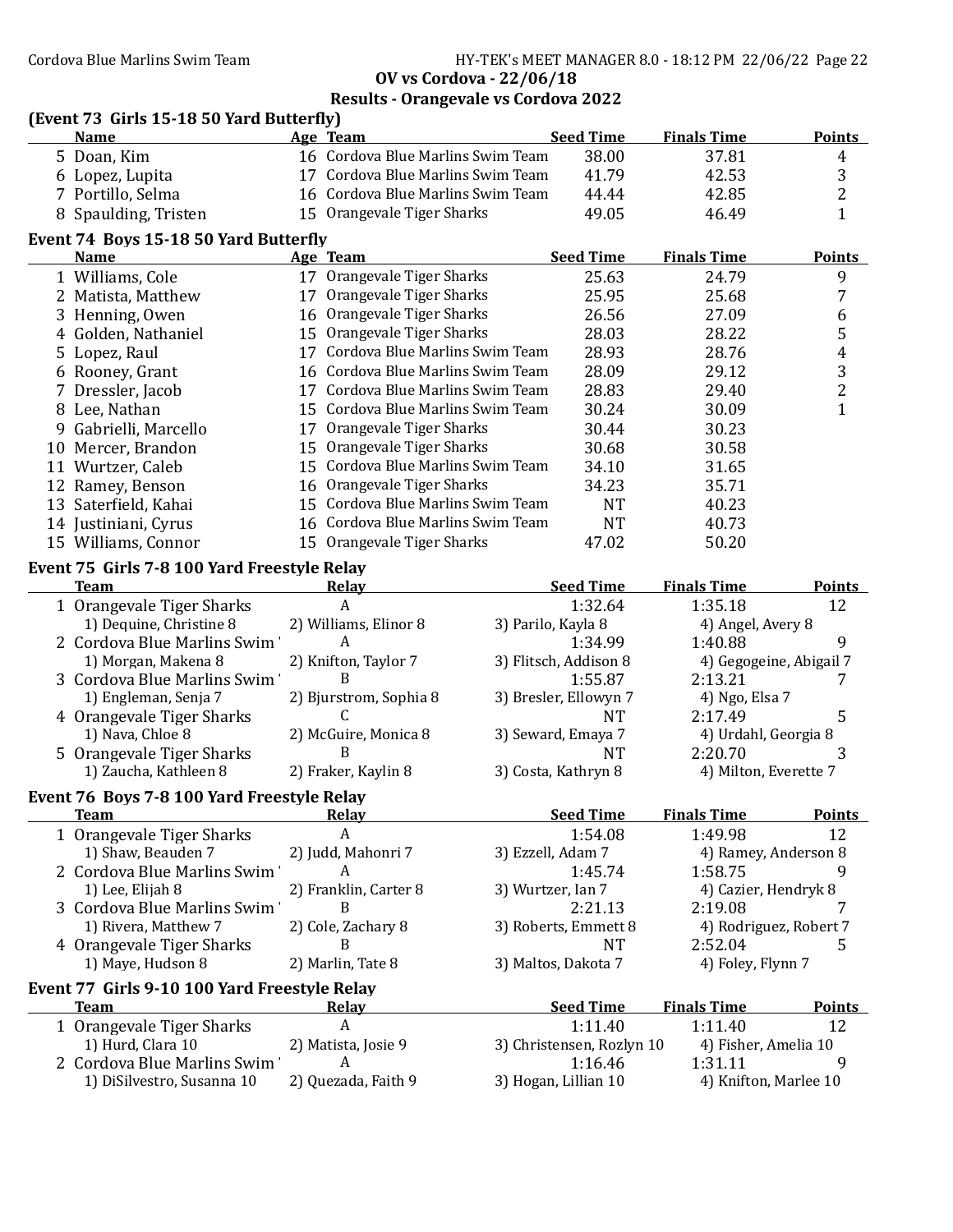| (Event 77 Girls 9-10 100 Yard Freestyle Relay)<br><b>Team</b> | <b>Relay</b>                                   | <b>Seed Time</b>          | <b>Finals Time</b>          | <b>Points</b> |
|---------------------------------------------------------------|------------------------------------------------|---------------------------|-----------------------------|---------------|
| 3 Orangevale Tiger Sharks                                     | B                                              | <b>NT</b>                 | 1:31.27                     | 7             |
| 1) Blair, Caroline 9                                          | 2) Voigt, Briella 9                            | 3) Seccombe, Hailey 10    | 4) Shaw, Klaire 10          |               |
| 4 Cordova Blue Marlins Swim                                   | C                                              | 1:35.22                   | 1:32.14                     | 5             |
| 1) Ralston, Gwen 9                                            | 2) Mosley, Arden 9                             | 3) Sampson, Addison 10    | 4) Tadlock, Eliza 10        |               |
| 5 Orangevale Tiger Sharks                                     | C.                                             | <b>NT</b>                 | 1:37.32                     | 3             |
| 1) McDonnell, Julianna 9                                      | 2) Drost, Bailey 10                            | 3) Seward, Jayla-Rae 9    | 4) Judd, Valkyrie 9         |               |
| 6 Cordova Blue Marlins Swim                                   | B                                              | 1:31.16                   | 1:38.02                     | 1             |
| 1) Schubin, Caitlyn 10                                        | 2) Bennett, Everly 10                          | 3) Larsen, Miyuki 10      | 4) Nguyen, Emily 10         |               |
| Event 78 Boys 9-10 100 Yard Freestyle Relay                   |                                                |                           |                             |               |
| <b>Team</b>                                                   | <b>Relay</b>                                   | <b>Seed Time</b>          | <b>Finals Time</b>          | <b>Points</b> |
| 1 Orangevale Tiger Sharks                                     | A                                              | 1:04.06                   | 1:08.65                     | 12            |
| 1) Kelly, Ty 10                                               | 2) Williams, Daniel 10                         | 3) Murphy, Warren 10      | 4) Coulter, Isaac 10        |               |
| 2 Cordova Blue Marlins Swim                                   | A                                              | 1:12.48                   | 1:17.15                     | 9             |
| 1) Bell, Ronan 9                                              | 2) Fredericks, Jason 9                         | 3) Nguyen, Cory 10        | 4) Clark, Gunner 10         |               |
| 3 Orangevale Tiger Sharks                                     | B                                              | 2:00.00                   | 1:26.83                     | 7             |
| 1) Golden, Marshall 9                                         | 2) Judd, Royal 9                               | 3) Marlin, Oliver 10      | 4) Dequine, Bennet 10       |               |
| 4 Orangevale Tiger Sharks                                     | C                                              | 3:00.00                   | 1:39.53                     | 5             |
| 1) Milton, Eli 10                                             | 2) White, Eli 9                                | 3) Zaucha, Kyle 9         | 4) Judd, Blackstone 10      |               |
| 5 Orangevale Tiger Sharks                                     | D                                              | 4:00.00                   | 1:46.87                     |               |
| 1) Pope, CJ 10                                                | 2) Kim, Noah 9                                 | 3) Martin, Leo 10         | 4) Campbell, Nicholas 9     |               |
| Event 79 Girls 11-12 200 Yard Freestyle Relay                 |                                                |                           |                             |               |
| <b>Team</b>                                                   | <b>Relay</b>                                   | <b>Seed Time</b>          | <b>Finals Time</b>          | <b>Points</b> |
| 1 Cordova Blue Marlins Swim                                   | $\mathbf{A}$                                   | 2:19.55                   | 2:23.86                     | 12            |
| 1) Quezada, Grace 11                                          | 2) Linden, Paige 11                            | 3) Trotsiuk, Arina 11     | 4) Twining, Amelia 12       |               |
|                                                               | A                                              | 2:00.82                   | 2:24.12                     | 9             |
| 2 Orangevale Tiger Sharks<br>1) Blair, Kate 12                | 2) McCaul, Lilly 11                            | 3) Foley, Ada 12          | 4) Martin, Scarlett Faye 12 |               |
| 3 Cordova Blue Marlins Swim                                   | B                                              | 2:27.17                   | 2:29.31                     | 7             |
| 1) Wurtzer, Ella 11                                           | 2) Amador-Sanchez, Fatima 123) Allen, Sasha 11 |                           | 4) Saterfield, Keani 12     |               |
|                                                               | B                                              | 3:00.00                   | 2:48.40                     | 5             |
| 4 Orangevale Tiger Sharks<br>1) Kearney, Aurora 12            | 2) Ramey, Mayson 11                            | 3) Nava, Emma 11          | 4) O'Connor, Alex 11        |               |
| 5 Cordova Blue Marlins Swim                                   | C                                              | 2:41.54                   | 2:56.85                     | 3             |
| 1) Mosley, Lauren 12                                          | 2) Bjurstrom, Isabella 11                      | 3) Villanueva, Camille 12 | 4) Tu, Karen 12             |               |
|                                                               | C                                              | 4:00.00                   | 3:17.36                     |               |
| 6 Orangevale Tiger Sharks<br>1) Purcell, Charlee 11           | 2) Parmeter, Claire 12                         | 3) Kim, Ella 11           | 4) Gilbert, Eva 11          | $\mathbf{1}$  |
|                                                               |                                                |                           |                             |               |
| Event 80 Boys 11-12 200 Yard Freestyle Relay                  |                                                |                           |                             |               |
| <b>Team</b>                                                   | Relay                                          | <b>Seed Time</b>          | <b>Finals Time</b>          | <b>Points</b> |
| 1 Orangevale Tiger Sharks                                     | A                                              | 1:58.62                   | 2:15.13                     | 12            |
| 1) Matista, Dawson 12                                         | 2) Seccombe, Jacob 12                          | 3) Henning, Moses 11      | 4) Campbell, Thomas 12      |               |
| 2 Cordova Blue Marlins Swim                                   | A                                              | 2:19.35                   | 2:46.26                     | 9             |
| 1) Parker, Mason 11                                           | 2) Cazier, Xijvien 12                          | 3) Sampson, Kal 12        | 4) Ax, Darryl 12            |               |
| 3 Orangevale Tiger Sharks                                     | B                                              | 2:00.00                   | 2:53.11                     | 7             |
| 1) Leal, Nathan 11                                            | 2) Torres, Joseph 11                           | 3) Goveas, Joseph 11      | 4) Karapetyan, Shaunt 12    |               |
| Event 81 Girls 13-14 200 Yard Freestyle Relay                 |                                                |                           |                             |               |
| <b>Team</b>                                                   | <b>Relay</b>                                   | <b>Seed Time</b>          | <b>Finals Time</b>          | <b>Points</b> |
| 1 Orangevale Tiger Sharks                                     | A                                              | 1:55.37                   | 2:02.38                     | 12            |
| 1) Jobson, Madison 14                                         | 2) Coulter, Leigh Ann 14                       | 3) Menne, Aubrey 13       | 4) Tran, Sarah 13           |               |
| 2 Orangevale Tiger Sharks                                     | C                                              | <b>NT</b>                 | 2:10.56                     | 9             |
|                                                               |                                                |                           |                             |               |
| 1) Del Rio, Isabella 13                                       | 2) Harshbarger, Vanessa 14                     | 3) Hurd, Carolyn 13       | 4) Obrien, Sophia 14        |               |
| 3 Cordova Blue Marlins Swim                                   | A                                              | 2:35.97                   | 2:36.24                     |               |